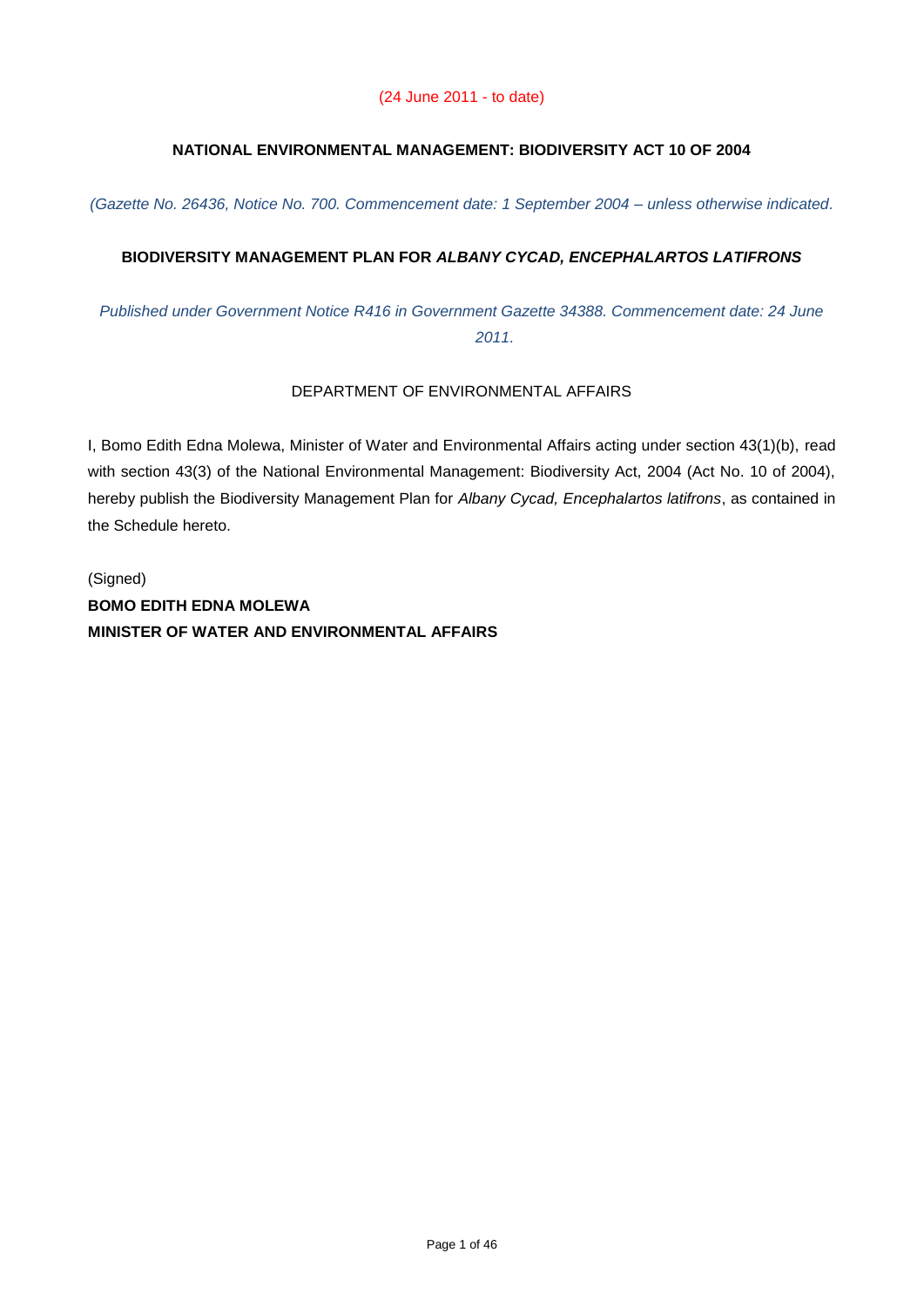**SCHEDULE**

# **BIODIVERSITY MANAGEMENT PLAN**

**FOR**

# *ENCEPHALARTOS LATIFRONS*





**environmental affairs** 

Department: Environmental Affairs **REPUBLIC OF SOUOTH AFRICA**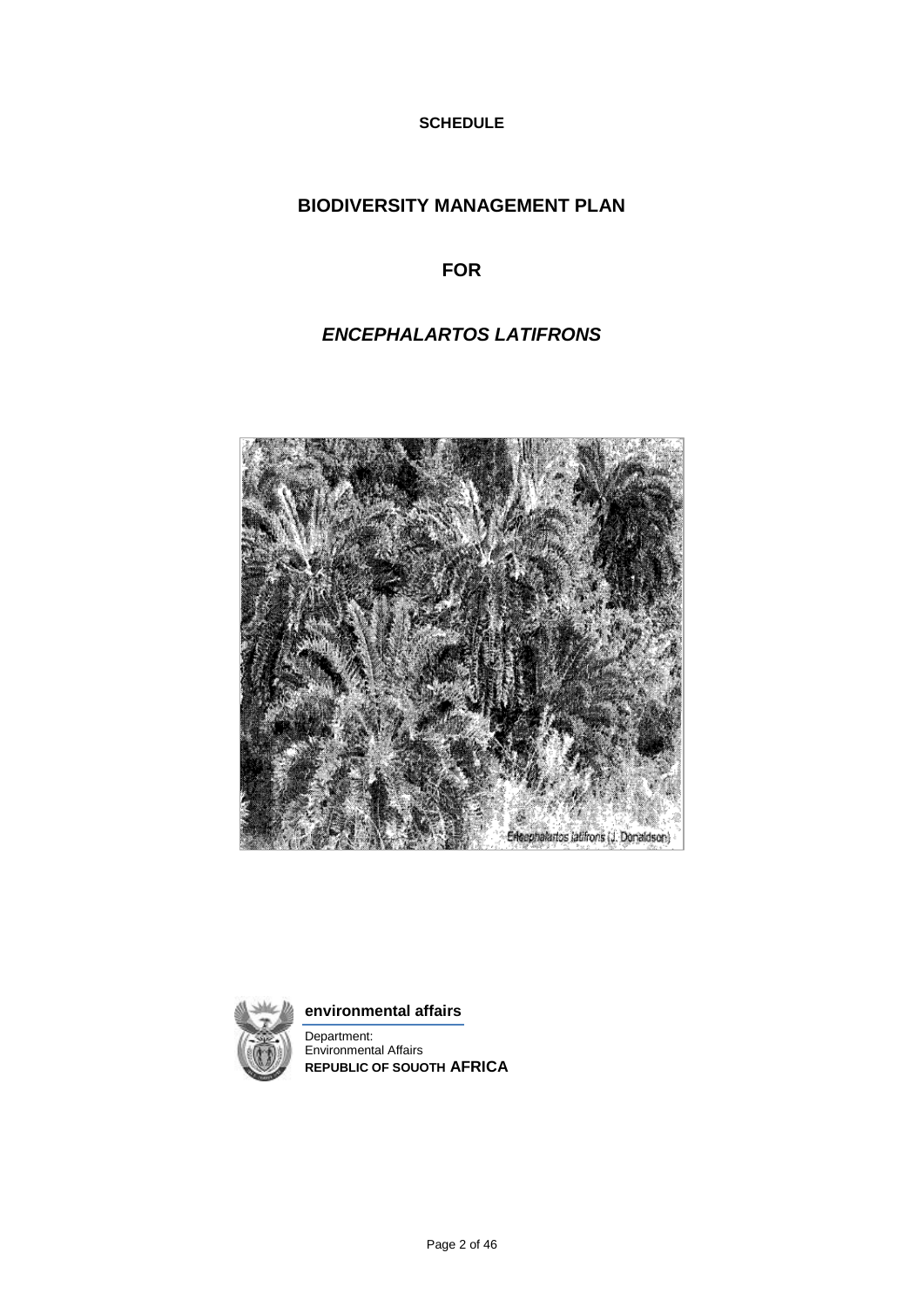### **EXECUTIVE SUMMARY**

Cycads are special botanical features in South Africa's rich biodiversity. They are naturally rare, relatively slow growing, attain very old age and are structurally very appealing. Many of the species that occur in southern Africa are local endemics and their reproductive ecology, i.e. the need for coning synchronicity and the presence of pollen and seed vectors within their habitat, exacerbates this naturally rare status. In addition to this they have also attracted the attention of avid collectors and traders who are not satisfied with obtaining seedlings from breeding programmes, but who prefer the immediate gratification of being able to obtain mature specimens. Due to their slow growth rates, these then tend to be removed from natural populations within their natural distribution range to satisfy this demand.

In recognition of the need for conservation action, South Africa has developed the requisite legal framework that caters for both the protection and sustainable utilisation of these important plants. The National Environmental Management; Biodiversity Act, 2004 (Act No. 10 of 2004) and the Threatened or Protected Species Regulations provide for the compilation of Biodiversity Management Plans for Species (BMP-S). Significant limitations have been placed on the cycad industry subject to the compilation of BMP-S and coupled with the conservation status of these plants, the South African National Biodiversity Institute (SANBI) initiated the compilation of the first BMP-S for *Encephalartos latifrons*.

This species was selected in recognition of its status as a critically endangered local endemic found to occur primarily on private land within the local municipal areas of Ndlambe and Makana in the Eastern Cape Province, and with land owners who demonstrate a desire to contribute to secure its future in the wild. As such it was felt that the management planning process would not only address a dire need but that the environment was conducive to the compilation of a BMP-S. SANBI began the process by calling for relevant role players to contribute to a Population and Habitat Viability Assessment (PHVA) workshop that was held in Bathurst in July 2007. They then secured a service provider to facilitate the process of translating the outcome of the PHVA workshop into a BMP-S for *E. latifrons*.

The BMP-S process included key role players and produced a document that includes much of the information generated at the PHVA workshop and the proceedings of targeted role player engagements. It was subjected to a number of iterations and review processes and a final role player workshop. It follows the structure provided for by the national Department of Environmental Affairs and Tourism in their Norms and Standards for BMP-S (March 2009) with the crux of the BMP-S being a series of very specific actions that are nested in a management planning hierarchy of an aim, objectives and operational goals. The aim of the BMP-S for *E. latifrons* is **to enhance the conservation status of** *Encephalartos latifrons* **and secure its existence in the wild.** The objectives that are required to be met in order to achieve the aim are as follows:

 Establish and maintain the *Encephalartos latifrons* Forum (ELF) to monitor and track implementation of the BMP-S and to act as a decision support mechanism.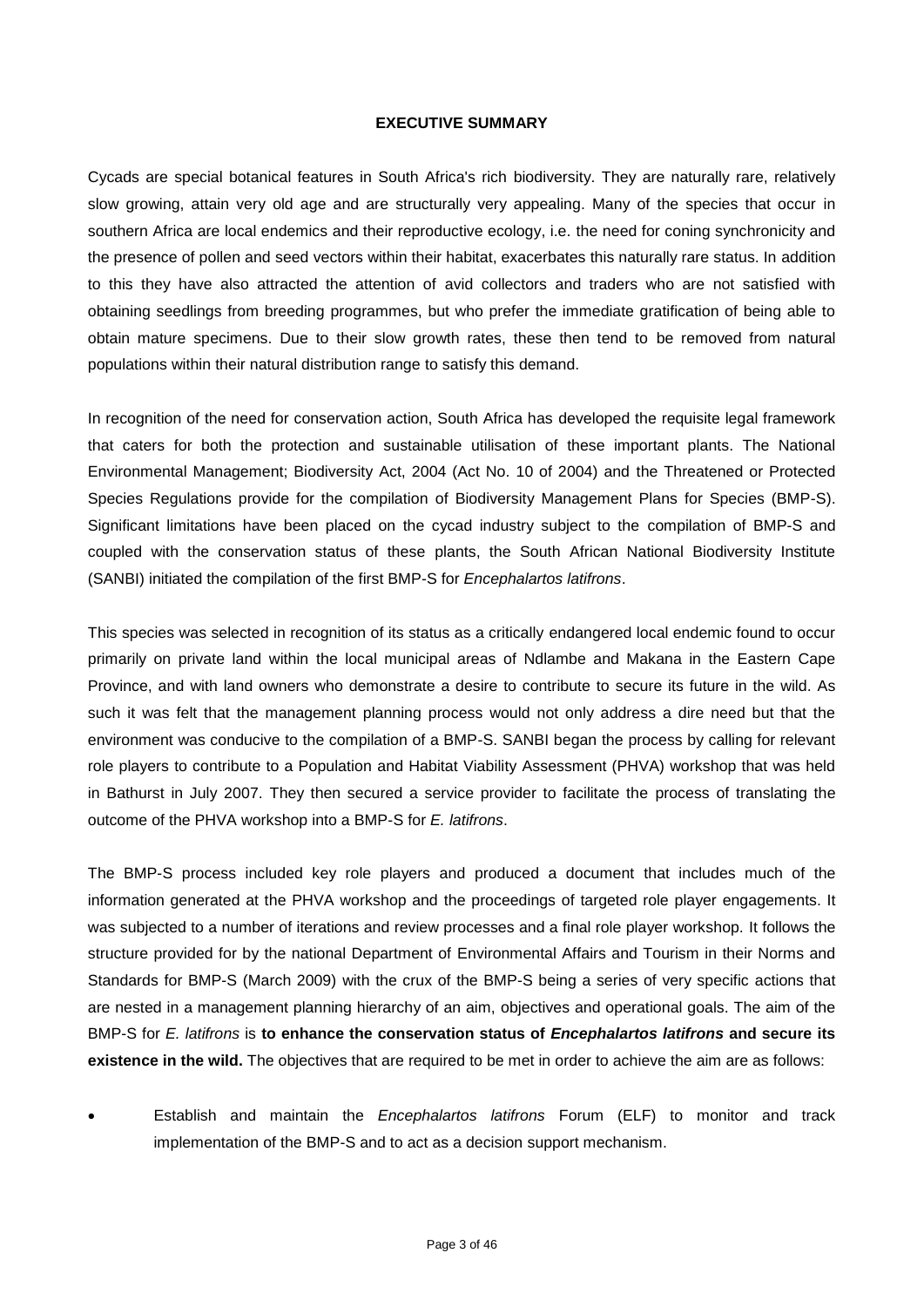- Identify and undertake research to provide information relevant to answer conservation management questions, ensure the coordinated and regular monitoring of the plants both *in situ* and *ex situ* and ensure that all date gathered through research and monitoring is fed back into and informs the overall coordination process.
- Create and maintain an enabling environment for a coordinated breeding programme in order to produce seedlings for reintroduction into the wild and for sale. This will include the application and fulfilment of all legal requirements.
- Create and maintain an enabling environment for the land owners, on whose properties the majority of plants occur, to carry out all appropriate management actions required to ensure necessary ecological processes are in place and to provide the level of security necessary to prevent further poaching of plants from the wild.

The specificity of the operational goals and actions that are captured under the objectives is such that progress with implementation of the BMP-S can be tracked and those, to whom responsibilities have been allocated, can hold each other accountable for delivery.

Preceding the above is a list of over-arching principles that are key to governing implementation and for the interpretation of the operational goals and actions. They have been formulated in recognition of the extremely sensitive, complex and dynamic nature of the circumstances that surround this plant.

It is recognised that this BMP-S is the first in a series of plans that will be produced for *E. latifrons* within an iterative management planning process and that implementation will provide the lessons necessary to ensure that subsequent plans are adjusted to be more realistic and relevant to the prevailing management dynamics. Considering that the latter may change in between planning iterations, it is important that those responsible for implementation of this BMP-S recognise the need for and apply active adaptive management when necessary.

# **DEFINITIONS**

"**Biological diversity or biodiversity**" means the variability among living organisms from all sources including, terrestrial, marine, and other aquatic ecosystems and the ecological complexes of which they are part and also includes diversity within species, between species, and of ecosystems.

"**Ex-situ or 'off-site' conservation**" means the conservation of genetic resources and of wild animals, plants, fungi and microorganisms off-site or outside their natural habitats.

"**Indigenous species**" means a species that occurs, or has historically occurred, naturally in a free state in nature within the borders of the Republic, but excludes a species that has been introduced in the Republic as a result of human activity.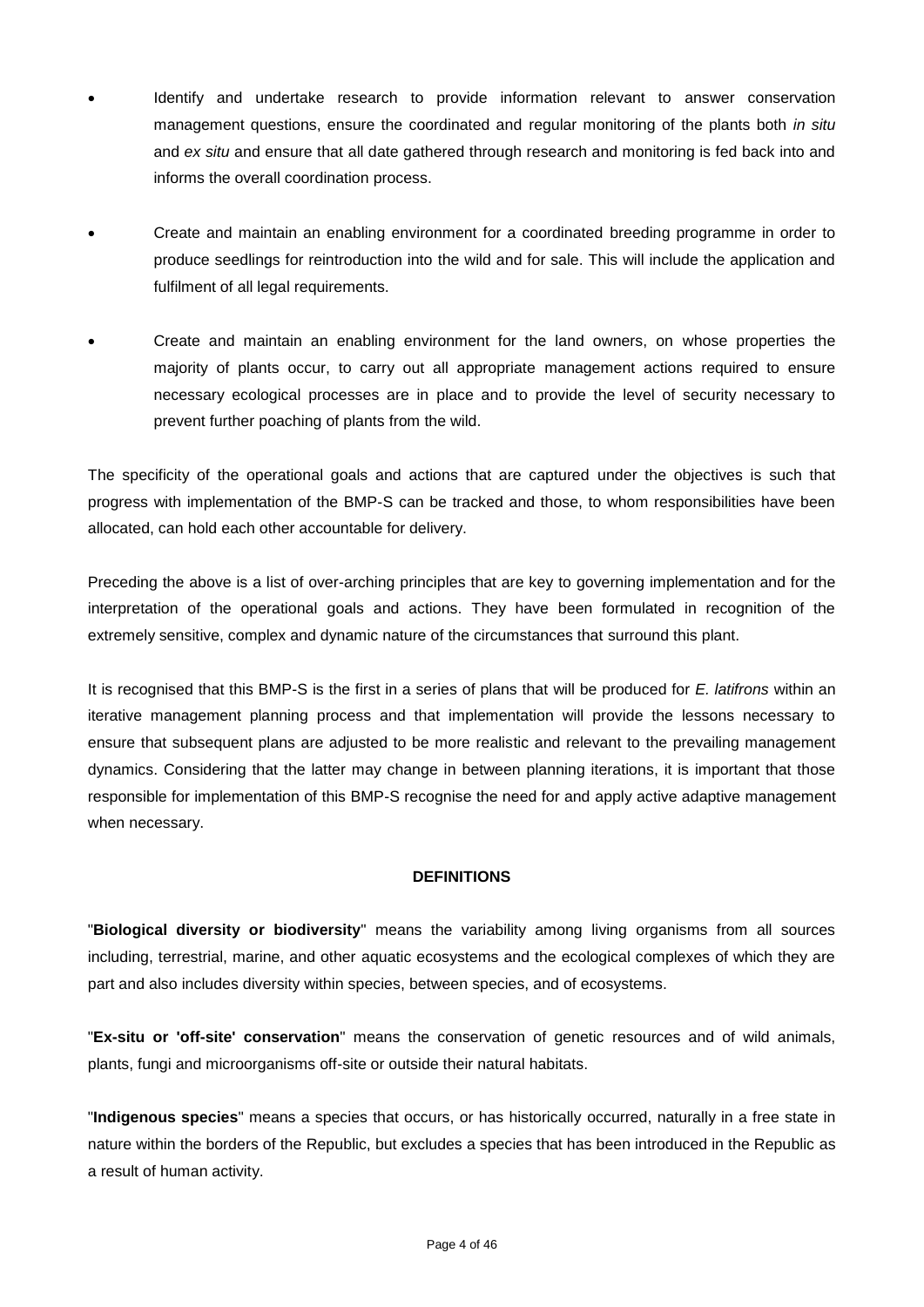"**In-situ - "on-site" conservation**" means the conservation of biodiversity in the wild through the conservation of ecosystems and natural habitats, and the maintenance and recovery of viable populations of species in their natural surroundings.

"**IUCN Red Data List**" means a global or national list providing information on a species' risk of extinction (usually by taxonomic group), and prepared under the auspices of the International Union for the Conservation of Nature.

"**Natural distribution range**" means the spatial extent of the historical occurrence in the wild as can be determined through all available records and publications.

"**Role player**" means a natural or juristic person(s) who have a direct role to play in the implementation of the Biodiversity Management Plan for the species and whose role is captured in this Biodiversity Management Plan.

"**Stakeholder**" means a natural or juristic person(s) that has an interest in, or may be affected by, a particular obligation or decision or activity, relating to or resulting from a management plan, either as individuals or representatives of a group, and include landowners where appropriate.

"**Species**" means a kind of animal, plant or other organism that does not normally interbreed with individuals of another kind, and includes any sub-species, cultivar, variety, geographic race, strain, hybrid or geographically separate population.

"**Threat**" means any action that causes a decline in populations and compromises the future survival of a species or anything that has a detrimental effect on a species. Threats can be human induced or natural. BMP-S should focus on mitigating human induced threats to species.

"**Viable**" in relation to a species or population means the ability to survive or persist and develop or multiply over multiple generations or a long time period.

### **ABBREVIATIONS**

- **BMP-S:** Biodiversity Management Plans for Species
- **CITES:** the United Nations Convention on International Trade in Endangered Species of Wild Fauna and Flora
- **CoP:** Conference of the Parties
- **DEA:** Department of Environmental Affairs
- **DEAT:** Department of Environmental Affairs and Tourism
- **DEDEA:** Eastern Cape government Department of Economic Development and Environmental **Affairs**
- **ECparks**: Eastern Cape Parks board
- **ELF:** *Encephalartos latifrons* Forum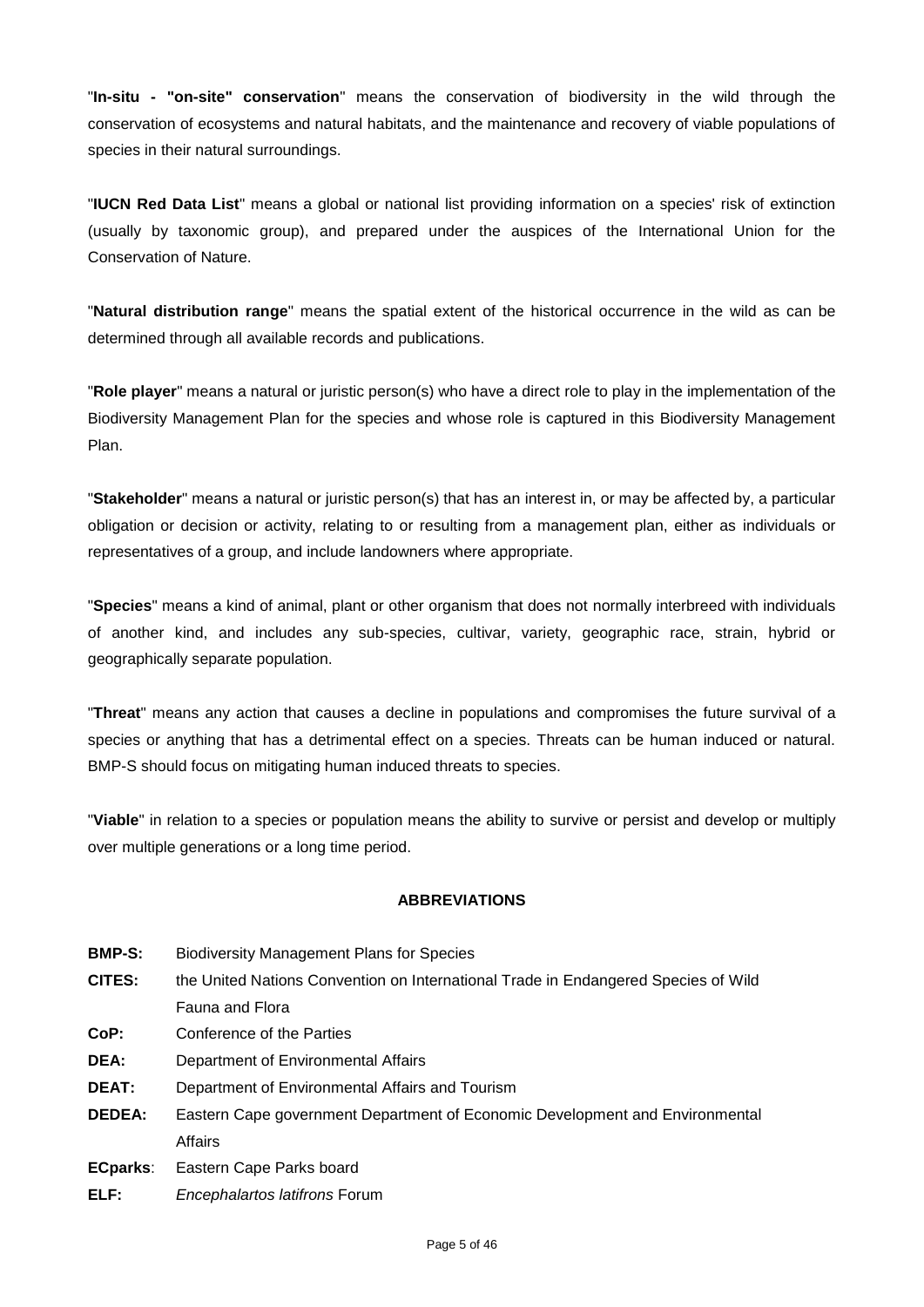- **HOD:** Head of Department
- **IUCN:** International Union for Conservation of Nature
- **NEMBA:** National Environmental Management: Biodiversity Act, 2004 (Act No. 10 of 2004)
- **PHVA:** Population and Habitat Viability Assessment
- **SANBI:** South African National Biodiversity Institute
- **ToPS:** Threatened or Protected Species

## **ACKNOWLEDGEMENTS**

The persons listed in the Stakeholder Database in Appendix A contributed to the process of compiling this Biodiversity Management Plan for *Encephalartos latifrons* by participating in targeted role player meetings, reviewing and commenting on drafts of the plan and participating in a role player workshop to finalise the draft plan. Names are captured alphabetically and the nature of the contribution is indicated.

# **TABLE OF CONTENTS**

### **SECTION**

### **1 INTRODUCTION**

- 1.1 Why *Encephalartos latifrons* requires a Biodiversity Management Plan
- 1.2 The Aim and Objectives of the Biodiversity Management Plan
- 1.3 Biodiversity Justification
- 1.4 Benefits of the Biodiversity Management Plan
- 1.5 Anticipated Outcomes

# **2 BACKGROUND**

- 2.1 Conservation Status and Legislative Context
- 2.2 Information Pertinent to the Management of *Encephalartos latifrons*
	- 2.2.1 Taxonomic Description
	- 2.2.2 Distribution and Population Status
	- 2.2.3 Life History
	- 2.2.4 Population Genetics
	- 2.2.5 Habitat Requirements
	- 2.2.6 Threats
	- 2.2.7 Utilisation
	- 2.2.8 Past Conservation Measures
	- 2.2.9 Research Inventory and Summary
- 2.3 The Role Players
- 2.4 Planning Methodology

# **3. LEGISLATIVE FRAMEWORK**

- 3.1 Role Players Responsible for Implementation of the BMP-S
- 3.2 Assigning Priority for the Development and Implementation of this BMP-S

### **4 SPECIES DETAILS**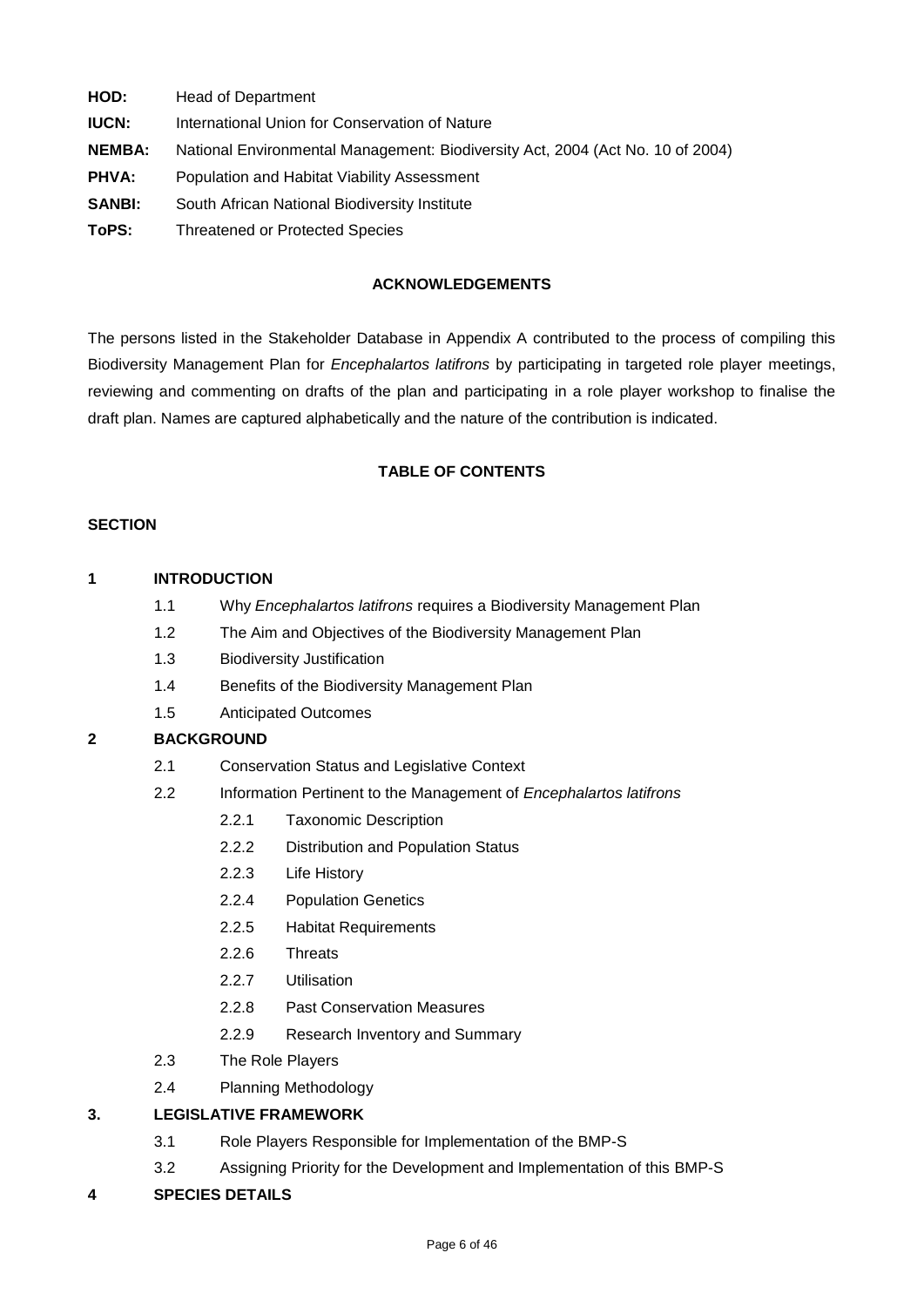# **5 SUMMARY OF PLANNING METHODOLOGY**

- 5.1 Agreements Required for Implementation
- 5.2 Relevant Documents, Agreements and Policies
- 5.3 Verification of the Integrity of the Content of the BMP-S

# **6 THREATS IDENTIFIED**

- 6.1 The Illegal Removal and Trade in Mature Specimens from the Wild -Limited Capacity within Key Role Players
- 6.2 Traditional Use
- 6.3 Insufficient Research

# **7 ACTION PLAN**

- 7.1 Over-arching Principles
- 7.2 Objective 1
	- 7.2.1 Operational Goal 1.1
	- 7.2.2 Operational Goal 1.2.
- 7.3 Objective 2
	- 7.3.1 Operational Goal 2.1
	- 7.3.2 Operational Goal 2.2
	- 7.3.3 Operational Goal 2.3
- 7.4 Objective 3
	- 7.4.1 Operational Goal 3.1
	- 7.4.2 Operational Goal 3.2
	- 7.4.3 Operational Goal 3.3
	- 7.4.4 Operational Goal 3.4
	- 7.4.5 Operational Goal 3.5
- 7.5 Objective 4
	- 7.5.1 Operational Goal 4.1
	- 7.5.2 Operational Goal 4.2
	- 7.5.3 Operational Goal 4.3
	- 7.5.4 Operational Goal 4.4

### **8 MONITORING**

- **9 LEGAL PROVISIONS**
- **10 REFERENCES**

### **LIST OF FIGURES**

Figure 1: Current distribution of *E. latifrons* in the Bathurst district of the Eastern Cape Province (da Silva, 2005)

### **LIST OF TABLES**

Table 1: A list of role players required for the implementation of this management plan together with the rationale for their inclusion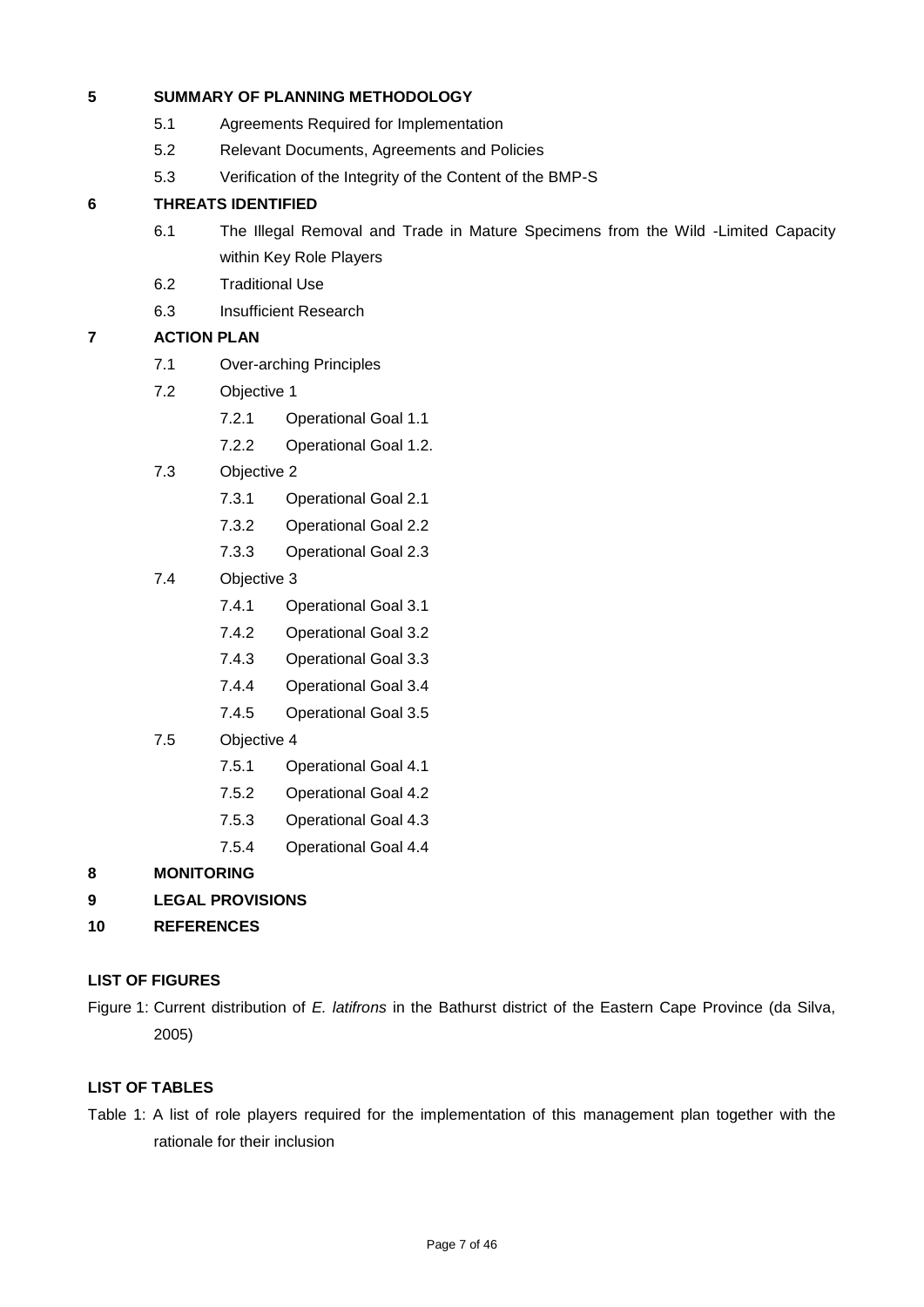### **1 INTRODUCTION**

### **1.1 Why** *Encephalartos latifrons* **requires a Biodiversity Management Plan**

*Encephalartos latifrons* is critically endangered by virtue of the fact that there are less than 100 individual plants surviving in its natural habitat. These are now so far removed from each other that the natural processes required to support sexual propagation no longer occur and it is thus considered to be functionally extinct. The threats to its continued survival in habitat persist and most role players responsible for its conservation lack capacity to curb these threats. However, the plant's natural distribution is mainly on private land and the land owners are committed to work towards enhancing the conservation status of this species.

Considering the critically endangered status of the plant and the related provincial, national and international legislative frameworks for cycad conservation, it is essential that a comprehensive management plan captures the linkages between the role players and their various roles and responsibilities that will work together to secure its future *in situ*. Much work will also need to take place *ex situ* and the management plan will serve to highlight these requirements and how these efforts will work to rebuild the population.

#### **1.2 The Aim and Objectives of the Biodiversity Management Plan**

It must be noted from the outset that in order for a management plan to be effective it must be seen as a product of an iterative management planning process. The National Environmental Management: Biodiversity Act, 2004 (Act No. 10 of 2004) (NEMBA) specifies that all Biodiversity Management Plans are to be revised after five years of approval. As such this plan will be the first in a series of five year iterations where the success of the previous five years is measured and adaptations are made to make the plan for the next five years appropriate to changing circumstances.

The overall aim of this management plan is:

# *To enhance the conservation status of Encephalartos latifrons and secure Its existence in the wild*

In order to achieve this it will be necessary to achieve a number of related objectives which are as follows:

- Establish and maintain the *Encephalartos latifrons* Forum (ELF), to monitor and track implementation of the BMP-S and to act as a decision-support mechanism.
- Identify and undertake research to provide information relevant to answer conservation management questions, ensure the coordinated and regular monitoring of the plants both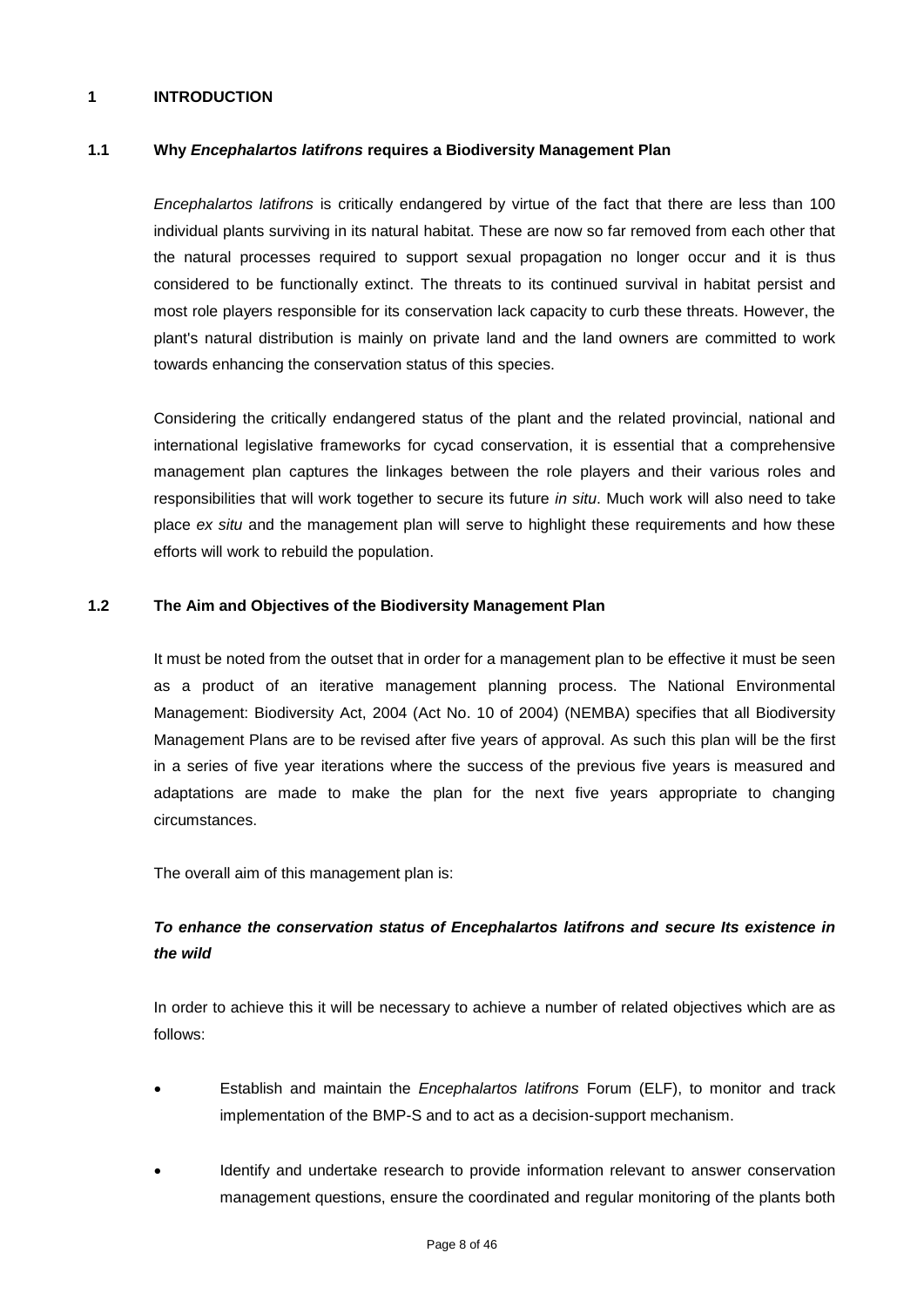*in situ* and *ex situ* and ensure that all data gathered through research and monitoring is fed back into and informs the overall coordination process.

- Create and maintain an enabling environment for a coordinated breeding programme in order to produce seedlings for reintroduction into the wild, within its natural distribution range, and for sale. This will include the application and fulfilment of all legal requirements.
- Create and maintain an enabling environment for the land owners, on whose properties the majority of plants occur, to carry out all appropriate management actions required to ensure necessary ecological processes are in place and to provide the level of security necessary to prevent further poaching of plants from the wild.

#### **1.3 Biodiversity Justification**

South Africa is regarded as one of the centres of cycad diversity and contains more than 13% of the world's 300 cycad species. It also has the highest proportion of Critically Endangered cycad species (32%) and has the dubious distinction of being the only country in the world where there have been 3 recent species extinctions. The only other extinction in the past 100 years occurred in adjacent Swaziland, probably driven by the same factors that have caused extinctions in South Africa, i.e. collecting from the wild and habitat loss. There is a school of thought that says that cycad species are becoming naturally extinct and should be allowed to do so without people trying to prevent this from happening (e.g. Coats Palgrave, 1981). However, recent evidence has suggested an alternative viewpoint in which it appears that African cycads may be in the process of speciating, especially in grasslands and savannas, and they are most vulnerable to human influences during this period. There is certainly no doubt that the general decline in South African cycads in the past 100 years has been due to human impacts and this is one of the reasons why cycads are mentioned separately in the Threatened or Protected Species (ToPS) Regulations and why it is important to develop species management plans.

The species may also play a role in ecosystem processes although this role is not well understood. All cycads produce coralloid roots with symbiotic cyanobacteria that fix atmospheric nitrogen. However, the impact of this form of nitrogen fixation on nutrient dynamics is unknown. South African cycads are also host to the highest diversity of cycad insects anywhere in world, with some species hosting as many as 16 species of cycad-specific insects. This diversity is particularly high in the Eastern Cape where *E. latifrons* occurs and conserving the cycad hosts is essential for conserving the diversity of associated taxa. *Encephalartos* spp. Produce nutrient-rich seeds and birds, monkeys, baboons, and rodents feed on either the carbohydrate rich sarcotesta or, occasionally, on the starch and protein rich gametophyte. When cycad populations are in cone, they can produce significant resources for local wildlife but it is not known to what extent animals are dependent on these resources.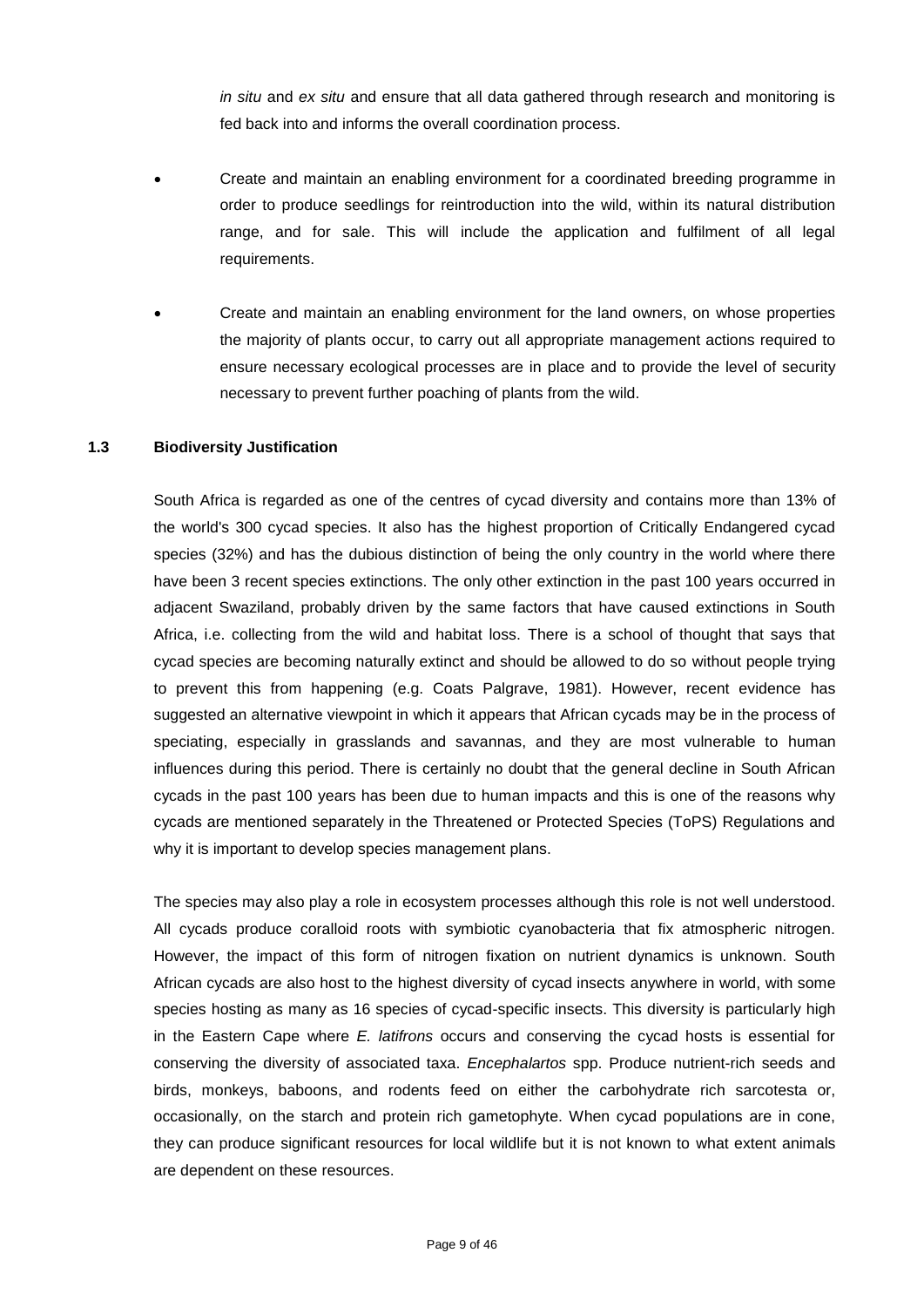Finally, there is the human interaction. Historically, species of *Encephalartos* have been used as a source of starch by indigenous people, usually in times of famine. This practice was first documented in South Africa in 1772 (Masson 1779) and explains the derivation of the Afrikaans common name (broodboom = bread tree). The current use as a source of starch seems to be very rare and highly localised. A more common local practice is the harvesting of sections of the outer bark for medicinal use. The precise medicinal purpose is not known, but an increase in this form of harvesting has been noted in numerous wild localities across South Africa, including populations of *E. latifrons*. At this stage, most (and perhaps all) of the trade is from wild plants. The proper management of the species should therefore also consider the traditional use of the species by local people.

#### **1.4 Benefits of the Biodiversity Management Plan**

There are at least ten different role player groups who are well placed to have a significant influence on the future of *E. latifrons*. Five of these groupings came together for a Population and Habitat Viability Assessment (PHVA) workshop in July 2006 and produced a report with very well thought through and detailed recommendations for the conservation of the species. Most of these recommendations, if not all of them, have not been implemented. The reasons for this are apparently because key role players were waiting for this Biodiversity Management Plan to be completed and approved before implementation of the recommendations. The primary benefit of this plan will thus be to unlock the processes needed to see implementation of the recommendations made at the PHVA workshop in July 2006. Secondarily, the process that is followed to compile this plan will test the relevance of these recommendations given the time that has passed and will make the necessary amendments to ensure that this first iteration of the plan is as current as possible.

#### **1.5 Anticipated Outcomes**

The anticipated outcomes of this planning process are as follows:

- An updated database of role players and stakeholders.
- A renewed understanding of the urgency for action amongst the role players.
- An agreed structure responsible for monitoring implementation.
- Clarity and acceptance of roles and responsibilities amongst the role players.
- Acceptance and support for the plan amongst stakeholders.
- The re-evaluation of the status of the plants in the wild.
- A plan that comprehensively and concisely covers all aspects related to the conservation requirements of the species and provides realistic targets for the five year life of this iteration.
- The specification of restricted activities for which permits can be issued in terms of the Threatened or Protected Species regulations.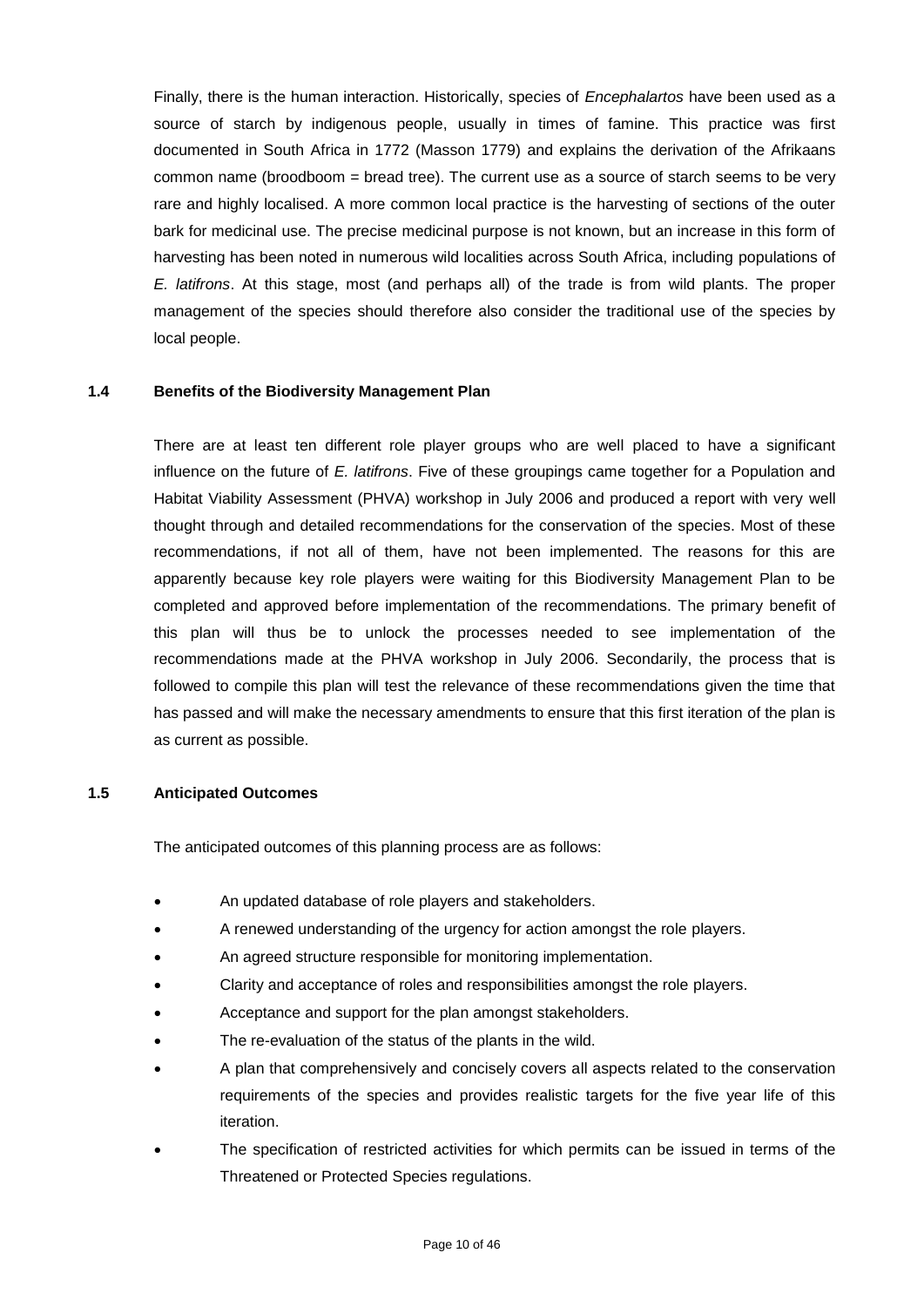### **2 BACKGROUND**

### **2.1 Conservation Status and Legislative Context**

The conservation status of a species is an indication of the conservation attention that is required to ensure its persistence in nature, i.e. the more endangered a species, the more the conservation effort that is required. Considering that *Encephalartos latifrons* is limited to less than 100 individual plants in nature and that the threats to its persistence continue unabated, the Convention on International Trade in Endangered Species of Wild Fauna and Flora (CITES) has it listed, together with all other species of *Encephalartos*, on its Appendix 1. This prohibits the international commercial trade in any wild collected specimens of the species. The IUCN also recognised its precarious status and included it amongst the Critically Endangered species on their Red List. South Africa has also included *E. latifrons* as Critically Endangered on the list of critically endangered, endangered, vulnerable and protected species in the Threatened or Protected Species Regulations of the National Environmental Management, Biodiversity Act, 2004 (Act No. 10 of 2004) (NEMBA). Provincially the Eastern Cape has followed by listing the species as Endangered in the Provincial legislation and inserting microchips into all known plants *in situ*. The Department re-planted 17 confiscated plants, originating from the plant's natural distribution range, back into protected areas in close proximity to the range.

Currently none of the plants occurring naturally in the wild are within the boundaries of formally protected areas and only confiscated specimens and a trial seedling restoration experiment occur within reserves. The fact that the natural population of this species is not within formally protected areas increases the need for conservation action. The fact that the population is on private land means that there are more stakeholders that need to be involved and the success of any conservation action will be absolutely dependant on there being a very good and sustained relationship between the conservation agencies and the land owners.

From a legal perspective this introduces a number of complexities that relate to the permits required for the land owners and / or other individuals and institutions to carry out necessary conservation actions. This is necessary as the conservation agencies have very limited resources and are not able to take full responsibility for all the conservation actions required. The legal requirements will be spelt out in detail as they relate to each action in the management plan but at this point it is sufficient to State that the future of this Critically Endangered species requires both intensive *in situ* and *ex situ* conservation actions, most of which will require registrations and permits as specified in the NEMBA.

### **2.2 Information Pertinent to the Management of** *Encephalartos latifrons*

### **2.2.1 Taxonomic Description**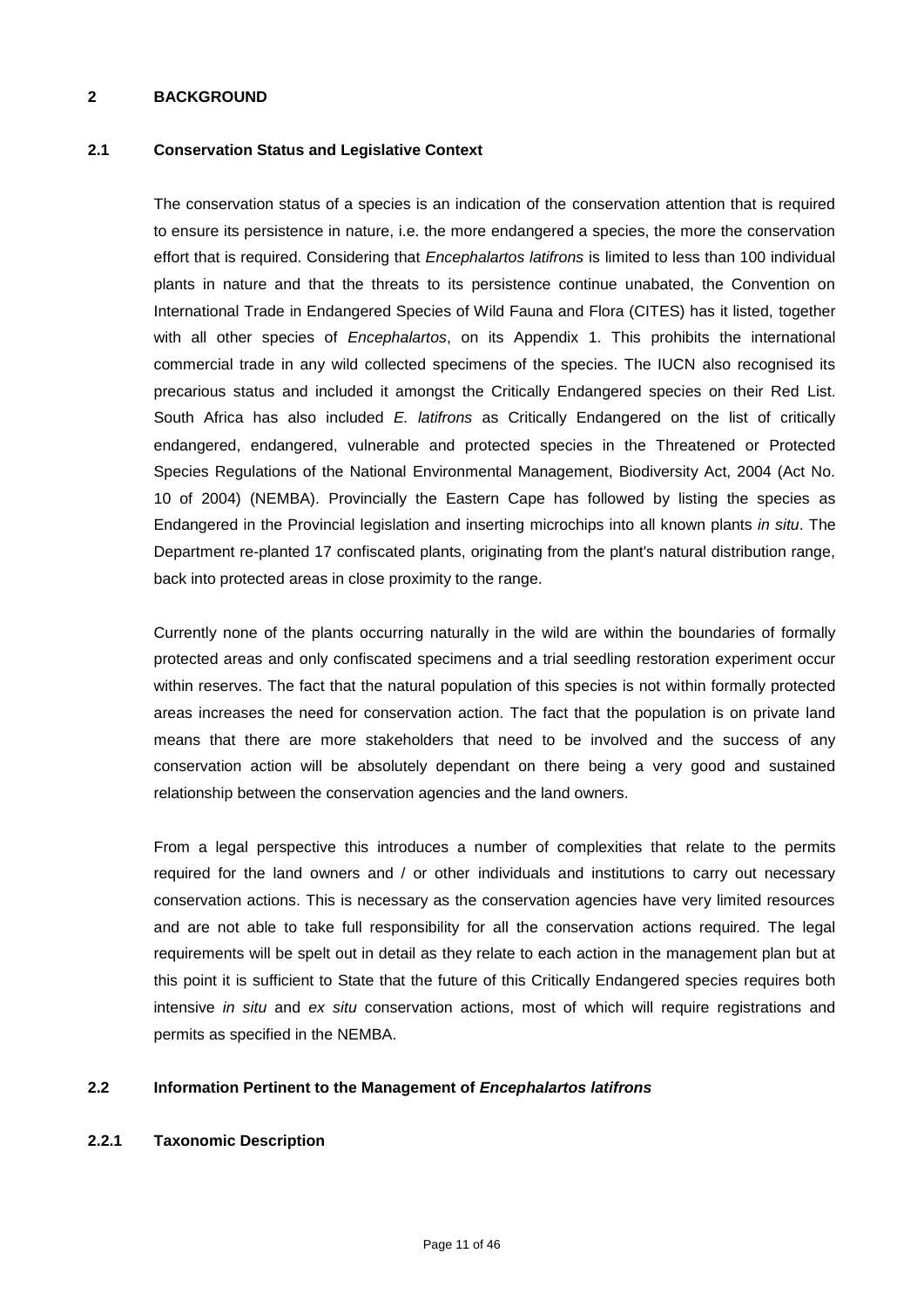*Encephalartos latifrons* was first described by J.G.C. Lehmann in 1837 / 1838. The name latifrons means "with broad leaves". The current classification of *E. latifrons* is as follows:

**Order**: Cycadales

**Family**: Zamiaceae

**Sub-family**: Encephalartoideae

**Tribe**: Encephalarteae

**Genus**: *Encephalartos*

**Species**: *latifrons* (Lehmann, 1837/38)

Adult plants are usually unbranched but may have up to seven branches off the main-stem well above ground. More often they comprise several stems arising from the base with each stem 2.5 - 3 m tall. Heights of 4.5 m have been recorded. Stems are typically 30 - 45 cm in diameter. A skirt of old, dry leaves is often present below the crown of green leaves.

The leaves are 1 -1.5 m long and re-curved or curled in the upper half. The petiole is 10 cm to 20 cm long and the leaf base has a conspicuous yellow-white collar. The shiny, dark green leaflets are hard and rigid, covered in fine hairs, but losing this with age. The leaflets overlap upwards in the upper half of the leaf. The leaflets are attached to the rachis in a V-form and terminate in a strongly pointed tip. The median leaflets are 10 -15 cm long, 4 - 6 cm broad, with the attachment 1.5 - 2 cm broad. The upper margin is entire or sometimes toothed, while the lower margin has 2 - 4 triangular lobes with pointed tips. These lobes are twisted out of the plane of the leaflet. Only the lower leaflets may be reduced to prickles. The leaflets are usually prominently nerved, especially on the under-side.

Plants infrequently produce 1 - 3 dark green or dark blue-green cones. Cone scales are covered with fine hair. The male cones are almost cylindrical, 30 - 50 cm long and 8 -17 cm in diameter. The cone tapers towards each end. The facets of the median cone scales project into a slightly decurved beak that is about 2 cm long. The female cones are barrel shaped, up to 60 cm long and 25 cm in diameter. The facets of the median scales are wrinkled and pimply, protruding 2 - 2.5 cm. The seeds are red, about 5 cm long and 2 - 2.5 cm in diameter (Whitelock, 2002).

*Encephalartos latifrons* may be confused with *E. arenarius*, but can be distinguished due to the former having shiny dark-green leaves which are heavily ribbed on the lower surface, and the latter having duller green to glaucous leaves, no ribbing, and often with a blue-gray bloom. The natural ranges of the two species are not known to overlap (Whitelock, 2002).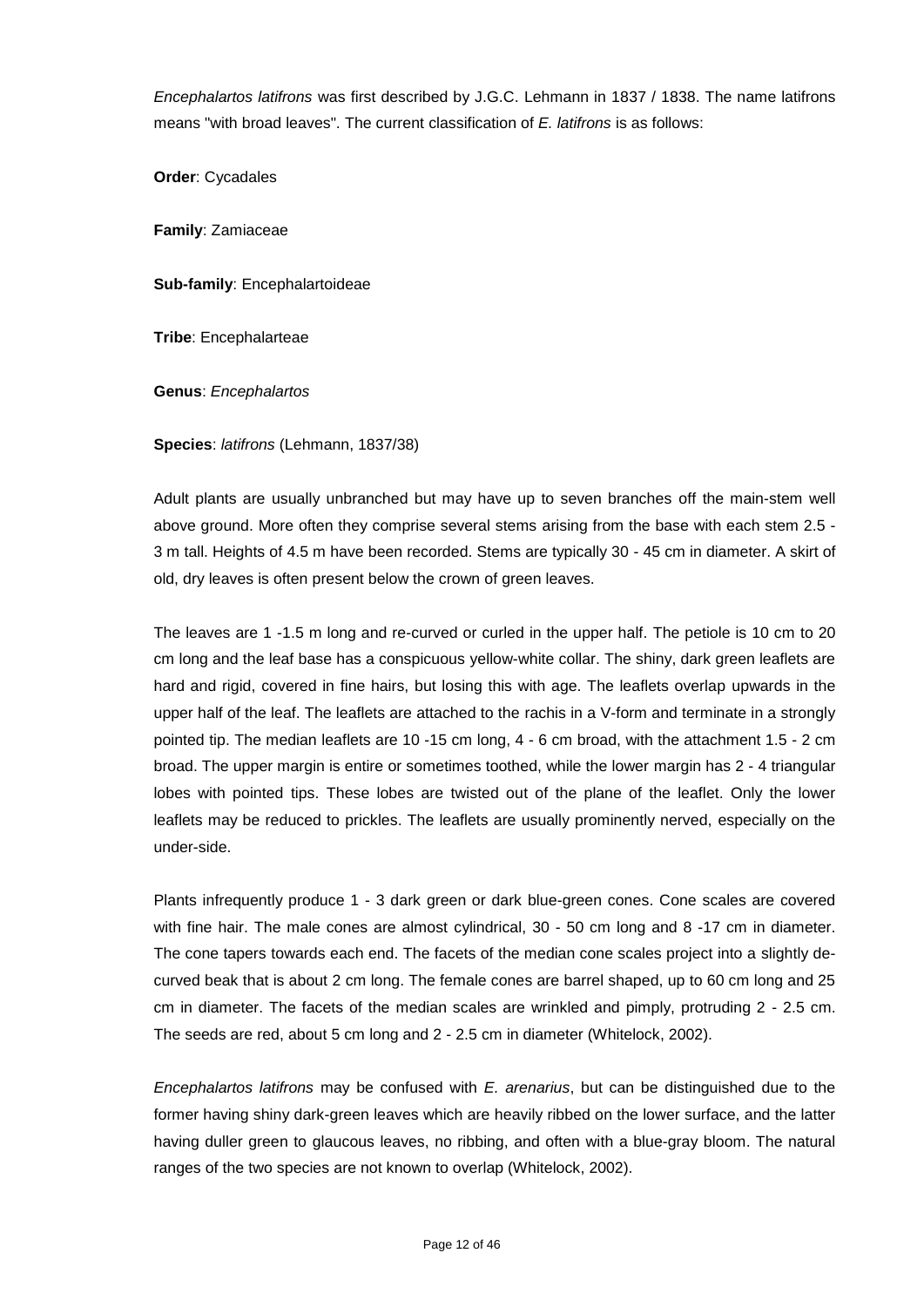### **2.2.2 Distribution and Population Status**

*Encephalartos latifrons* occurs naturally in the Eastern Cape Province of South Africa, in the Biodiversity Hotspot region known as the Maputaland-Pondoland-Albany hotspot, which is an important centre of plant endemism, and more specifically the Albany Centre of Floristic Endemism (Victor and Dold, 2003). In addition to this it is also relevant to note that Mucina and Rutherford (2006) recognise the Indian Ocean Coastal Belt as a new biome. It is uncertain how widespread or abundant *E. latifrons* was prior to human settlement, but there are records from the earliest European settlements of populations scattered throughout the Albany and Bathurst districts of the Eastern Cape Province. Reports from the early 20th Century indicate that *E. latifrons* was always rare (Pearson, 1916; Chamberlain, 1919), with individuals "usually half a mile to a mile apart" (Chamberlain, 1919). This scattered distribution could be because these plants often grow on rocky outcrops where they are afforded some protection from fire, habitats that are naturally widely spaced within the landscape (Kemp, 1986; Norstog and Nicholls, 1997; Whitelock, 2002) or it could be an artefact of habitat transformation, i.e. the cycads have persisted in areas least affected by land-use.

The remaining wild population is estimated to number only between 60 and 100 mature individuals. The actual number is uncertain because the last official count was done more than 10 years ago, when microchips were inserted into all remaining plants. Since then, not all plants have been monitored and, in a recent survey of plants to gather DNA material, there seemed to be far fewer plants in the wild (da Silva *et al*. MS, 2006).

None of the plants currently occurring naturally in the wild are located within protected areas. However plants have been introduced to three reserves which lie between the Great Fish River and the Bushmans River in the Eastern Cape. (See Figure 1 for details).

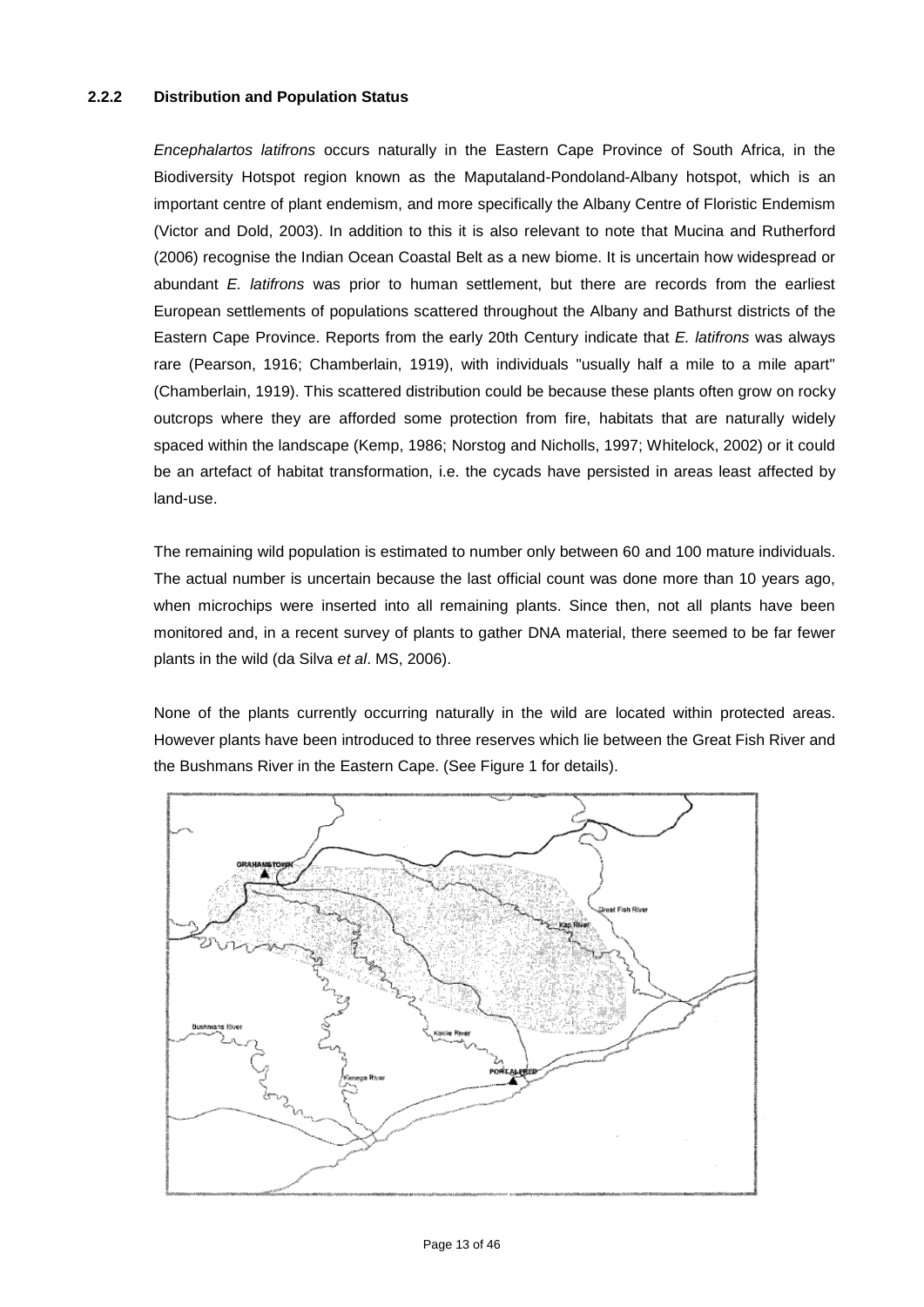# **Figure 1: Current distribution of** *E. latifrons* **in the Bathurst district of the Eastern Cape Province (da Silva, 2005).**

### **2.2.3 Life History**

Like all cycads, *E. latifrons* is dioecious, meaning that plants are either male or female. In most cycad populations, the sex ratio is close to 1:1, but the last population count for *E. latifrons* showed a strong bias towards males (4:1). This trend has been observed in other cycads with small population sizes and means that the effective population size for *E. latifrons* is well below the actual numbers of 60-100 individuals.

*E. latifrons* has a reputation for being a very slow grower. Adults produce new flushes of leaves every 2 - 3 years, with coning being even more sporadic. The cones are produced from May - August with pollen-shedding taking place from July - August. Individual plants may cone only once in 5 -10 years. In many cycad populations, coning is synchronised to some extent, with recorded levels of synchrony varying from 15% to 100% (i.e. all plants in a population cone in the same year). The degree of coning synchrony within *E. latifrons* populations is not known. Seeds are normally shed in January; however the female cones can take 6-12 months to mature. Baboons and hornbills have been observed dispersing the shed seed after having eaten the fleshy outer layer. An after-ripening period is needed before the seed will germinate, provided the seeds were pollinated. This after-ripening period is approximately 6 months.

As a result of the large distances between plants in the wild and the infrequent coning episodes, no natural pollination seems to be taking place. There has been no evidence of recruitment in wild populations for several decades and no viable seed has been observed in the wild. However, according to a classification of cycad life histories (Donaldson, 1995), *E. latifrons* is a "Type 2' cycad, capable of persisting over long periods by vegetative production of numerous basal suckers.

Insect pollination has been recorded in two cycad species in the Eastern Cape and is thought to occur in most cycad species in this region. Potential beetle pollinators of *E. latifrons* (species in the genus *Porthetes* together with Cucujid beetles) were until recently thought to be extinct, but beetles from pollinator groups have recently been collected on *E. latifrons* although pollination does not seem to be occurring (Donaldson *et at.,* 1995 and Donaldson, 1997). As such it is likely that these pollinators could be host-specific and thus are just as endangered as *E. latifrons* itself. Other specific relationships are not known and further work will be required in order to better understand the role of the plant in the ecology of the habitat within which it occurs.

There is currently no record of disease within the *E. latifrons* population although populations in decline, such as with this species, are very vulnerable to any environmental perturbation such as disease (Donaldson, 2006). For example, *Encephalartos laevifolius* (the Kaapsehoop Cycad), whose sub-populations are distributed in small groups from the Wolkberg in the north to the Swaziland mountains in the south, have suffered from a fungal infection of the female cones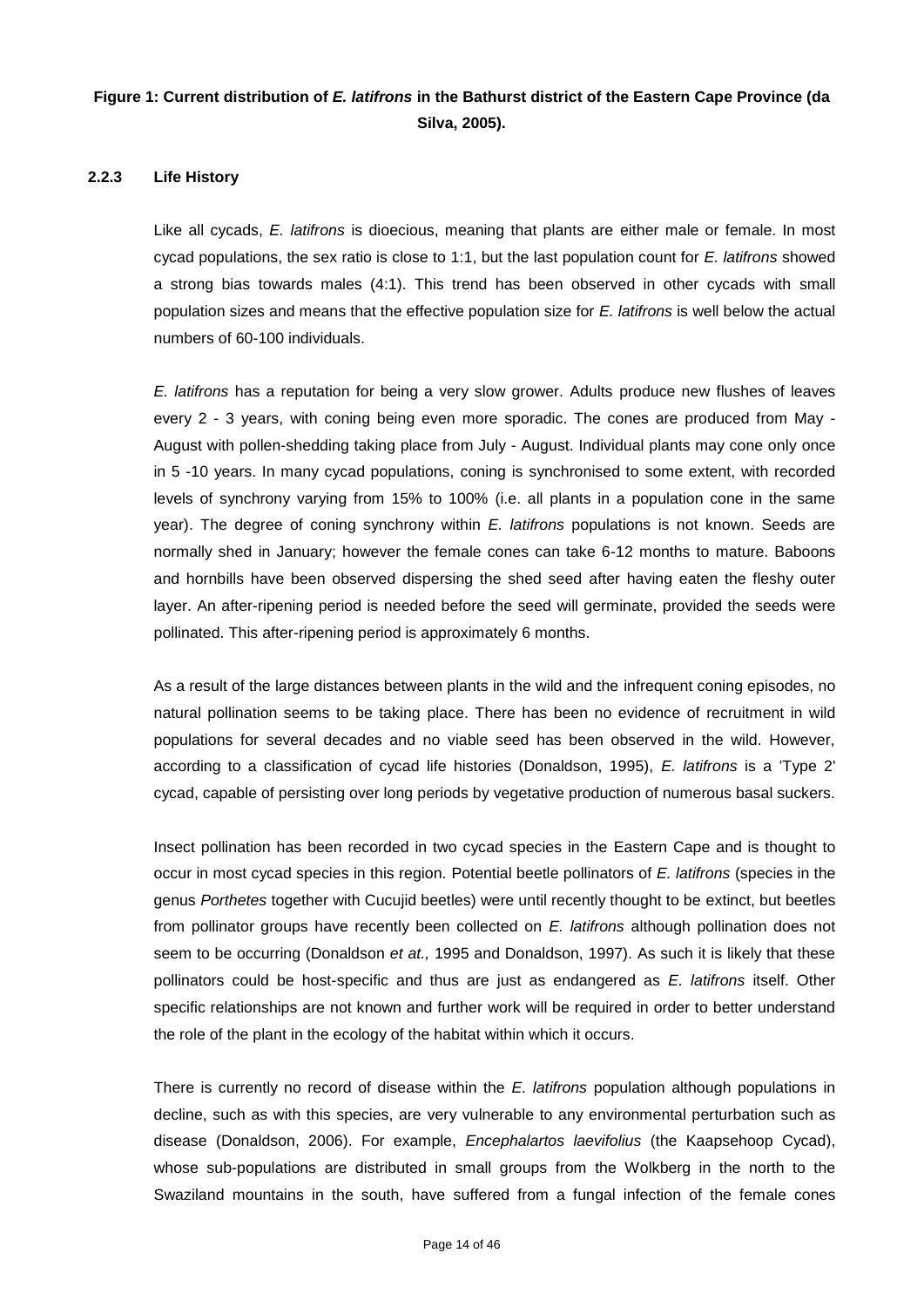(Zunckel, 1990). This study suggested that the infections could be associated with acid rain falling on the eastern escarpment and predisposing the plants to the infection, but it has demonstrated the vulnerability of the population to disease and confirms the statement by Donaldson's (2006).

Sex reversal of male and females plants is known to occur in a number of cycad species, and has been observed at least once in *E. latifrons* in a private collection.

## **2.2.4 Population Genetics**

A recent study of both *insitu* and *exsitu* populations of *E. latifrons* (da Silva *et al.* MS, 2006) revealed that there is a relatively high level of genetic variation within the remaining population (high proportions of polymorphic loci, moderate to high Nei's and Shannon's diversity indices, as well as moderate levels of heterozygosity) and that the variation between plants that grow close together is as great as the variation between apparently isolated subpopulations. (i.e. plants from different sites). This suggests that the current subpopulations were once part of a single large population with relatively high levels of gene flow between subpopulations. The level of genetic variation was greater than in many other cycad species where there tends to be low genetic variation within populations.

Six distinct genotypic groups were detected in the wild, with two confined to a single site. Several other genotypes were also represented at these two sites, meaning that these sites contain the majority of the genetic variation remaining in the wild. The importance of this diversity to the survival of the species is indisputable and each genotypic group should be considered a high conservation priority (da Silva, 2005).

### **2.2.5 Habitat Requirements**

The plants grow on rocky outcrops and hill slopes, usually amongst dense scrub bush vegetation. They also occur along dry river courses. The altitude at which the plants are found varies between 200 and 600 masl. The natural distribution range of *E. latifrons* occurs in the following vegetation units: Kowie Thicket, Suurberg Quartzite Fynbos and Suurberg Shale Fynbos (Mucina and Rutherford, 2004.)

The soils in this region are mainly Glenrosa and Mispah forms. Lime soils are rare or absent. The underlying geology of this area is quartzitic sandstone, shale and micaceous siltstone. The annual rainfall varies between 600 -1250 mm and is fairly evenly distributed during the year although a summer peak usually occurs. Although winters are cool to cold, frost does not normally occur. The summers may be hot and fairly dry.

### **2.2.6 Threats**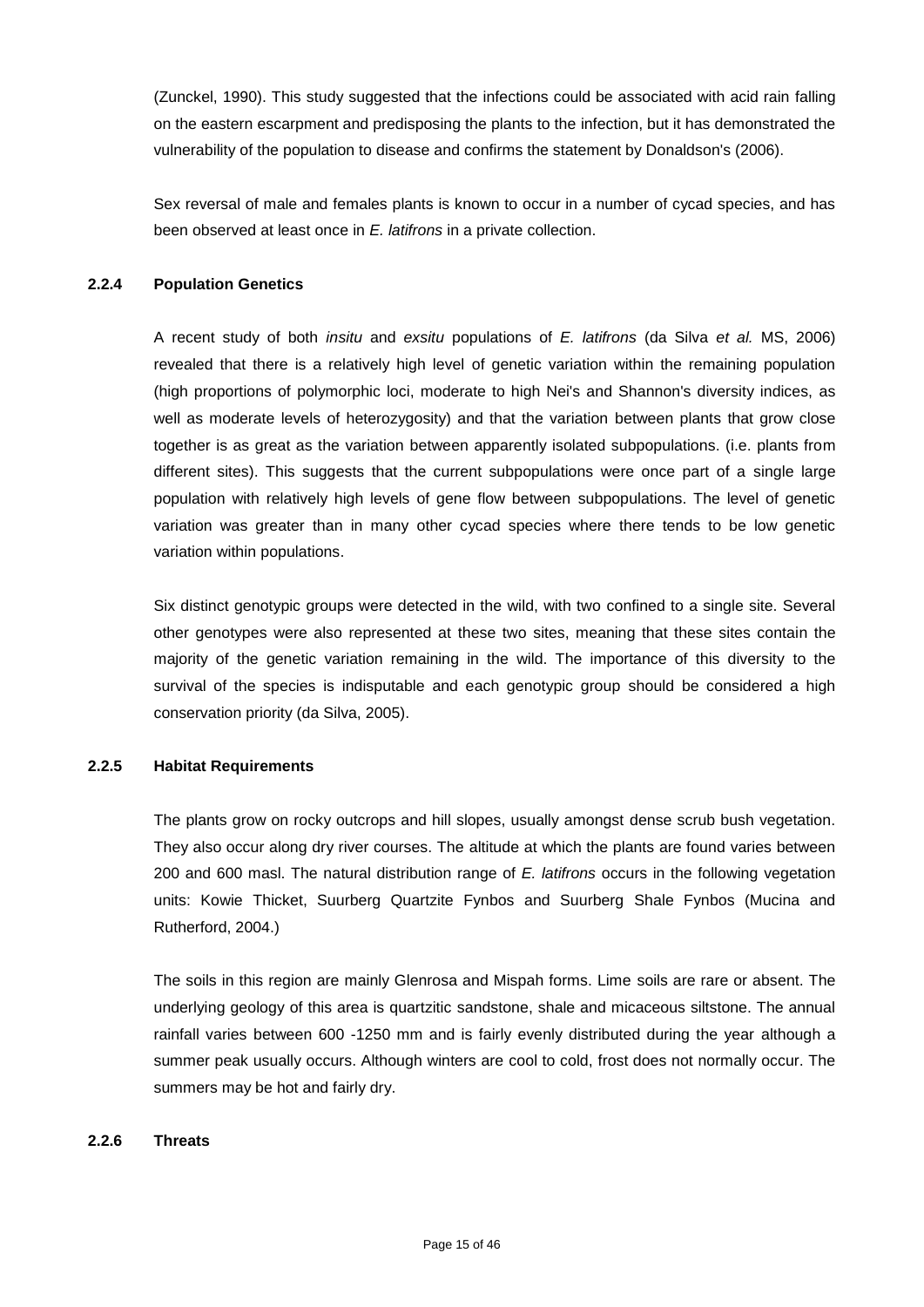*E. latifrons* now occurs in areas where the predominant land-uses are cultivation (pineapples and chicory) as well as stock farming. The impact of agricultural land-use on *E. latifrons* is difficult to assess, but the early reports of Pearson (1916) and Chamberlain (1919) imply that at least some habitat was lost as a result of agricultural activity. Repeat photography, using photographs first taken between 1906 and 1945, showed that all the plants occurring at seven different sites had disappeared by 1996 (Donaldson and Bösenberg, 1999). This cannot be attributed to agricultural transformation as, in most cases, the areas in which the plants occurred were neither ploughed nor cleared.

Trade in cycads is currently the greatest threat and probably explains the decline observed in the repeat photography study (Donaldson and Bösenberg, 1999). The removal of relatively large numbers of plants by collectors has been recorded, with some plants recovered by law enforcement and conservation agencies (Eastern Cape Department of Economic Development and Environmental Affaire - DEDEA). The demand for wild-collected plants remains high because *E. latifrons* is regarded as scarce in trade. Population modelling of other species of *Encephalartos* (Raimondo and Donaldson, 2003) showed that species such as *E. latifrons* are extremely sensitive to the removal of adult plants because population persistence over long periods relies on adult survival and not seedling recruitment. By contrast, harvest of seeds has relatively little impact on population dynamics. Today, illegal harvesting of adult plants is thus undoubtedly the major cause of population decline.

### **2.2.7 Utilisation**

The Afrikaans common name for cycads is the "broodboom" which means "bread free" based on the fact that it was utilised by indigenous people for the making of bread. The stems of the plant were split open to reveal the fibrous pith which was then wrapped in an animal skin and buried until partial fermentation. It was then removed and ground to a flour which was used to make bread. This was observed by Carl Thunberg between 1772 and 1779 (Coats Palgrave, 1981). It is unlikely that such utilisation takes place today and there are no known recent records of this.

Although the seeds of some of the species of *Encephalartos* are poisonous there are records of a number of animals and birds consuming them without ill effect (Coats & Palgrave, 1981). The fleshy outer layer of the seeds is eaten by large frugivorous birds such as hornbills, as well as mammals such as baboons. It is likely that the bright outer layer of the seeds acts as an attraction for the sake of seed dispersal and this phenomenon has been observed within the *E. latifrons* population whose seeds have a red fleshy outer cover. Porcupines have been observed to eat into the stem of *E. transvenosus* in order to access the moist pith during times of drought but it is traditional healers who harvest the bark of *E. latifrons*. This form of utilisation apparently causes serious damage to the plants but there is a need for further research into this aspect as little is known about the extent of use and the possibility of trade.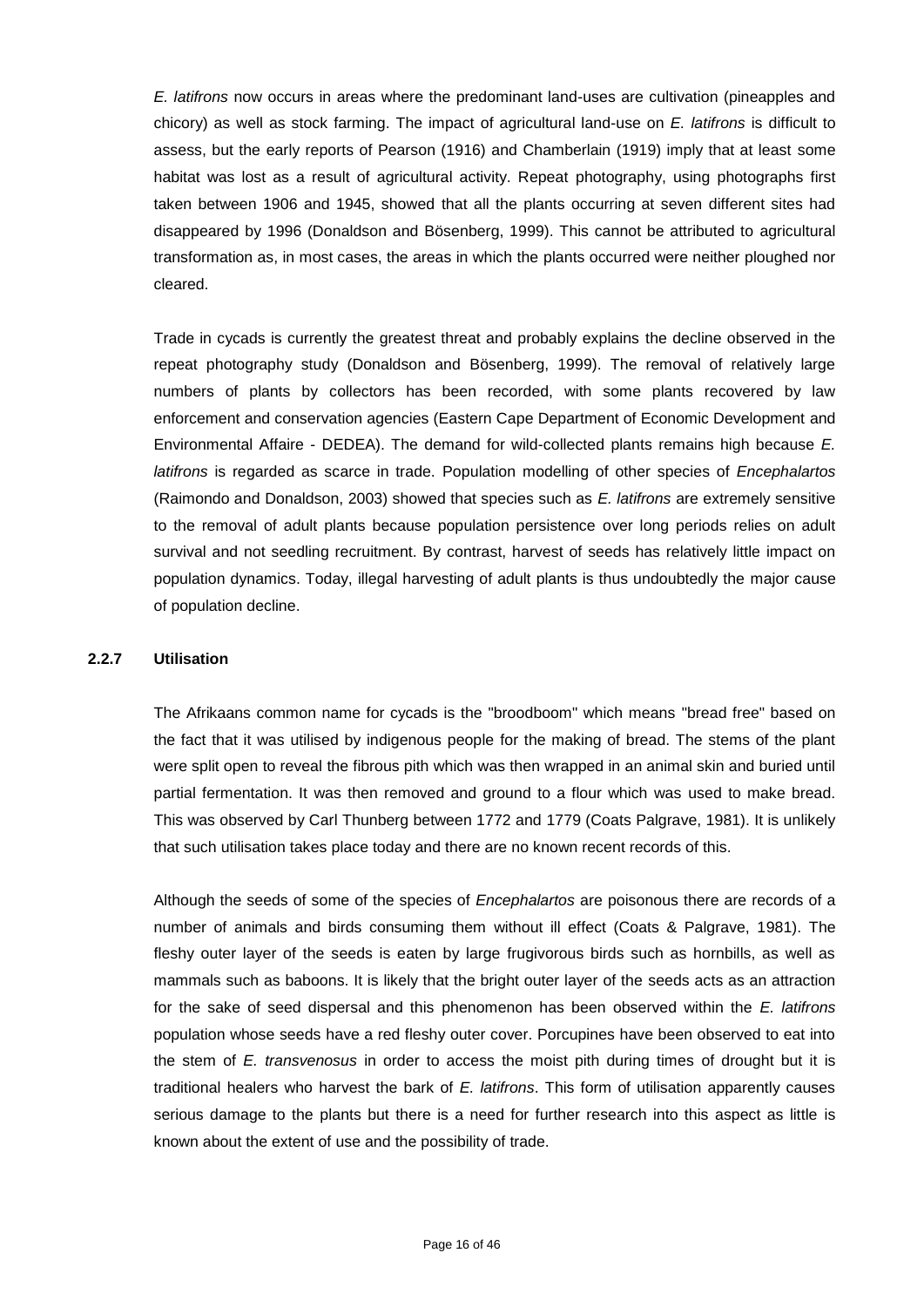The illegal harvesting of mature specimens has already been alluded to as the primary cause of the decline of this population, but in response to this an intensive breeding programme has been launched where pollen is collected, stored and used to hand pollinate female cones. Seeds are then harvested and grown out in nurseries with a view to both supplying the trade and for reintroduction into the wild population. Unfortunately this process has been stalled due to the lack of a BMP-S as this is required in order to unlock the permitting process that is required to legalise the operation. The potential for the breeding programme to contribute to the achievement of the aim and objectives of this plan has already been proven through the work of the land owners on whose properties the wild population occurs.

### **Use Value of the Species**

As already stated the value of bark harvesting to traditional healers requires further research but the value of the trade in mature plants is significant as discussed in 2.2.6 above. Considering the scarcity of the plant for the nursery and landscaping market it may be assumed that the value of the seedlings produced through the breeding programme may well be sufficient to cover the costs of the programme and possibly make sufficient profit to support additional conservation measures as spelt out in the Action Plan in section 7 below.

#### **Monitoring of Current Use**

No formal or scientifically based monitoring is taking place at the time of compiling this plan. The only current information being assimilated is through observations made by the land owners on whose property the plants occur, by researchers such as da Silva (da Silva *et al.* MS, 2006) and Donaldson (Donaldson and Bösenberg, 1999) and through the micro-chipping work that was carried out by DEDEA.

### **Current Quotas and Permits Issued**

No information on the history of quotas and permits was available at the time of compiling this BMP-S.

Of specific relevance to the essence of this BMP-S are the permits that have been issued for the purpose of propagating seedlings derived from artificially pollinated cones of wild plants within the natural distribution range. The conditions of these permits specified that a percentage of the seedlings produced would be used for re-establishment back into the natural distribution range, while the remainder would be available for sale by the grower. These percentages were discussed in detail at the PHVA workshop and agreement was reached that 85% of the crop could be retained by the grower for sale on the open market, subject to all legal requirements; 5% are to be reestablished back into the wild and within their natural distribution range by the grower; and 10% are to be utilized by DEDEA for further action related to the restoration of the species in the wild. This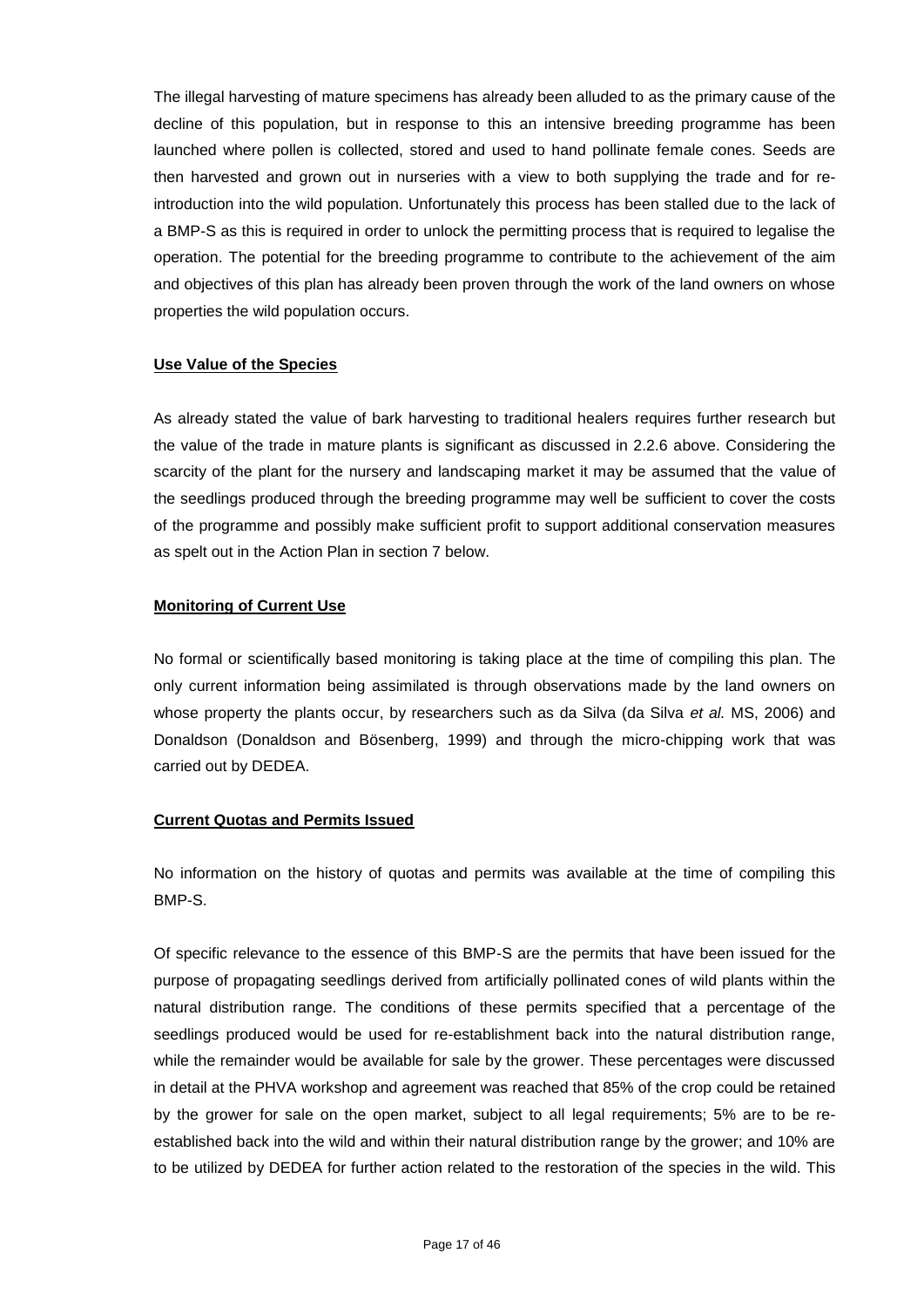agreement has been ratified by senior officials of DEDEA and is to be applied to all seedlings produced prior to the agreement and will apply until reviewed through the ELF.

### **2.2.8 Past Conservation Measures**

Current knowledge shows that the formal efforts to conserve *E. latifrons* have been limited to the confiscation of specimens that have been illegally obtained and the planting of these on to a number of protected areas in the vicinity of the plants natural distribution and at the Rhodes University, as discussed in section 2.2.2 above. A photographic census of all known plants, which led to the first successful recovery of stolen plants from the wild, was conducted by DEDEA; who have also carried out two micro-chipping operations. Other than this the land owners who have implemented habitat management, provided security and initiated breeding programmes, have contributed significantly to the conservation effort.

#### **2.2.9 Research Inventory and Summary**

Research targeting *E. latifrons* specifically has been limited with the following studies having been published:

- Population modelling (Raimondo and Donaldson, 2003)
- Repeat photography study (Donaldson and Bösenberg, 1999)
- Insect pollination study and genetics study (da Silva *et al.* MS, 2006)

It is likely that much knowledge and insight has been gained by the land owners who are actively involved in trying to conserve this plant species on their properties, but this has not been generated out of formal research and has not been captured accordingly. However, the land owners are willing to co-operate to provide all the insights and. information they have towards better understanding the ecology of these plants and their habitat requirement. This is unfortunate and is an aspect that needs to be addressed in this management plan and in its implementation.

### **2.3 The Role Players**

Role players are those who have a legal mandate and responsibility to carry out the conservation actions necessary to ensure the persistence of the plant in nature through the implementation of this management plan. In addition to this group, there are those who, by virtue of the natural population being on their property, are in a position to play a direct role. The latter are not legally mandated to do this but in the case of *E. latifrons* they are willing and committed to be involved. As such they are important role players and it is hoped that through the management planning process and implementation of this plan, they will be positively engaged by those role players with a legal mandate.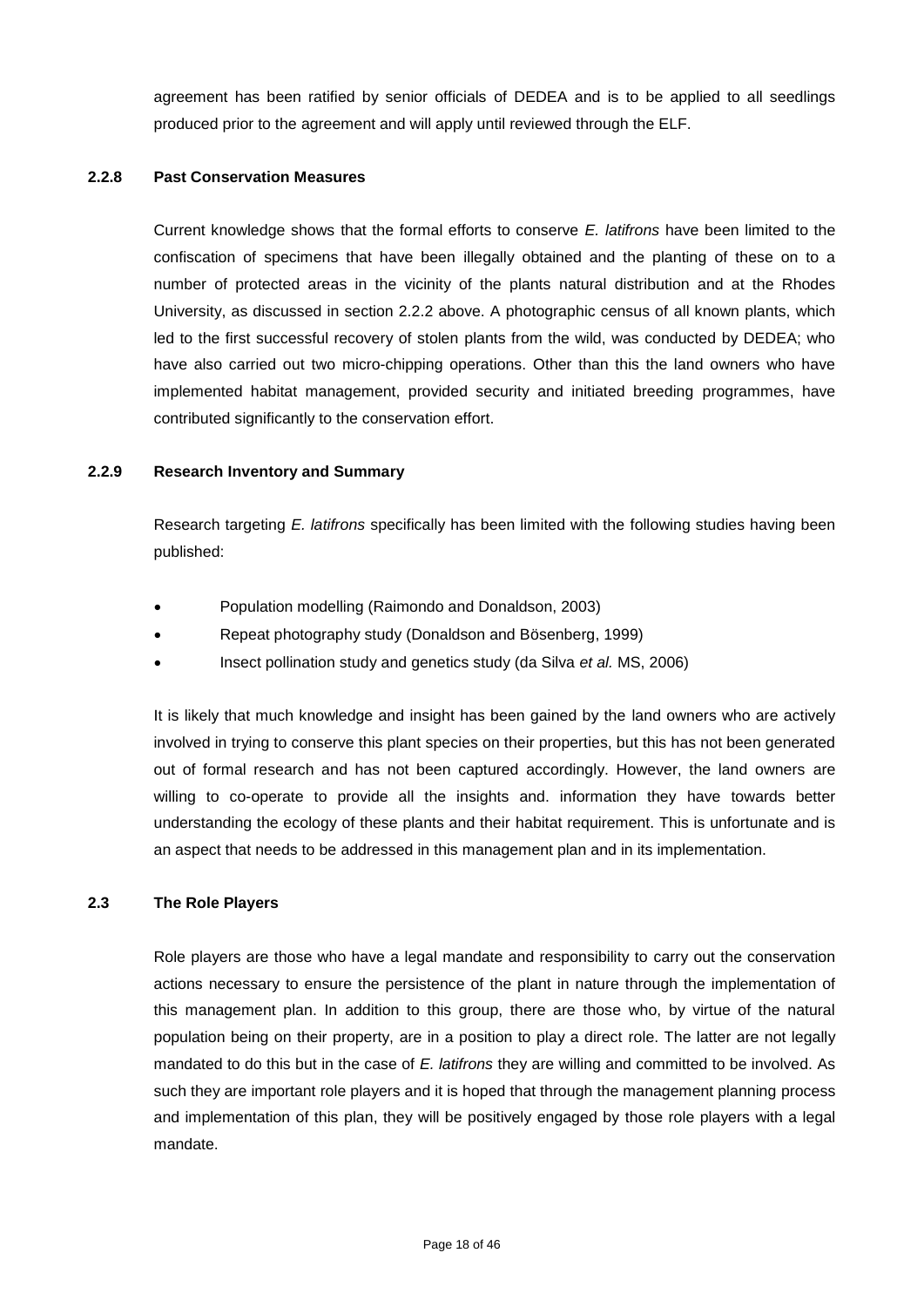Table 1 below includes a list of the role players and the rationale for their inclusion. Where there is more than one person in an organisation, the senior official has been listed with the assumption that they will delegate where necessary. The list is also incomplete in terms of contact details, but these have been included in the full stakeholder database that is included as Appendix A.

# **Table 1: A list of role players required for the implementation of this management plan together with the rationale for their inclusion**

| <b>NAME</b>          | <b>ORGANISATION</b>     | <b>ROLE / RESPONSIBILITY</b>                                                                                                                                                                                                             |
|----------------------|-------------------------|------------------------------------------------------------------------------------------------------------------------------------------------------------------------------------------------------------------------------------------|
| Prof. John Donaldson | <b>SANBI</b>            | Oversee management planning process and provide and<br>coordinate technical input into implementation and subsequent<br>planning iterations                                                                                              |
| Ms. Wilma Lutsch     | <b>DEA</b>              | Oversee management planning process and facilitate DEA<br>process of obtaining public comment and ministerial approval                                                                                                                   |
| Ms Phumla Mzazi-Geja | <b>DEDEA</b>            | Coordinate implementation of DEDEA responsibilities and<br>overall implementation of the plan as chair of the <i>Encephalartos</i><br>latifrons Forum                                                                                    |
| Mr. Div de Villiers  | <b>DEDEA</b>            | Ensure an enabling environment related to legal requirements,<br>monitor compliance and provide protection services                                                                                                                      |
| Dr. Dave Belfour     | (ECParks)               | Oversee the management of plants established on protected<br>East Cape Parks areas under ECP jurisdiction and cooperate according to the ex<br>situ conservation requirements as detailed in this management<br>plan                     |
| Mr. Fanie Fouche     | Ndlambe<br>Municipality | Oversee the management of plants established on protected<br>areas under the jurisdiction of the local municipality                                                                                                                      |
| Mr. Kevin Bates      | Makana<br>Municipality  | As above                                                                                                                                                                                                                                 |
| Mr. Colin Fletcher   | Land owner              | Facilitate land owner cooperation with officials and other role<br>players, ensure sound habitat management, ensure protection<br>of the natural populations and implement breeding programme<br>according to best practice requirements |
| Prof. Nigel Barker   |                         | Provide technical<br>facilitating<br>through<br>support<br>research<br>Rhodes University opportunities in line with requirements identified<br>in the<br>management plan and through its implementation                                  |

# **2.4 Planning Methodology**

In the Norms and Standards for Biodiversity Management Plans for Species published by DEAT in March 2009 the planning process is stipulated as requiring the following steps:

(1) Appropriate stakeholders should be invited to participate in the development of the BMP-S.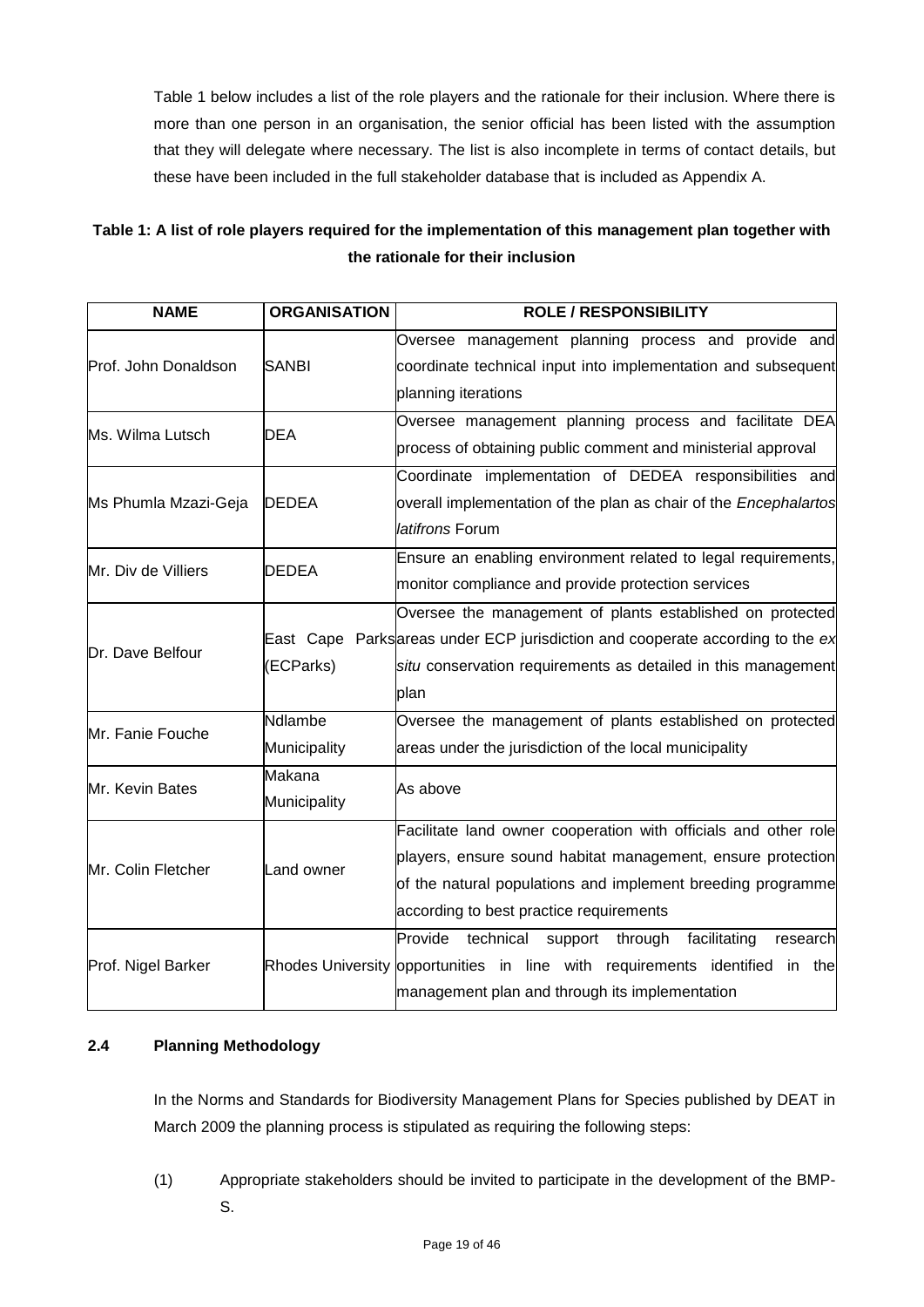- (2) Stakeholders may be identified according to:
	- (a) The stakeholder group to which they belong; or
	- (b) Their interests and mission.
- (3) Background information on the species may be compiled and circulated to all appropriate stakeholders prior to development of the BMP-S.
- (4) The background information should contain:
	- (a) Criteria used to select the species;
	- (b) Information on the current status of the species;
	- (c) Information on known threats; and
	- (d) Their impacts on the species.
- (5) Compilation of the first draft of a BMP-S can be done by either:
	- (a) A consultant;
	- (b) An expert on the species;
	- (c) A panel of experts on the species; or
	- (d) During a stakeholder workshop.
- (6) (a) The first draft of the BMP-S should be made available to stakeholders for comment;
	- (b) The comment period should be at least 30 working days;
	- (c) Relevant comments received should be included in a final draft of the BMP-S;
- (7) The final draft of the plan should be sent to all implementers of identified actions for validation within 60 days of date of notice.

The final draft of the plan should be compiled and submitted, within 90 days of receipt of comments, to the Minister for approval.

In the case of the process that has been followed for this management plan a number of key stakeholders and role players participated in a Population and Habitat Viability Assessment (PHVA) workshop that was held in Bathurst in July 2007. The proceedings from this workshop are captured in the PHVA report which is included as Appendix B and which provides a substantial amount of information as well as recommendations that will both contribute to the substance of this management plan. Upon conclusion of the PHVA process and report SANBI procured the services of a consultant to "deliver a management plan for *E. latifrons*, as required by section 43 of the Biodiversity Act. The management plan must be signed off by the relevant conservation authorities and be agreed to by the forum established after the PHVA process. It must address the following issues: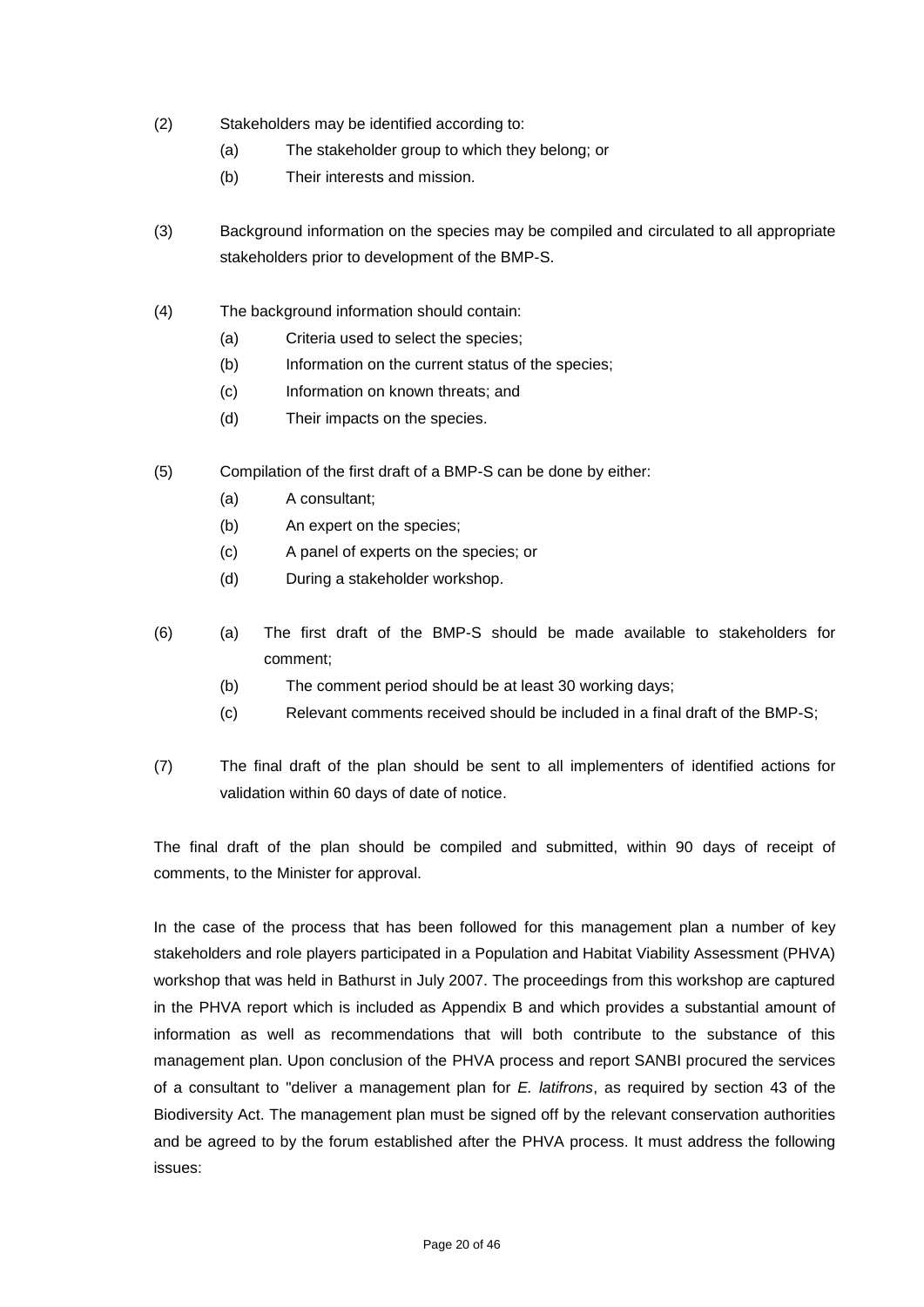- The current status of *E. latifrons* and its continuing decline
- The re-introduction of plants into sites within its natural distribution range
- The need for artificial propagation and tine roles played by land owners, conservation agencies, SANBI and other parties in this process
- Incentives for land owners
- Targets for the re-introduction of plants into sites within its natural distribution range
- Monitoring, evaluating, and reporting on the status of naturally occurring and reintroduced plants."

The process agreed to by SANBI and the consultant was as follows;

- Consultant to review all available and relevant documentation and to compile a stakeholder engagement strategy for approval by SANBI
- All role players allocated responsibilities in the PHVA process to be interviewed by the consultant to gauge the extent to which the PHVA report requires up dating
- A first draft management plan to be compiled by the consultant using the PHVA report and proceedings of the above interviews
- The first draft is to be circulated to the key stakeholders who participated in the PHVA process as well as any additional stakeholders subsequently identified during the interviews
- A stakeholder workshop to be facilitated by the consultant for the collective review of the first draft and for role players to understand and accept their responsibilities that will be specified in the management plan
- The consultant to revise the management plan according to the comments submitted during the workshop and to submit it to SANBI as a final draft
- SANBI to submit the final draft to DEAT
- DEAT to advertise for and assimilate public comment in collaboration with SANBI
- DEAT to facilitate Ministerial approval of the management plan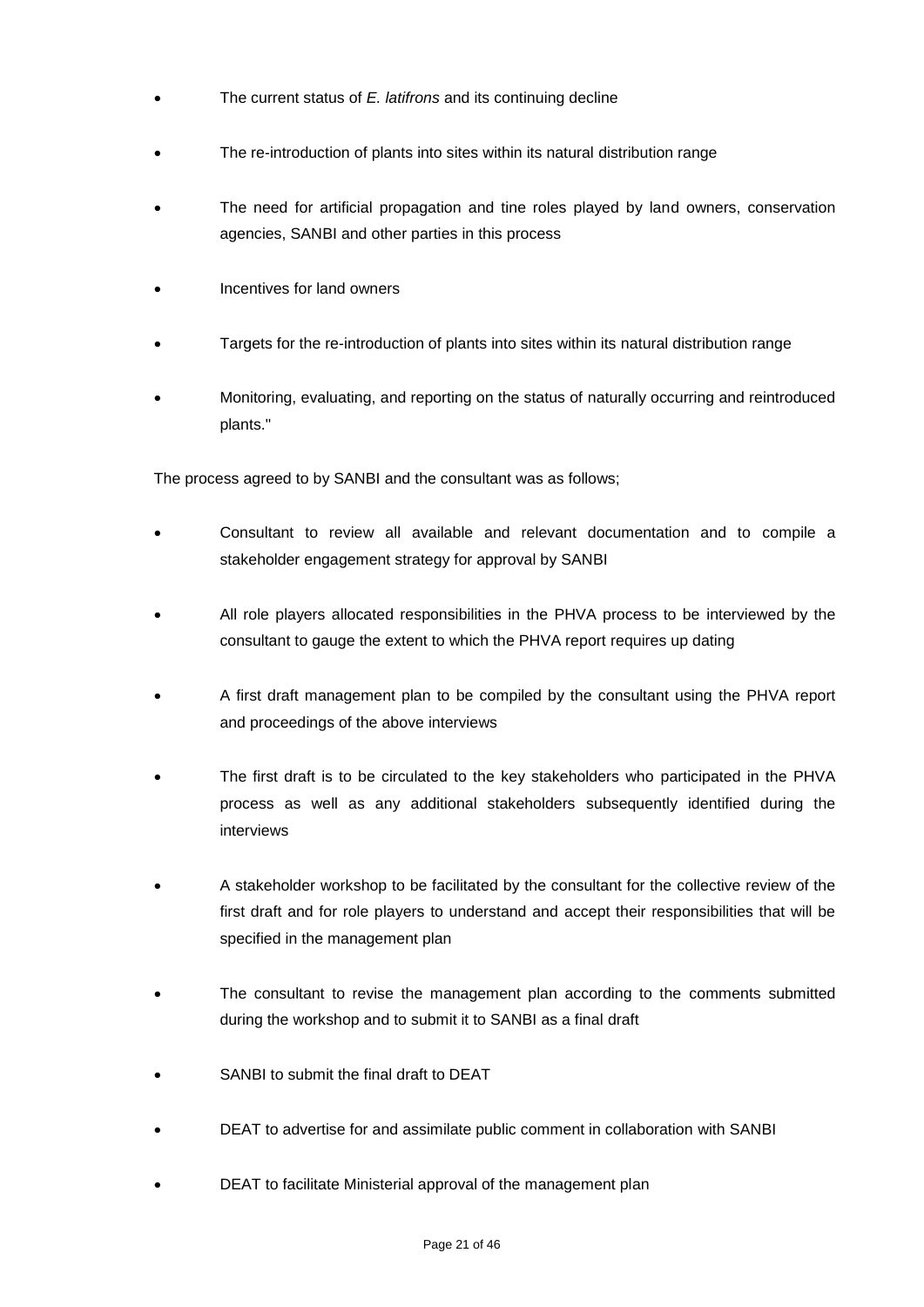SANBI, in collaboration with DEDEA, to inform stakeholder and role players of the plan's approval and to set the processes in place for implementation

### **3 LEGISLATIVE FRAMEWORK**

Section 43(1)(b) of the Biodiversity Act provides for any person, organisation or organ of state to submit, for approval, to the Minister a draft management plan for an indigenous species (a) listed in terms of Section 56 of the Biodiversity Act; or (b) which is not listed in terms of Section 56 but which warrants special conservation attention.

Section 43(2) makes provision for the Minister to identify a suitable person, organisation or organ of state which is willing to be responsible for the implementation of the plan.

In terms of Section 43(3), the Minister must publish by notice the approved biodiversity management plan, determine the manner of implementation of the plan and assign the responsibility for the implementation of the plan to the person, organisation or organ of state identified.

Section 45 addresses the contents of the biodiversity management plan stating that it must be aimed at ensuring the long term survival in nature of the species to which the plan relates; provide for the responsible person, organisation or organ of state to monitor and report on progress with the implementation of the plan and be consistent with other planning tools or international agreements binding on the state.

In terms of Section 46, the Minister must review a published biodiversity management plan at least every five years and assess compliance with the plan and the extent to which its objectives are met. The Minister may also amend a biodiversity management plan either on own initiative or upon request of an interested person, organisation or organ of state (by notice in the Gazette), after a consultation process in accordance with section 99 and 100 of the Biodiversity Act.

The Threatened or Protected Species (ToPS) Regulations were published in 2007 in terms of which *Encephalartos latifrons* was listed as a critically endangered species. Regulation 25 (as amended in 2008 and 2009) of ToPS prohibits the following restricted activities involving listed threatened or protected *Encephalartos* species:

- a) any restricted activity involving specimens of any listed wild *Encephalartos* species, unless provided for in a Biodiversity Management Plan for Species,
- b) trade in specimens of artificially propagated *Encephalartos* species listed as critically endangered and endangered or the export of such specimens, with a stem diameter of 15 cm, unless provided for in a Biodiversity Management Plan for Species, and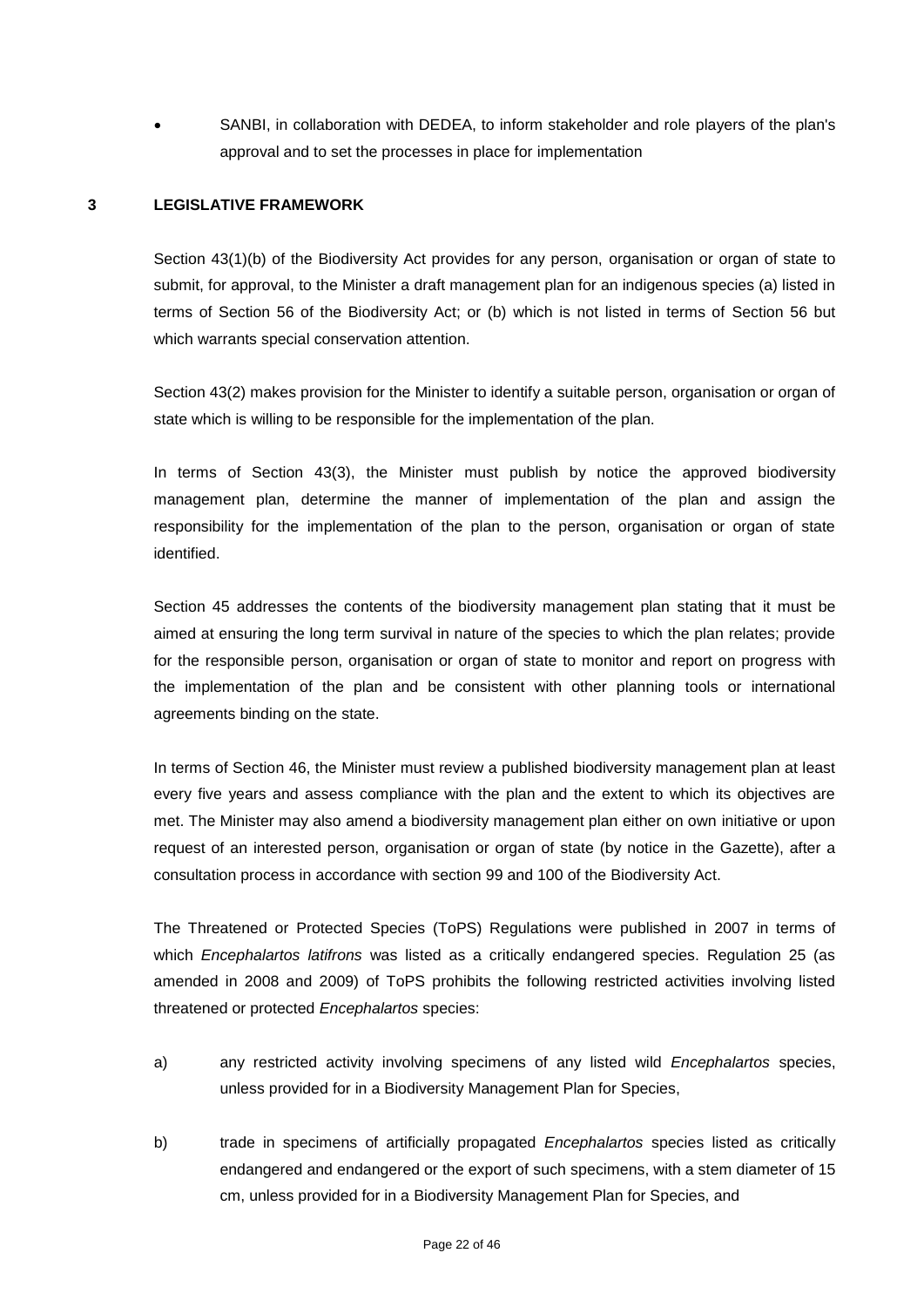c) export or re-export of artificially propagated specimens of listed vulnerable or protected *Encephalartos* species with a stem diameter of more than 15 cm, except the following species which cannot be exported or re-exported if the stem diameter is more than 7 cm: *E. caffer, E. humilis, E. umbeluziensis* and *E. ngoyanus*. Unless provided for in a Biodiversity Management Plan for the Species.

The requirement of a biodiversity management plan to carry out restricted activities, involving critically endangered and endangered *Encephalartos* species, resulted in a serious impediment for the cycad industry, as this implied that the industry, who does not have the necessary expertise, knowledge and financial means, should draft a document of this nature to allow them to continue the carrying out of restricted activities as part of the management of their business. This resulted in a further amendment of the ToPS regulations as follows;

**"Any person, who immediately before the commencement of these Regulations legally conducted a restricted activity involving wild specimens of a threatened or protected species of** *Encephalartos* **or trade in artificially propagated specimens of critically endangered or endangered species of** *Encephalartos***, may continue with the activity until such date as determined by the Minister by notice in the Gazette."**

#### **3.1 Role Players Responsible for Implementation of the BMP-S**

Section 2.3 lists the key role players but is not conclusive. Some of the people listed here will delegate responsibilities but they will ultimately remain accountable for implementation of the aspects of the BMP-S allocated to their particular organisation or designation. A stakeholder database is also included as Appendix A which contains a more comprehensive list together with contact details.

#### **3.2 Assigning Priority for the Development and Implementation of this BMP-S**

Cycads have been identified as a high priority group in the ToPS regulations and *E. latifrons* is one of 12 Critically Endangered species in the country. It is an excellent species to use a trial case for the development of BMP-S because it occurs primarily on private land. Although *E. latifrons* has been rare since 1916 (Kemp, 1986), its status has declined substantially since then. Studies of repeat photographs showed that subpopulations had disappeared from seven sites between 1920 and 1996 and there are documented cases of the removal of 17 mature plants from one site and 13 stems from another site since 1990. The presence of hundreds of large plants in private collections, which are suspected to be of wild origin, is also an indication of the extent of decline in the past 100 years. Considering that the threat posed by the removal of mature specimens from the wild for trade purposes continues unabated and that it is possible to ensure the persistence of the species in nature, it is important that the process to develop this BMP-S be afforded a high priority.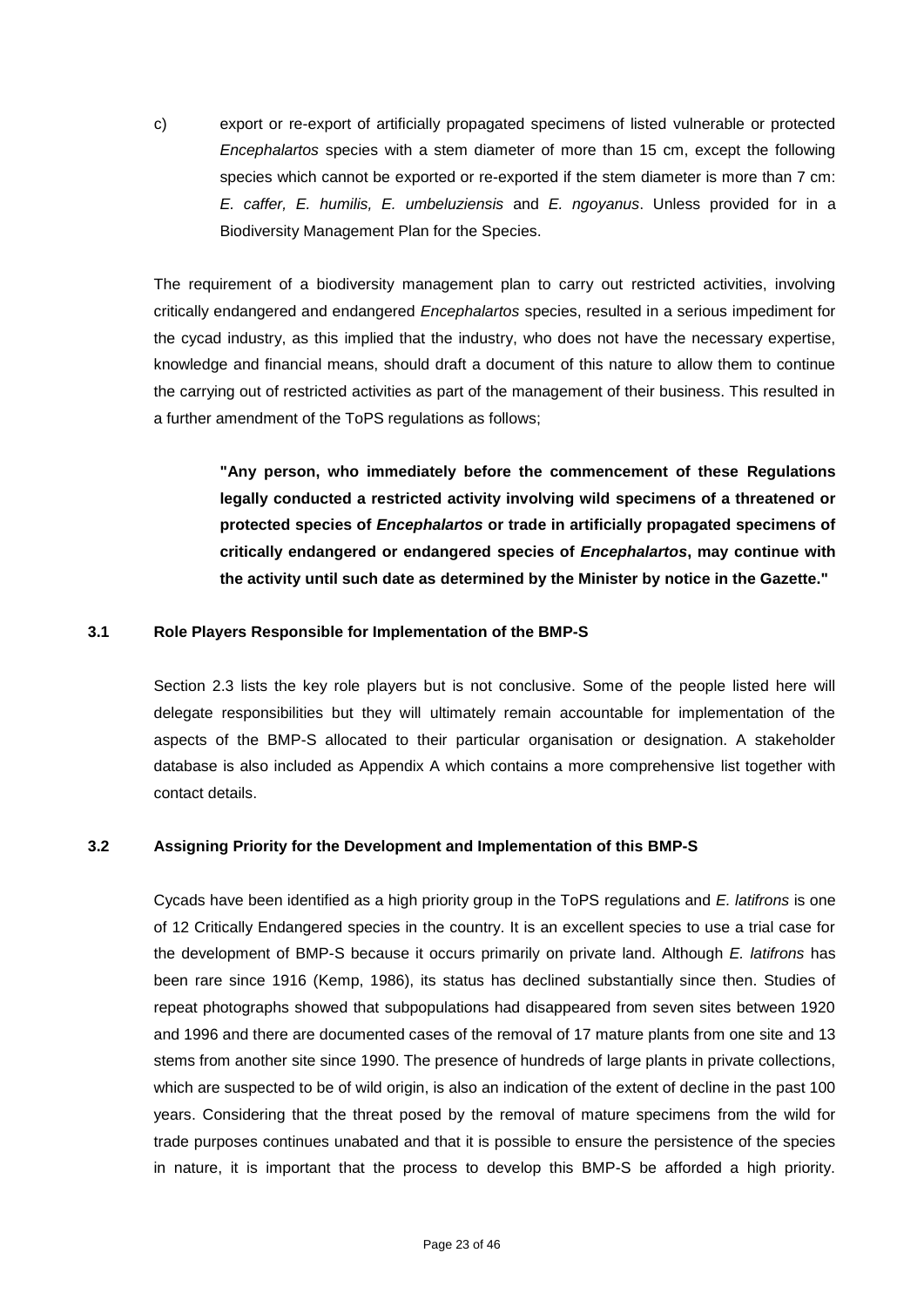Likewise the process to obtain Ministerial approval as required by NEMBA must also be afforded a high priority. Thereafter implementation of the BMP-S must also be afforded a high priority.

### **4 SPECIES DETAILS**

Section 2.2 discusses all the available information on the species from taxonomy and biology through to past conservation efforts. No further discussion is thus necessary under this section.

## **5 SUMMARY OF PLANNING METHODOLOGY**

**Section 2.4 provides a detailed account of the planning process as specified in NEMBA, the terms of reference for the compilation of this plan and an outline of the process that has been followed. A list of key role players is provided in**

Table 1 in section 2.3 and a list of both role players and stakeholders is captured in Appendix A.

### **5.1 Agreements Required for Implementation**

In taking the implementation of this BMP-S forward the key role players have all accepted their various roles and responsibilities and see the plan as a document binding them to these. As such additional agreements are not required, although it will be necessary to monitor implementation very carefully and introduce relevant agreements as and when these may be deemed necessary, or when and if additional role players are brought on board. The latter may be commercial entities that can play a role but generate income at the same time. The registration and permit requirements may provide sufficient substance for agreements but this must be agreed on by the forum established to monitor and coordinate implementation of this plan.

### **5.2 Relevant Documents, Agreements and Policies**

In addition to the literature listed in section 10 below the following are relevant:

- CITES Appendix 1
- NEMBA (10 of 2004)
- ToPS (Feb 2007) (see section 3 above and Appendix C)
- Norms and Standards for BMP-S (March 2009)

### **5.3 Verification of the Integrity of the Content of the BMP-S**

The compilation of this BMP-S has been overseen by Prof. John Donaldson of SANBI who may be considered one of South Africa's foremost specialists in cycad ecology and conservation. He has not only participated in every step of the process but has provided critical review and guidance and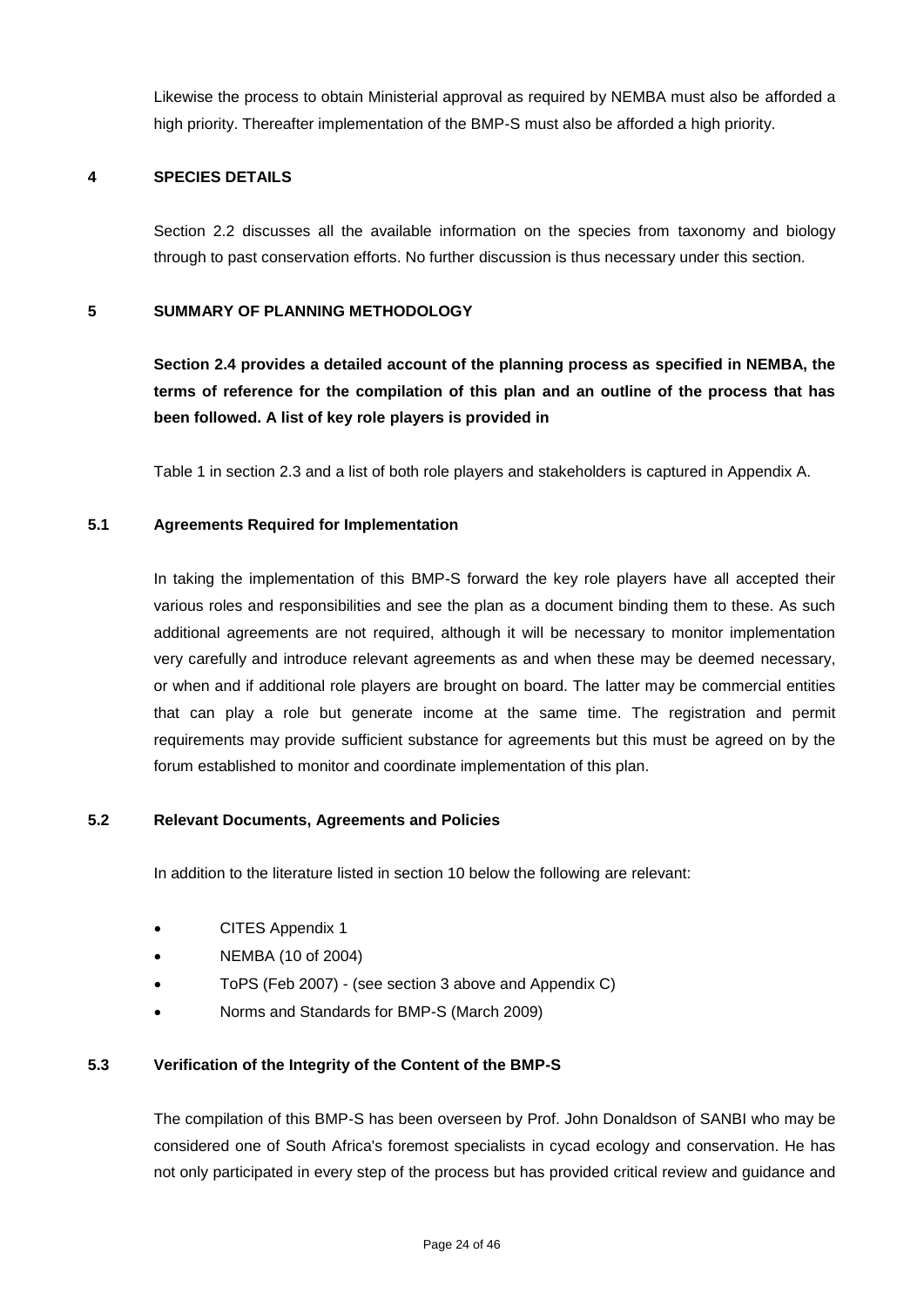his opinion of the integrity of this work is captured in a letter addressed to DEA, a copy of which is included as Appendix D.

### **6 THREATS IDENTIFIED**

The threats facing *Encephalartos latifrons* have been discussed in section 2.2.6 but are repeated here, in order of priority, so as to emphasize the importance and the need to address these for the sake of securing the plants persistence in nature and to try and restore the ecological processes necessary to bring it back from being functionally extinct.

### **6.1 The Illegal Removal and Trade in Mature Specimens from the Wild**

It was first thought that habitat loss was the primary cause for the dispersed nature of the plants within their population distribution, but it has since become clear that the illegal removal of mature specimens in response to the demand for trade is the main reason for the decline in their numbers.

In October 1993 information was received by the Eastern Cape conservation department that a businessman in Bloemfontein was informing cycad dealers that he had *E. latifrons* plants from the Eastern Cape. An immediate investigation of the known localities revealed an area where it was discovered that several of the plants for which photographic records had been kept, had been removed. It was further confirmed through questioning local cycad dealers that a person from Bloemfontein had collected a large consignment of cycads in a horse trailer. More questioning of people in the vicinity of the farm revealed that the farm owner had assisted the Bloemfontein business man to remove and load the plants into the horse trailer. The cycads were then covered with empty plastic bottles.

The investigation moved to Bloemfontein where the horse trailer was located together with the driver. It was then discovered that the plants from the farm had been distributed between Kimberly, George and the garden of the Bloemfontein businessman. Of the 40 plants that had been removed the investigation team were able to recover 17. The owner of the farm was found guilty of poaching and was sentenced to a fine of R 10,000.00 or 18 months imprisonment and an added R 20,000.00 fine suspended for five years. The Bloemfontein businessman was also found guilty of poaching and his sentence was a R 15,000.00 fine or 9 months imprisonment and an added R 22,000.00 suspended for five years. The businessman stated in court that his reason for removing the plants was to save them from extinction. It would appear that the judge did not accept this.

All the plants that were recovered were planted in protected areas within the natural distribution range of the species and 14 have survived.

Two years after this incident information was obtained of *E. princeps* that had been removed by means of being sawn off with a chain saw. The same then happened to *E. latifrons* and the perpetrators could be placed at the scene of the crime but investigators were unable to link them to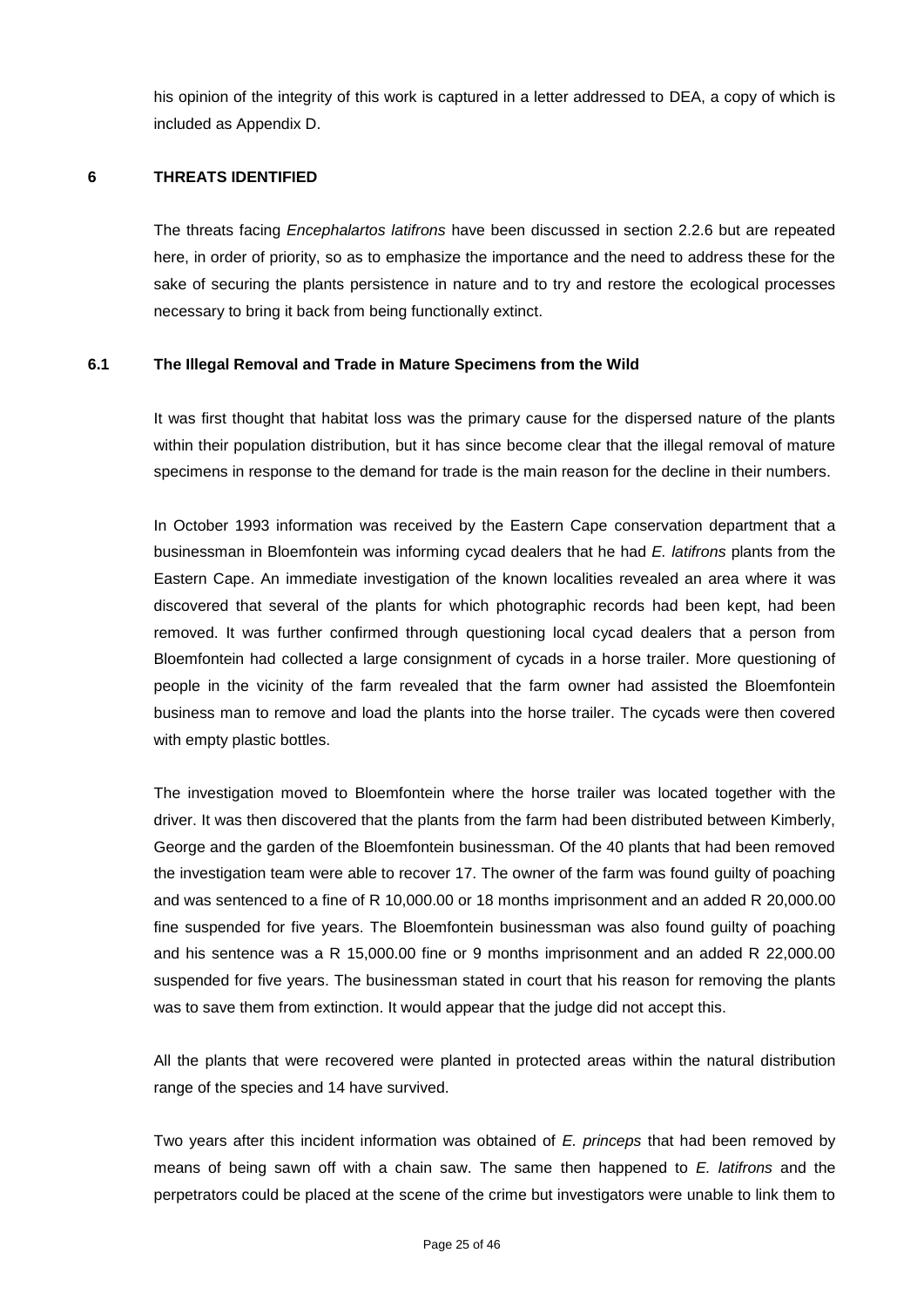the act of removing the plants. The suspects were however found guilty in the case of the *E. princeps*.

## **Limited Capacity within Key Role Players**

DEDEA are the legal entity who should champion efforts aimed at the conservation of *E. latifrons* but they have been unable to carry out the responsibilities that were allocated to them at the PHVA workshop in July 2007. This is partly due to the fact that they have been waiting for the compilation of this BMP-S, but it is also due to limited resources. Capacity limitations of the role players has been a factor in the consideration of their ability to commit to the roles and responsibilities captured in this plan, and as such the actions captured in section 7 below are realistic. The existence of this plan also provides a basis upon which resources can be secured, particularly since the plan has been subjected to negotiations between role players and public comment, and carries the approval of the National Minister of DEAT.

### **6.2 Traditional Use**

It is apparent that the bark of *Encephalartos latifrons* is used by traditional healers for magicomedicinal purposes, but there is no definitive information on this aspect which the PHVA process identified as a need for further research. It is apparent though that medicinal use is not limited to *E. latifrons* and cycad bark is sold at all the major muthi markets around the country. Role players have, however agreed that it is not necessary to include management actions relevant to this issue in the BMP-S at this time. The situation will be monitored and subsequent iterations of the BMP-S can be updated and adapted to include actions that are required as and when relevant.

### **6.3 Insufficient Research**

Section 2.2.9 lists the work that has been undertaken with direct reference to *E. latifrons* and illustrates how limited specific research has been. Fortunately there are significant similarities between the species of *Encephalartos* and lessons learnt from others can be relatively safely applied to *E. latifrons* in the absence of specific studies. It is also essential that conservation efforts must not be put on hold until research has been carried out to fill the knowledge gaps identified by the PHVA workshop. Implementation of this BMP-S must be accompanied by rigorous monitoring that will help to provide the data required to fill the some of the gaps while research can be carried out concurrently. Both of these sources of data can then be fed into the review of the BMP-S and used to bring about the necessary adjustments to the next iteration.

## **7. ACTION PLAN**

An aim and objectives have been presented in section 1.2 and discussions with the role players confirmed that these are both relevant and serve as the point of departure for the identification of further components necessary to complete the BMP-S. In recognition of the need for planning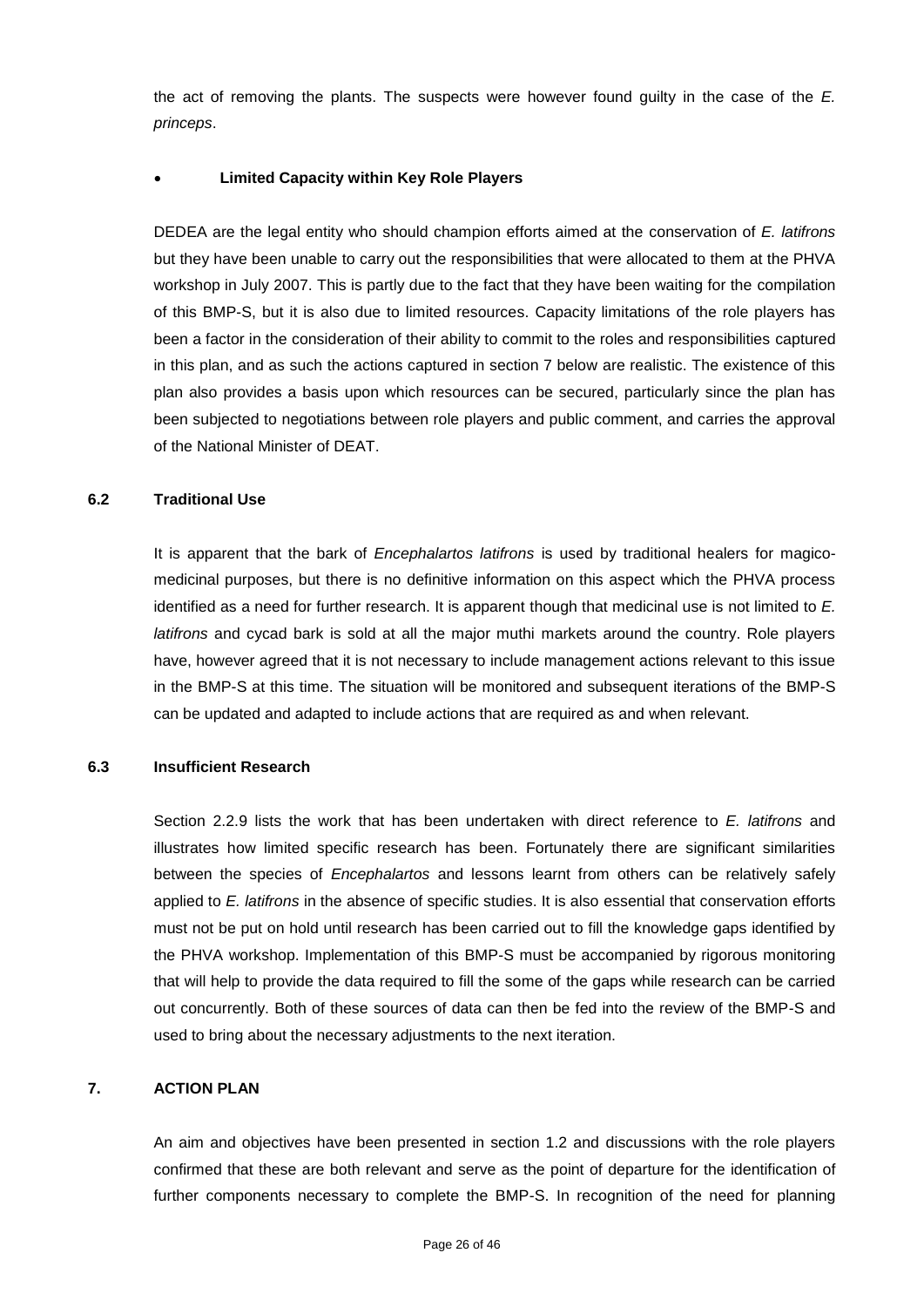statements which increase in their level of specificity each of the objectives are broken down into a series of operational goals which have been articulated according to the "SMART\* rule, i.e. specific, measurable, attainable, realistic and time-bound. Each of these are then broken down into the actions which specify the nature of the action, responsibilities, resource requirements, time frames and indicators of achievement. The latter will be used for monitoring and evaluation and to track implementation.

For ease of reference the aim and objectives have been listed here again and are as follows:

### **AIM**

# *To enhance the conservation status of Encephalartos latifrons and secure its existence in its natural distribution range.*

#### **OBJECTIVES**

- *Establish and maintain the Encephalartos latifrons Forum (ELF) to monitor and track implementation of the BMP-S and to act as a decision support.*
- *Identify and undertake research to provide information relevant to answer conservation management questions, ensure the regular monitoring of the plants both in situ and ex situ and ensure that all data gathered through research and monitoring is fed back into and informs the overall coordination process.*
- *Create and maintain an enabling environment for a coordinated breeding and augmentation programme, including the production of seedlings for reintroduction into the natural distribution range and for the sustainable utilisation. This will include the application and fulfilment of all legal requirements.*
- *Create and maintain an enabling environment for the land owners, on whose properties the majority of plants occur, to carry out all appropriate management actions required to ensure necessary ecological processes are in place and to provide the level of security necessary to prevent further poaching of mature plants.*
- *Specify the restricted activities that may be carried out in terms of the Threatened or Protected Species regulations and for what purpose.*

### **7.1 Over-arching Principles**

Considering the critically endangered status of *E. latifrons* and the complex and dynamic environment within which this BMP-S is to be implemented, it is important to list over-arching principles that will be used to govern implementation and provide the context within which the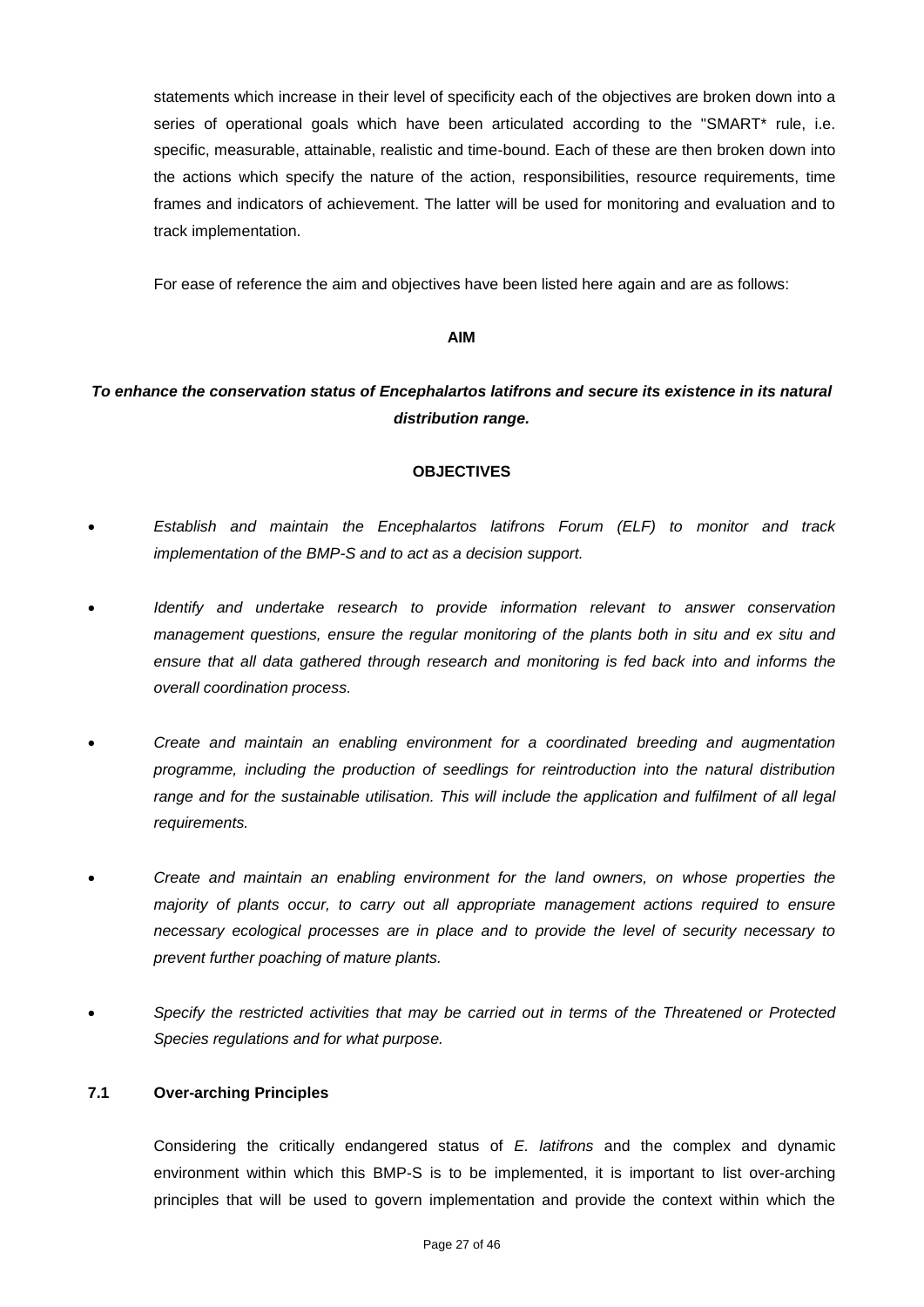planning components have been derived. The principles listed below have been subjected to review by the role players and all have accepted that they are relevant and provide an important framework for implementation.

- This BMP-S is the first version derived from an iterative management planning process that will produce a second and updated version after three to five years of implementation. It is also not a comprehensive record of all the actions that are required to achieve the aim and objectives and the ELF will need to manage an adaptive process as implementation produces more information and generates a greater understanding of the conservation management actions required.
- The primary focus of this BMP-S is actions required to secure the future of *E. latifrons* within its natural distribution range (see Figure 1 Figure 1), including both those specimens that have been relocated and that occur naturally in the wild. Secondary to these actions will be those related to plants that occur in collections and gardens outside of the natural distribution range.
- Information relating to the localities of the plants in the wild will be handled in the strictest of confidentiality to minimise the threat of illegal harvesting from wild localities.
- All information gathered in relation to the implementation of this BMP-S will be handled in the strictest of confidentiality and localities of plants in the wild will not be released to any persons outside of the ELF, unless the ELF agrees otherwise.
- Members of the ELF will only be those who are directly involved in the implementation of the BMP-S and will be required to sign a declaration to confirm no prior indiscretions related to threatened species and that there are no conflict of interests related to their roles and responsibilities as captured in this BMP-S. Likewise, any persons delegated to undertake responsibilities emanating from the BMP-S and the proceedings of ELF meetings, must be similarly screened. This and other rules governing the functioning of the ELF are captured in the Terms of Reference.
- The ELF will be recognised as the mechanism responsible for monitoring implementation of the BMP-S and members will hold each other accountable for implementation of delegated responsibilities emanating either from this BMP-S and / or from the proceedings of ELF meetings. Decision-making forums outside of the ELF will need to be recognised where necessary, but in the interest of efficiency and security, officials delegated to attend the ELF meetings need sufficient authority to take decisions on behalf of their respective organisations and there must be consistency of representation.
- It is accepted that land owners within the natural distribution range of *E. latifrons* and with naturally occurring plants on their properties, may participate in approved breeding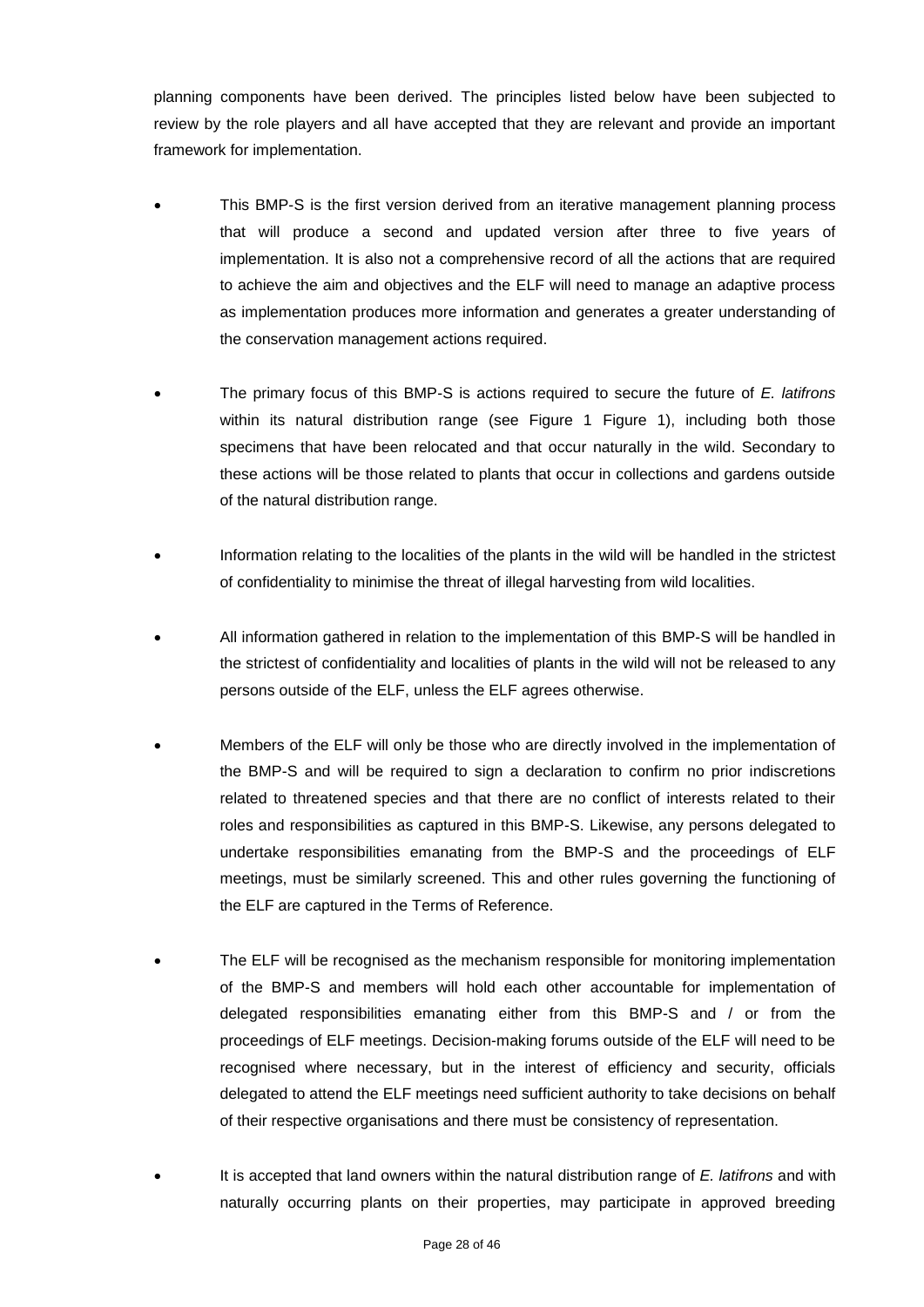programme/s that fit within the context of this BMP-S and that, subject to all legal requirements being met, seedlings can be produced for sale necessary to meet the demand for the plants in the market and to provide an income to cover management and breeding costs. It is also accepted that profit may also be made through this process. This principle also serves to address the need for maintaining the genetic integrity of the seedlings although access to breeding material from specimens that are no longer within the natural distribution range, but for which there is no doubt that they could have only been accessed from here, will need to be considered in order to enhance the genetic diversity of the seedlings.

- Seedlings will also be produced through the breeding programme/s to provide stock to replant back into the natural distribution range. The proportions agreed to at the PHVA workshop in July 2007, namely 85% retained for sale by the land owner, 5% retained by the land owner for re- establishment back into the wild and 10% to be made available to an official conservation agency for use in restoration and related conservation actions, will apply.
- All breeding efforts must be accurately recorded in a studbook to ensure that the genetic integrity of the natural population is not compromised in any way.
- Plant material other than seedlings produced through the breeding programme/s recognised by the ELF may only be used for introduction back into the wild and within the natural distribution range if the origin of the material can be confirmed. The ELF will determine and implement criteria to establish the origin of these plants. These and suckers removed from them may be permitted for reintroduction.
- The ELF will apply a set of criteria to guide the objective identification of areas within the natural distribution range into which seedlings and other plant material can be reintroduced, it may be feasible to consider areas beyond the current distribution range based on the presence of habitat requirements. Further work will be required to confirm the extent of this area and the ELF will need to reach consensus on this work and its outcomes. The criteria referred to here are listed below:
	- there must be suitable habitat in the area.
	- the security risk must be considered, and
	- the custodians of the potential area must guarantee that they have the capacity to carry out the reintroduction process and to provide the necessary management actions required to ensure the successful establishment of the plants.

### **7.2 Objective 1**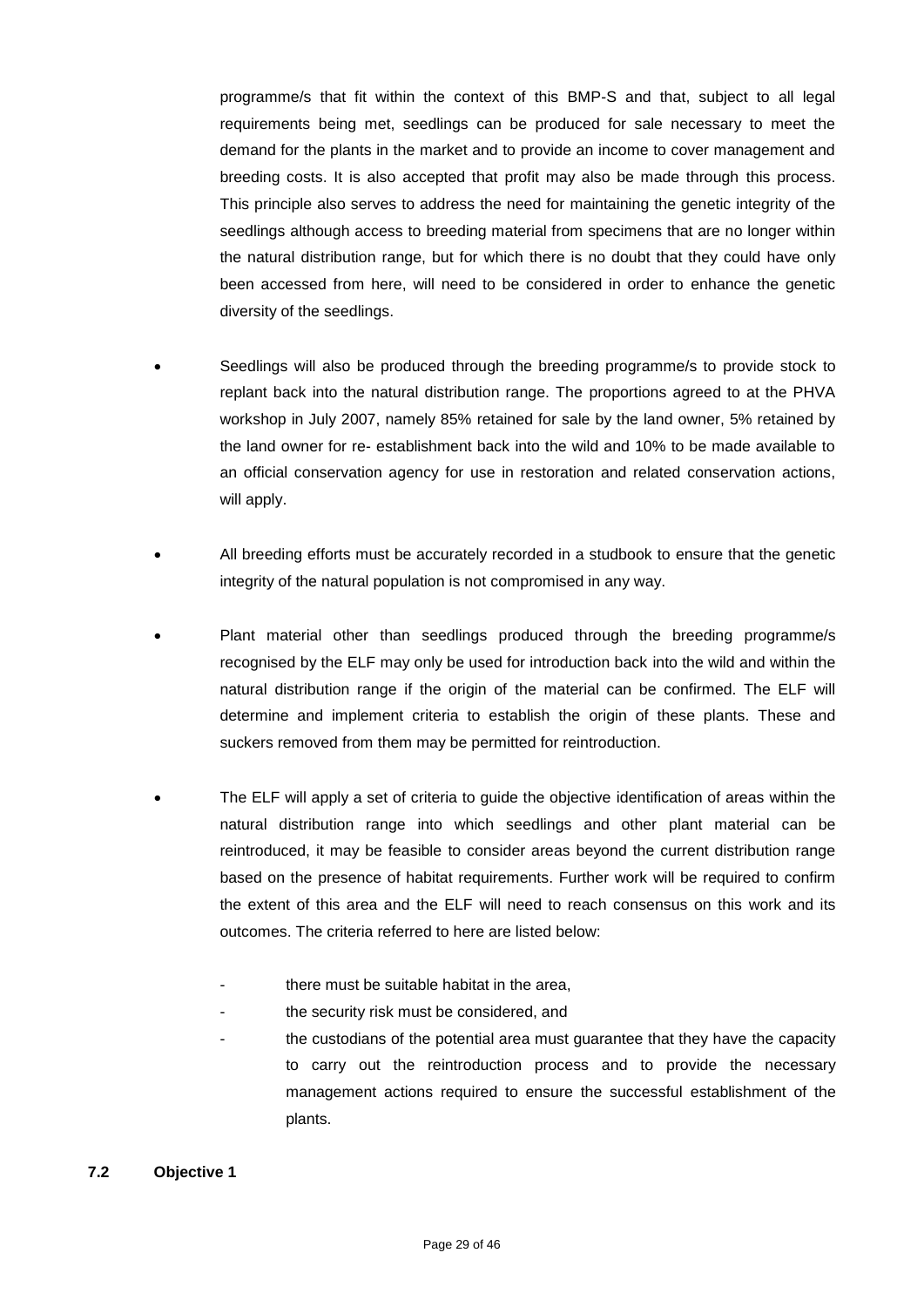*Establish and maintain the Encephalartos latifrons Forum (ELF) to monitor and track implementation of the BMP-S and to act as a decision support.*

# **7.2.1 Operational Goal 1.1**

*Establish the Encephalartos latifrons Forum by the end of September 2011.*

**Action 1.1.1**: Formally invite the role players identified in section 2.3 to accept membership on the ELF and where relevant direct invitations to senior authorities requesting delegation of the responsibility to relevant officials. Invitation to include a clause that membership is subject to a code of ethics and the invitee must indicate acceptance of this requirement.

| <b>Responsibility</b>      | DEDEA Director - Biodiversity               |
|----------------------------|---------------------------------------------|
| <b>Timeline</b>            | 31 July 2011                                |
| <b>Resources needed</b>    | Ilnternal                                   |
| <b>Collaborators</b>       | <b>DEDEA Deputy Director - Biodiversity</b> |
| <b>Deliverables</b>        | Copies of letters sent and responses        |
| <b>Measurable outcomes</b> | Credible process for establishing the ELF   |

| Action 1.1.2: Facilitate the screening of ELF member who has accepted membership. |                                                        |  |
|-----------------------------------------------------------------------------------|--------------------------------------------------------|--|
| <b>Responsibility</b>                                                             | DEDEA Director - Law Enforcement and Compliance        |  |
| <b>Timeline</b>                                                                   | 31 August 2011                                         |  |
| <b>Resources needed</b>                                                           | <b>Internal</b>                                        |  |
| <b>Collaborators</b>                                                              | DEDEA Deputy Director - Law Enforcement and Compliance |  |
| <b>Deliverables</b>                                                               | Records of screening process                           |  |
| <b>Measurable outcomes</b>                                                        | All members of ELF security certified                  |  |

**Action 1.1.3:** Convene the first meeting of the ELF using the Terms of Reference to guide the proceedings and the agenda.

| <b>Responsibility</b>      | <b>DEDEA District Manager - Grahamstown (chair and secretariat)</b> |
|----------------------------|---------------------------------------------------------------------|
| <b>Timeline</b>            | 30 September 2011                                                   |
| <b>Resources needed</b>    | Internal                                                            |
| <b>Collaborators</b>       | <b>IELF</b> members                                                 |
| <b>Deliverables</b>        | <b>Minutes</b>                                                      |
| <b>Measurable outcomes</b> | Constructive linkages between role players                          |

# **7.2.2 Operational Goal 1.2**

*Manage and maintain the Encephalartos latifrons Forum on a continuous basis*

| Action 1.2.1: Convene subsequent meetings of the ELF. |                                                              |
|-------------------------------------------------------|--------------------------------------------------------------|
| <b>Responsibility</b>                                 | DEDEA District Manager - Grahamstown (chair and secretariat) |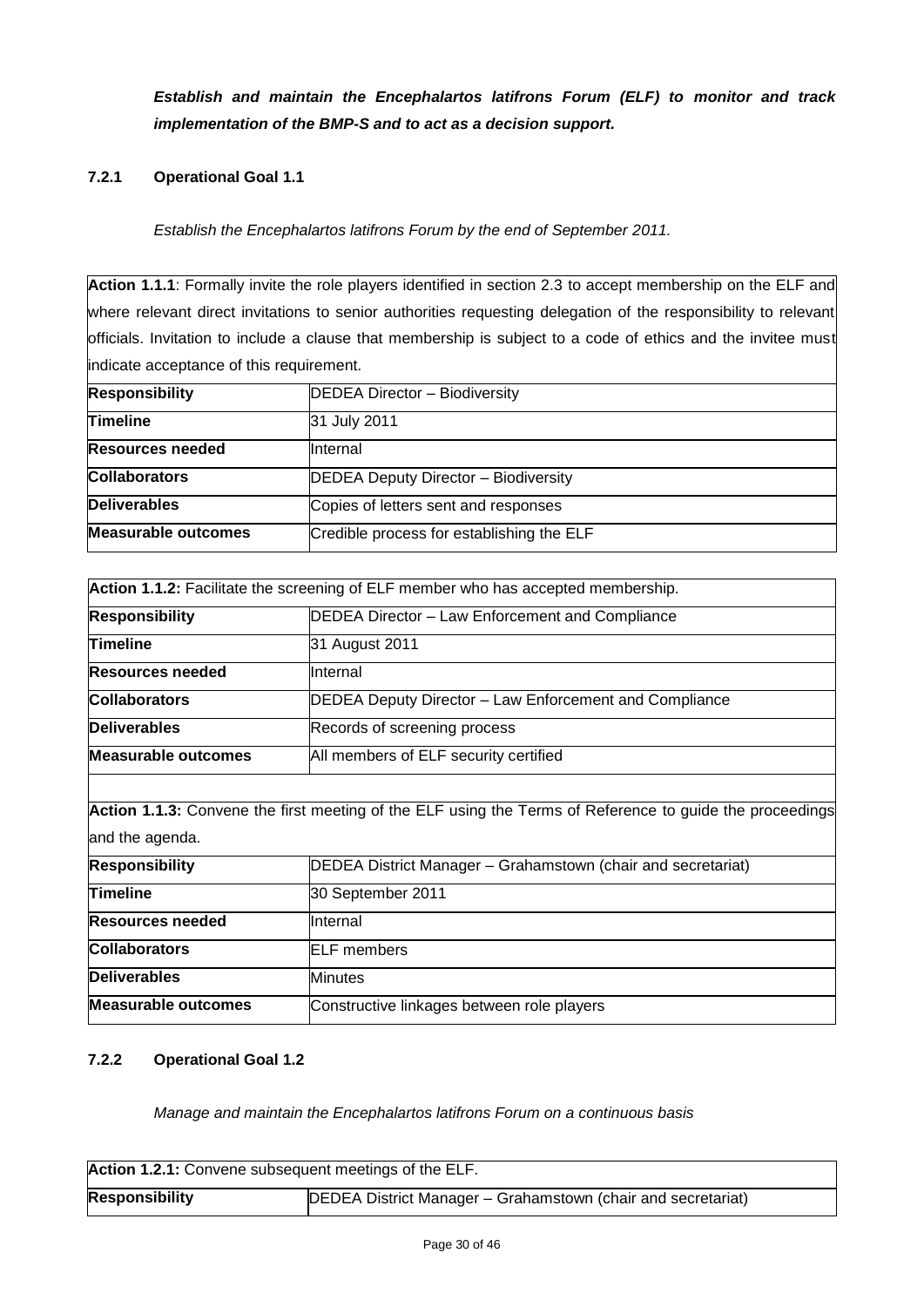| <b>Timeline</b>            | At least every 6 (six) months and more frequently if needed        |
|----------------------------|--------------------------------------------------------------------|
| <b>Resources needed</b>    | <b>Internal</b>                                                    |
| <b>Collaborators</b>       | <b>IELF</b> members                                                |
| <b>Deliverables</b>        | <b>Minutes</b>                                                     |
| <b>Measurable outcomes</b> | Maintained and enhanced constructive linkages between role players |

**Action 1.2.2:** Be available to address issues that may arise on an ad hoc basis in between formal meetings of the ELF, and to refer these matters to the ELF as and when appropriate.

| <b>Responsibility</b>      | DEDEA District Manager - Grahamstown (chair and secretariat)       |
|----------------------------|--------------------------------------------------------------------|
| <b>Timeline</b>            | As soon as possible after issues are raised                        |
| <b>Resources needed</b>    | <b>Internal</b>                                                    |
| <b>Collaborators</b>       | <b>IELF</b> members                                                |
| Deliverables               | Records of correspondence and ELF minutes                          |
| <b>Measurable outcomes</b> | Maintained and enhanced constructive linkages between role players |

### **7.3 Objective 2**

*Identify and undertake research to provide Information relevant to answer conservation management questions, ensure the regular monitoring of the plants in the natural population and ensure that all data gathered through research and monitoring is fed back into and informs the overall coordination process.*

### **7.3.1 Operational Goal 2.1**

*Develop and maintain appropriate data bases to assist implementation on an on-going basis* 

It is recognised that data on the species is sensitive and must be handled with the necessary level of confidentiality, as already alluded to in the over-arching principles. All requests for access to data will be considered by the ELF, unless required for security purposes.

| Action 2.1.1: Collate all available information into the appropriate data bases. |                        |
|----------------------------------------------------------------------------------|------------------------|
| <b>Responsibility</b>                                                            | SANBI (John Donaldson) |
| <b>Timeline</b>                                                                  | 31 December 2011       |
| <b>Resources needed</b>                                                          | Internal               |
| <b>Collaborators</b>                                                             | ELF                    |
| <b>Deliverables</b>                                                              | Data base              |
| <b>Measurable outcomes</b>                                                       | N/A                    |

**Action 2.1.2:** Continue to populate the data base with information into the appropriate data bases as and when this becomes available. **Responsibility** SANBI (John Donaldson)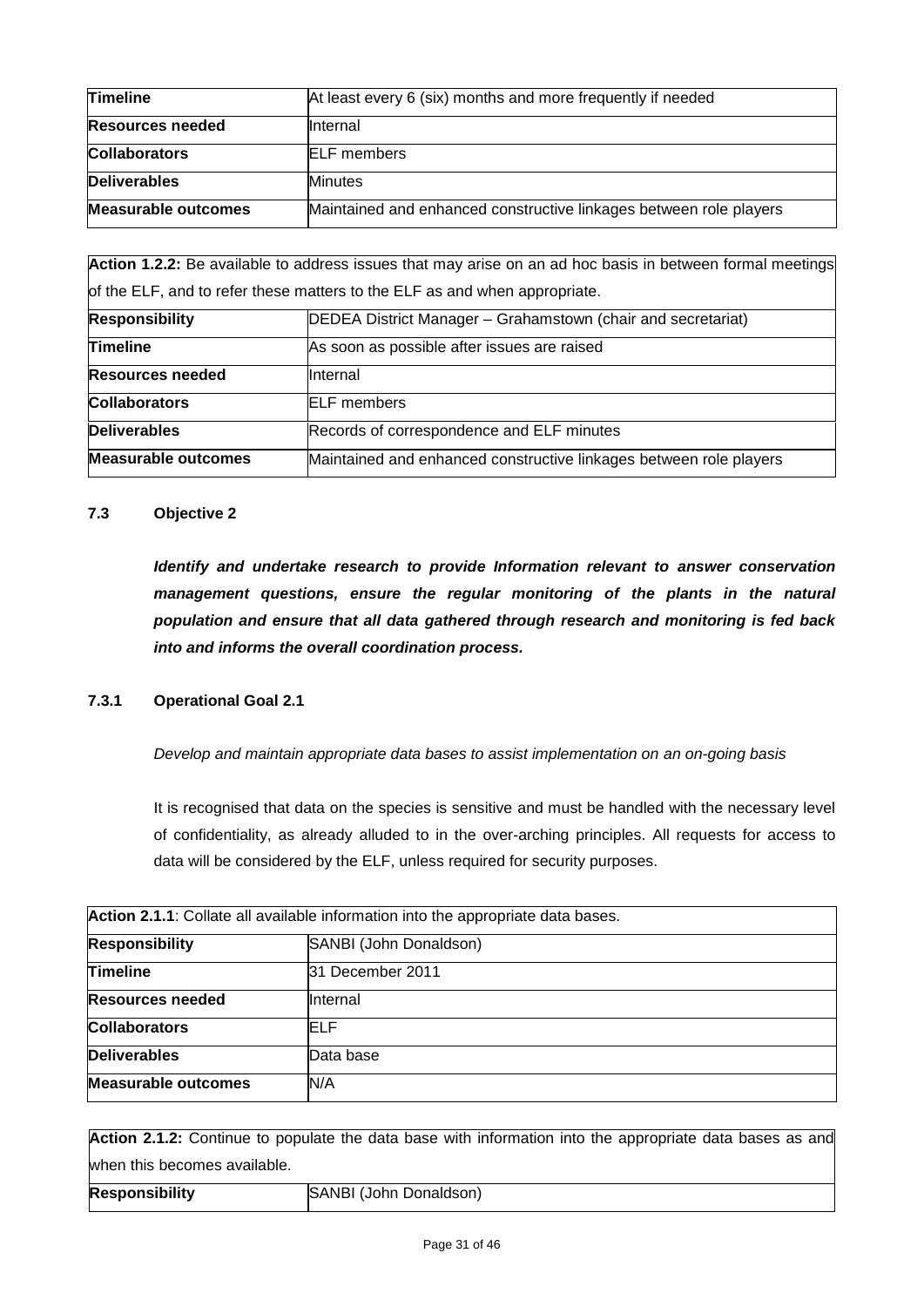| <b>Timeline</b>            | On-going - at least annually |
|----------------------------|------------------------------|
| <b>Resources needed</b>    | IInternal                    |
| <b>Collaborators</b>       | ELF                          |
| <b>Deliverables</b>        | Data base                    |
| <b>Measurable outcomes</b> | N/A                          |

# **7.3.2 Operational Goal 2.2**

*Undertake a research project into the restoration of E. latifrons in the wild to be completed by the end of 2012.*

Action 2.2.1: Compile a project description acceptable to the requirements for a 2 or 3 year post graduate study through the Botany Dept of Rhodes University.

| <b>Responsibility</b>      | SANBI (John Donaldson)                      |  |
|----------------------------|---------------------------------------------|--|
| <b>Timeline</b>            | 31 September 2011                           |  |
| <b>Resources needed</b>    | Internal                                    |  |
| <b>Collaborators</b>       | Botany Department - Rhodes University/DEDEA |  |
| <b>Deliverables</b>        | Project description                         |  |
| <b>Measurable outcomes</b> | N/A                                         |  |

**Action** *2.2.2:* Obtain approximately R50-80,000.00 per year to support a post graduate student to undertake the / restoration study.

| <b>Responsibility</b>      | SANBI (John Donaldson)               |
|----------------------------|--------------------------------------|
| <b>Timeline</b>            | 30 November 2011                     |
| <b>Resources needed</b>    | <b>Funds</b> raised                  |
| <b>Collaborators</b>       | HOD Botany - Rhodes University/DEDEA |
| Deliverables               | Funding agreement                    |
| <b>Measurable outcomes</b> | Funding available                    |

| Action 2.2.3: Secure a student to undertake the restoration study and supervise implementation. |                                                                          |
|-------------------------------------------------------------------------------------------------|--------------------------------------------------------------------------|
| <b>Responsibility</b>                                                                           | HOD Botany - Rhodes University                                           |
| <b>Timeline</b>                                                                                 | On going until completion by 30 November 2013                            |
| <b>Resources needed</b>                                                                         | Funds raised/provided by SANBI                                           |
| <b>Collaborators</b>                                                                            | SANBI (John Donaldson)/DEDEA                                             |
| <b>Deliverables</b>                                                                             | Registration of post graduate student; progress reports and thesis       |
|                                                                                                 | BMP-S and habitat management plans adapted according to enhanced         |
| Measurable outcomes                                                                             | understanding of the biology of $E$ . latifrons, its ecology and habitat |
|                                                                                                 | management requirements                                                  |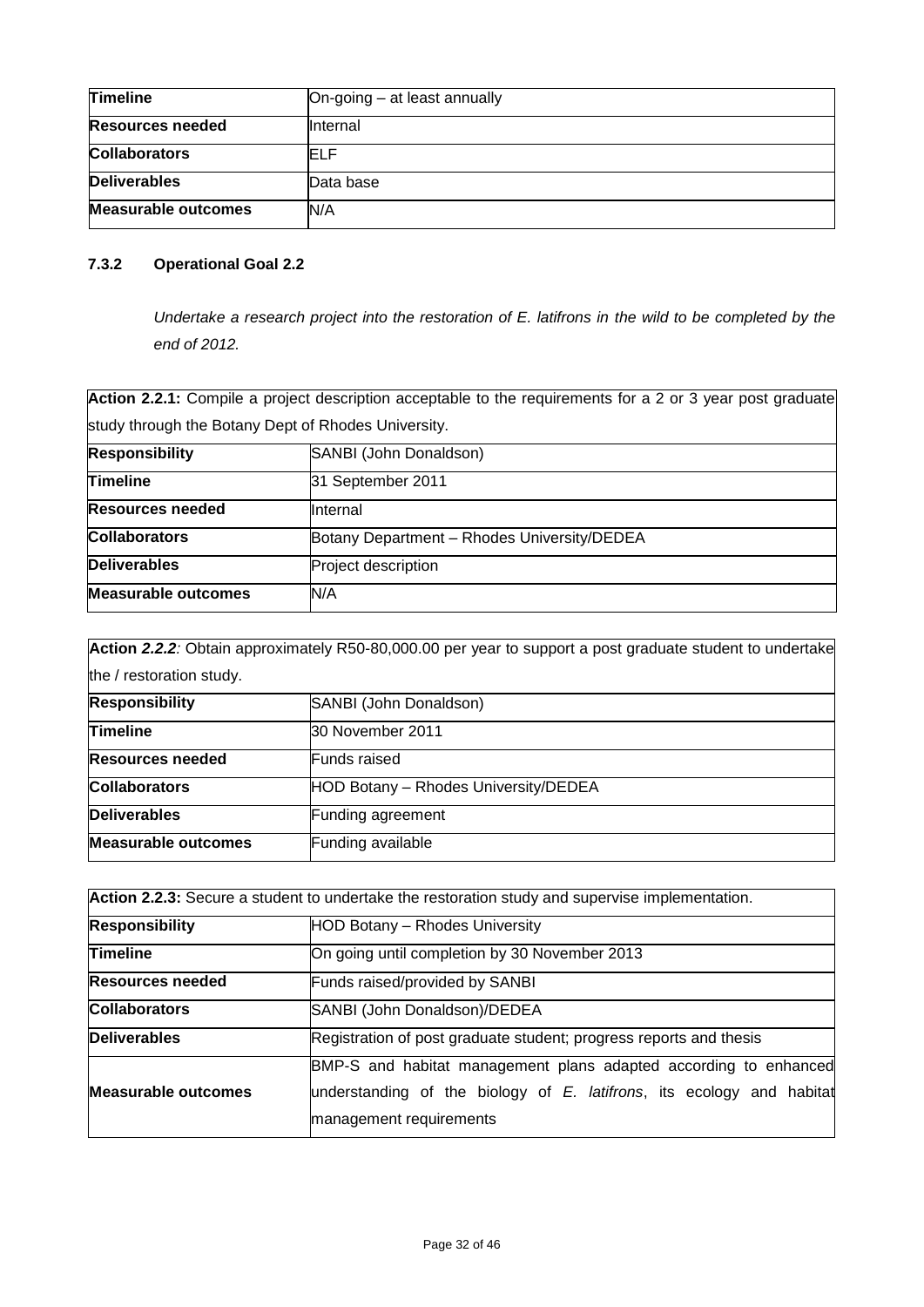## **7.3.3 Operational Goal 2.3**

*Derive a monitoring programme for the natural population of E. latifrons, including the re-introduced plants, by 31 December 2011 and implement on an annual basis towards the end of the growing season.*

This monitoring programme is to focus on gathering information related directly to the population demographics and security of the plants. It will include the gathering of information such as localities, the numbers of stems per plant, the length and condition of the stems, sex, and evidence of sexual propagation such as the presence of cones and seedlings and the presence and the numbers of suckers. If cones are present their dimensions will need to be recorded as well as any other related observations such as the presence of insects on the cones. Officials may be provided with the necessary equipment to collect specimens of insects for identification by the Zoology and Entomology Department at Rhodes University. Fixed point photographs of the plants must also be taken for later reference.

Considering the sensitivity of this information, particularly locality data, it is absolutely essential that this be kept within the ELF and that if official reports, academic reports and publications are generated, no locality data may be included. In certain instances there may be land owners who do not want the localities of the plants on their properties known, even by the members of the ELF. In these instances the wishes of the land owners need to be respected and they must provide the other population data that is required to complete the data set. An example of the data sheet that may be used for gathering the population data is attached as Appendix E. The information gathered here may be linked to the post graduate study and other studies where possible.

**Action 2.3.1:** Liaise with the HOD of Botany at Rhodes University to determine the variables to be monitored to ensure consistency with the restoration study and the most useful design for deriving trends from repeated monitoring actions.

| <b>Responsibility</b>   | DEDEA District Manager - Grahamstown               |
|-------------------------|----------------------------------------------------|
|                         |                                                    |
| <b>Timeline</b>         | 31 December 2011                                   |
| <b>Resources needed</b> | <b>Internal</b>                                    |
| <b>Collaborators</b>    | HOD Botany - Rhodes University/ECparks             |
| <b>Deliverables</b>     | List of variables and related units of measurement |
| Measurable outcomes     | N/A                                                |

**Action 2.3.2:** Produce a monitoring programme based on the information collated in 2.1 and present it to the ELF for ratification and confirmation of commitment from relevant members. **Responsibility DEDEA District Manager – Grahamstown (chair and secretariat) Timeline** 30 January 2012 **Resources needed Internal Collaborators** ELF members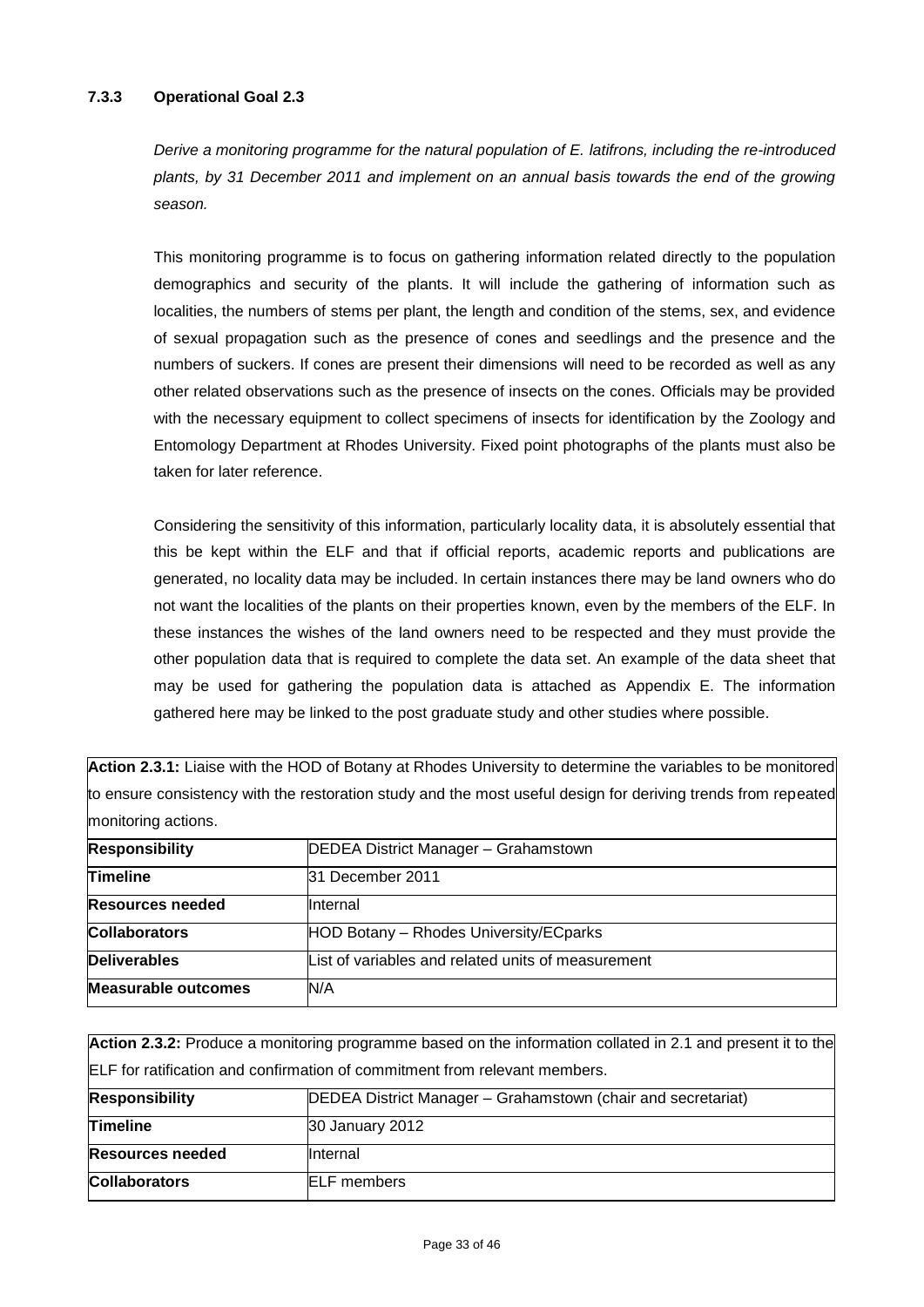| <b>Deliverables</b> | Monitoring programme and ELF minutes |
|---------------------|--------------------------------------|
| Measurable outcomes | As above                             |

| Action 2.3.3: Implement the monitoring programme. |                                                           |
|---------------------------------------------------|-----------------------------------------------------------|
| <b>Responsibility</b>                             | <b>DEDEA Regional Manager</b>                             |
| Timeline                                          | Annually at the end of the growing season (April to June) |
| <b>Resources needed</b>                           | Internal                                                  |
| <b>Collaborators</b>                              | ELF                                                       |
| <b>Deliverables</b>                               | Monitoring records                                        |
| <b>Measurable outcomes</b>                        | As above                                                  |

**Action 2.3.4:** Compare subsequent monitoring records, analyse trends and derive appropriate actions where necessary.

| <b>Responsibility</b>      | <b>DEDEA Regional Manager</b>                                                                    |
|----------------------------|--------------------------------------------------------------------------------------------------|
| <b>Timeline</b>            | Immediately after the monitoring action has been completed and at the next<br><b>ELF</b> meeting |
| <b>Resources needed</b>    | <b>Internal</b>                                                                                  |
| <b>Collaborators</b>       | <b>ELF</b> members                                                                               |
| <b>Deliverables</b>        | Monitoring report and ELF minutes                                                                |
| <b>Measurable outcomes</b> | Actions remain current and relevant to prevailing dynamics                                       |

### **7.4 Objective 3**

*Create and maintain an enabling environment for a coordinated breeding and augmentation programme in order to produce seedlings for reintroduction into the natural distribution range and for sustainable utilisation, and the acquisition of mature plants and suckers for reintroduction. This will include the application and fulfilment of all legal requirements.*

It is generally accepted that the future of *E. latifrons* depends on the achievement of this objective. It is currently assumed that if seedlings can be made available for sale, they will contribute to satisfying the demand for plants and take pressure off the natural population, although not entirely as there will always be demand for mature plants. Secondly it is also assumed that if the land owners are able to derive an income from the breeding of the plants, they will have an additional incentive to protect them. Although it is evident that the current land owners are positively aligned towards the conservation of the plants, a healthy breeding programme that covers management costs and generates a profit is necessary to ensure that the plants continue to survive in the longer term.

## **7.4.1 Operational Goal 3.1**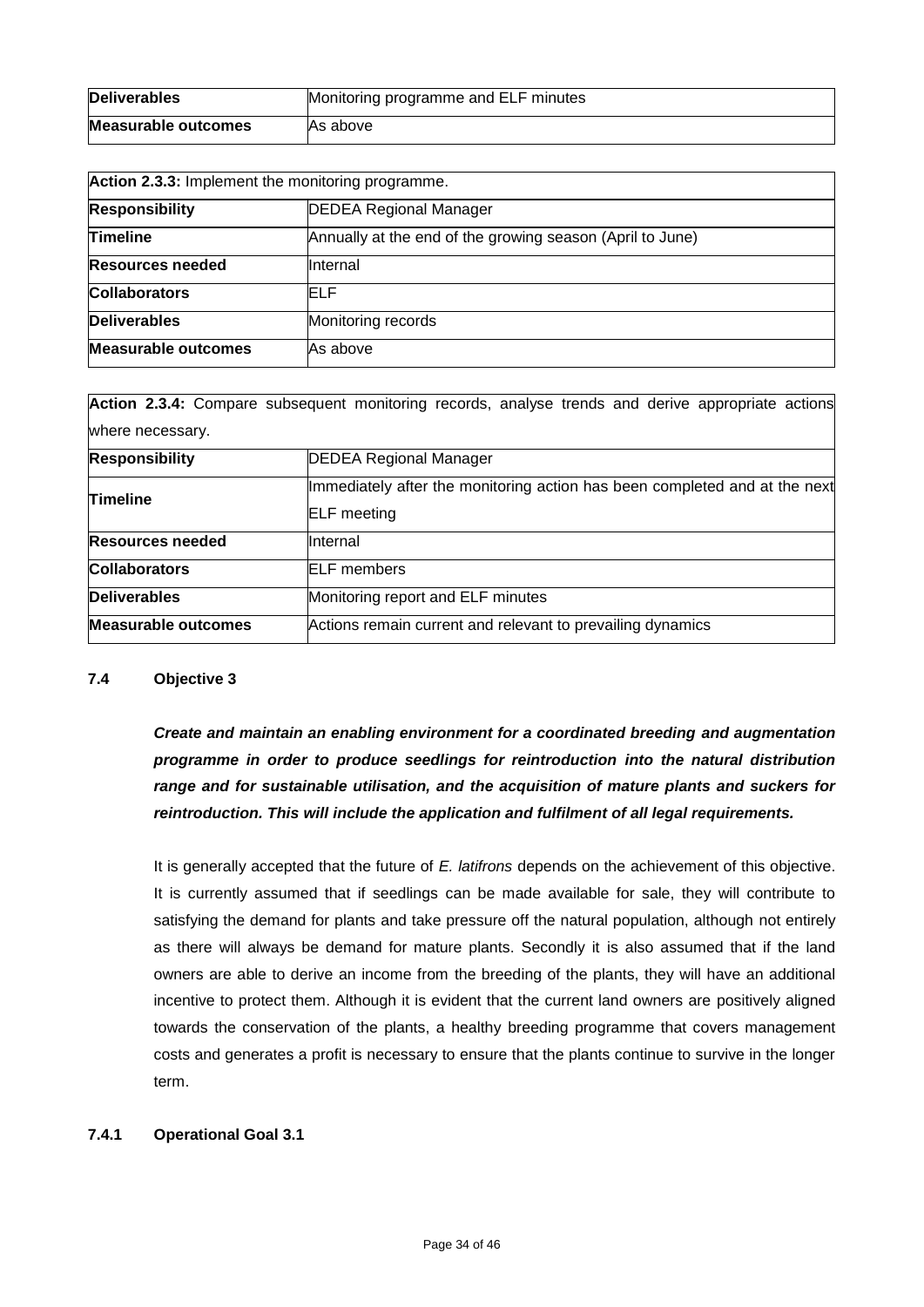*Identify and register E. latifrons growers according to the requirements of the National Environmental Management: Biodiversity Act, 2004 (Act No. 10 of 2004) and ensure that they are trained and equipped to follow all legal requirements related to the breeding and sale of seedlings by 30 September 2011.*

| Action 3.1.1: Identify grower/s and complete the NEMBA registration process. |                               |
|------------------------------------------------------------------------------|-------------------------------|
| <b>Responsibility</b>                                                        | <b>DEDEA District Manager</b> |
| <b>Timeline</b>                                                              | 30 September 2011             |
| <b>Resources needed</b>                                                      | Internal                      |
| <b>Collaborators</b>                                                         | <b>ELF</b> and growers        |
| <b>Deliverables</b>                                                          | Registration documentation    |
| <b>Measurable outcomes</b>                                                   | Nursery/ies registered        |

**Action 3.1.2:** Ensure growers are aware of and adhere to all legal requirements related to the breeding and sale of seedlings.

| <b>Responsibility</b>      | <b>DEDEA District Manager</b>                          |
|----------------------------|--------------------------------------------------------|
| Timeline                   | 30 September 2011                                      |
| <b>Resources needed</b>    | Internal                                               |
| <b>Collaborators</b>       | <b>ELF</b> and growers                                 |
| <b>Deliverables</b>        | Permit requirements fulfilled and all records in place |
| <b>Measurable outcomes</b> | As above                                               |

# **7.4.2 Operational Goal 3.2**

*Immediately derive and strictly implement regular record keeping via a "Stud Book" for each grower/nursery participating in the augmentation programme.*

The "Stud Book" would need to record information pertaining to the origin of breeding material, i.e. pollen and female cones, dates of acquisition, details of pollen storage (where, for how long, at what temperature, defrosting details, etc), the numbers of seeds harvested per cone, the percentage viability at harvest (floaters/sinkers) and progressive records of germination and seedling establishment.

| Action 3.2.1: Compile a "Stud Book" for each grower/nursery and ensure knowledge of its use. |                                                           |
|----------------------------------------------------------------------------------------------|-----------------------------------------------------------|
| <b>Responsibility</b>                                                                        | DEDEA Director – Biodiversity and Coastal Zone Management |
| <b>Timeline</b>                                                                              | 31 December 2011                                          |
| <b>Resources needed</b>                                                                      | Internal                                                  |
| <b>Collaborators</b>                                                                         | <b>SANBI</b>                                              |
| <b>Deliverables</b>                                                                          | Stud book/s                                               |
| <b>Measurable outcomes</b>                                                                   | As above                                                  |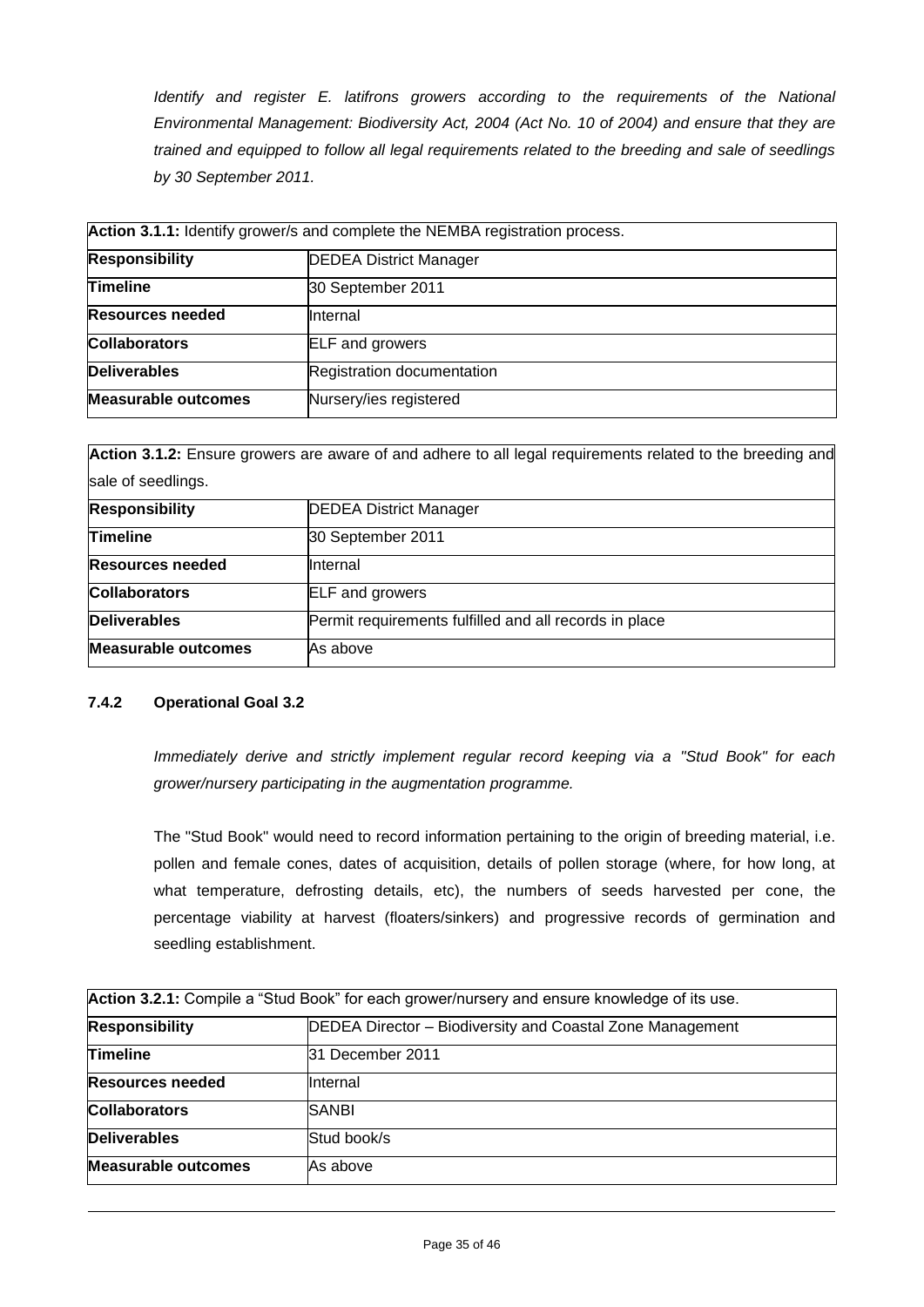| Action 3.2.2: Monitor completion of stud book. |                                                           |
|------------------------------------------------|-----------------------------------------------------------|
| <b>Responsibility</b>                          | DEDEA Director - Biodiversity and Coastal Zone Management |
| <b>Timeline</b>                                | At least 6 monthly at ELF meetings                        |
| <b>Resources needed</b>                        | Internal                                                  |
| <b>Collaborators</b>                           | <b>ELF</b> and growers                                    |
| <b>Deliverables</b>                            | Stud books and ELF minutes                                |
| <b>Measurable outcomes</b>                     | Genetic integrity of seedlings                            |

**Action 3.2.3:** Compile a register of mature *E. latifrons* outside the natural population that can contribute material to the augmentation programme.

| <b>Responsibility</b>      | <b>DEDEA Director - Biodiversity and Coastal Zone Management</b>       |
|----------------------------|------------------------------------------------------------------------|
| <b>Timeline</b>            | 30 September 2011                                                      |
| <b>Resources needed</b>    | Internal                                                               |
| <b>Collaborators</b>       | <b>SANBI for Botanical Gardens</b>                                     |
| <b>Deliverables</b>        | Register                                                               |
| <b>Measurable outcomes</b> | Increased pool of plants available to contribute to breeding programme |

**Action 3.2.4:** Investigate and implement ways in which external specimens can contribute to the augmentation programme.

| <b>Responsibility</b>      | <b>SANBI</b>                                                           |
|----------------------------|------------------------------------------------------------------------|
| <b>Timeline</b>            | 31 December 2011 and on going                                          |
| <b>Resources needed</b>    | Internal                                                               |
| <b>Collaborators</b>       | SANBI for Botanical Gardens and Cycad Society for private collections  |
| Deliverables               | Implementation plan                                                    |
| <b>Measurable outcomes</b> | Increased pool of plants available to contribute to breeding programme |

### **7.4.3 Operational Goal 3.3**

It is recognised that there is an immediate need to derive a planting plan based on the availability of seedlings that need to be re-established back into the natural distribution range, but that this will lack substance due to further research requirements that still need to be met. As such a preliminary planting plan will be derived to fulfil the immediate needs while a more comprehensive plan will be derived as an outcome of the combination of research results, annual population census findings and the regular deliberations of the ELF.

*Derive and implement an interim planting plan for the re-establishment and maintenance of seedlings back into the mid, which will include responsibilities, time frames and budgets, by 31 December 2011 and implement accordingly.*

**Action 3.3.1:** Collate and analyse existing population census data and identify a target area/s for reestablishment based on the current understanding of habitat requirements, accessibility and security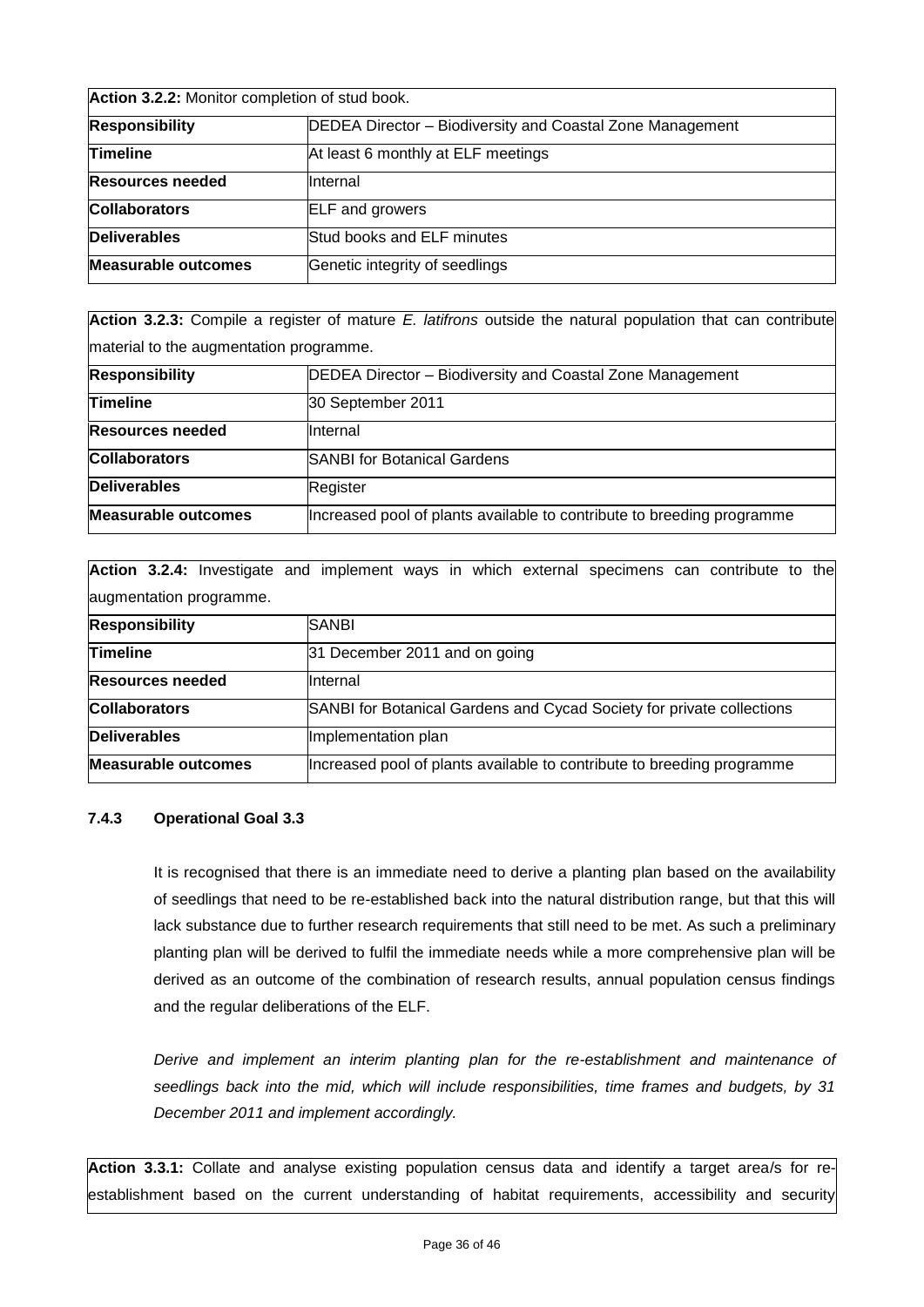| considerations.            |                                                                                                                       |
|----------------------------|-----------------------------------------------------------------------------------------------------------------------|
| <b>Responsibility</b>      | DEDEA Director – Biodiversity and Coastal Zone Management                                                             |
| <b>Timeline</b>            | 31 March 2011                                                                                                         |
| Resources needed           | Internal                                                                                                              |
| <b>Collaborators</b>       | ELF                                                                                                                   |
| <b>Deliverables</b>        | Collated<br>decision-making<br>population<br>data.<br>record of<br>andl<br>process<br>recommendation re target area/s |
| <b>Measurable outcomes</b> | As above                                                                                                              |

| Action 3.3.2: Given the selected area for re-establishment, generate the interim planting plan based on the |                                                                                  |
|-------------------------------------------------------------------------------------------------------------|----------------------------------------------------------------------------------|
|                                                                                                             | site conditions, the related role players and their respective responsibilities. |
| <b>Responsibility</b>                                                                                       | DEDEA Director - Biodiversity and Coastal Zone Management                        |
| Timeline                                                                                                    | 30 September 2011                                                                |
| <b>Resources needed</b>                                                                                     | Internal                                                                         |
| <b>Collaborators</b>                                                                                        | ELF                                                                              |
| <b>Deliverables</b>                                                                                         | Planting plan                                                                    |
| <b>Measurable outcomes</b>                                                                                  | Role players resources and mandated to implement planting plan                   |

| Action 3.3.3: Implement the interim planting plan. |                                                                            |
|----------------------------------------------------|----------------------------------------------------------------------------|
| <b>Responsibility</b>                              | <b>DEDEA District Manager</b>                                              |
| <b>Timeline</b>                                    | 31 July 2011 onwards                                                       |
| <b>Resources needed</b>                            | Internal                                                                   |
| <b>Collaborators</b>                               | DEDEA District Manager and land owners (plus other role players identified |
|                                                    | in the planting plan)                                                      |
| Deliverables                                       | Implementation report and ELF minutes                                      |
| <b>Measurable outcomes</b>                         | Numbers of E. latifrons within the natural distribution range increased    |

# **7.4.4 Operational Goal 3.4**

*Derive and implement a comprehensive planting plan for the re- establishment of both seedlings from the breeding programme/s and other planting material acquired through the implementation of Operational Goal 3.5 by 31 December 2012.*

|                         | Action 3.4.1: Gather, collate and process all information generated through research, annual monitoring and |
|-------------------------|-------------------------------------------------------------------------------------------------------------|
|                         | ELF meetings and produce a draft comprehensive planting plan.                                               |
| <b>Responsibility</b>   | SANBI                                                                                                       |
| <b>Timeline</b>         | 31 December 2012                                                                                            |
| <b>Resources needed</b> | Internal                                                                                                    |
| <b>Collaborators</b>    | ELF                                                                                                         |
| <b>Deliverables</b>     | Draft comprehensive planting plan                                                                           |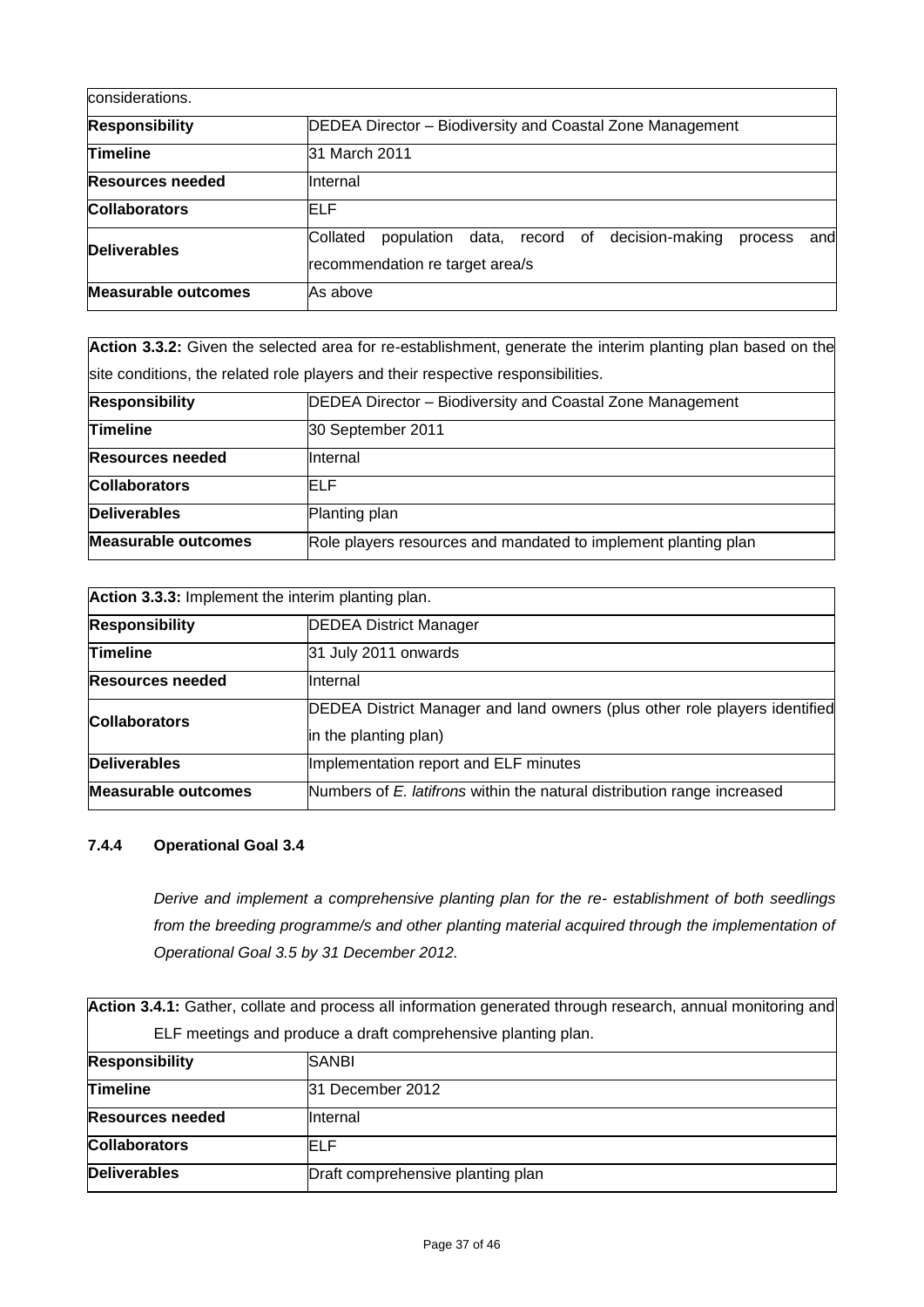| <b>Measurable outcomes</b> | N/A |
|----------------------------|-----|
|----------------------------|-----|

| Action 3.4.2: Present draft planting plan to ELF for consideration and ratification. |                                                |
|--------------------------------------------------------------------------------------|------------------------------------------------|
| <b>Responsibility</b>                                                                | SANBI                                          |
| <b>Timeline</b>                                                                      | 31 March 2013                                  |
| <b>Resources needed</b>                                                              | <b>Internal</b>                                |
| <b>Collaborators</b>                                                                 | ELF                                            |
| <b>Deliverables</b>                                                                  | Draft plan and ELF minutes                     |
| <b>Measurable outcomes</b>                                                           | Consensus on re-establishment process and plan |

**Action 3.4.3:** Implement the comprehensive planting plan.

| <b>Action 3.4.3.</b> Implement the complement is the planting plant. |                                                                            |
|----------------------------------------------------------------------|----------------------------------------------------------------------------|
| <b>Responsibility</b>                                                | SANBI                                                                      |
| <b>Timeline</b>                                                      | l31 March 2013 onwards                                                     |
| <b>Resources needed</b>                                              | <b>Internal</b>                                                            |
| <b>Collaborators</b>                                                 | DEDEA District Manager and land owners (plus other role players identified |
|                                                                      | in the planting plan)                                                      |
| <b>Deliverables</b>                                                  | Implementation report and ELF minutes                                      |
| <b>Measurable outcomes</b>                                           | Numbers of E. latifrons within the natural distribution range increased    |

## **7.4.5 Operational Goal 3.5**

*Using the information generated from action 3.2.3 confirm the legal status of specimens of E. latifrons outside of the natural population and determine which of these may be subject to confiscation or be available through donation, and derive and implement a plan to access these plants and to re-establish them into secure areas within the natural distribution range.*

Action 3.5.1: Establish linkages with colleagues in other provincial conservation agencies and secure their cooperation to follow up on the status of *E. latifrons* plants within their areas of jurisdiction.

| <b>Responsibility</b>      | <b>DEDEA District Manager</b>                                                         |
|----------------------------|---------------------------------------------------------------------------------------|
| <b>Timeline</b>            | 31 July 2011                                                                          |
| Resources needed           | Internal                                                                              |
| <b>Collaborators</b>       | Relevant officials in other provincial conservation agencies and the Cycad<br>Society |
| <b>Deliverables</b>        | Copies of correspondence                                                              |
| <b>Measurable outcomes</b> | As above                                                                              |

| Action 3.5.2: Maintain contact with above colleagues and monitor progress with accessing available plants. |                               |
|------------------------------------------------------------------------------------------------------------|-------------------------------|
| <b>Responsibility</b>                                                                                      | <b>DEDEA District Manager</b> |
| <b>Timeline</b>                                                                                            | On going                      |
| <b>Resources needed</b>                                                                                    | <b>Internal</b>               |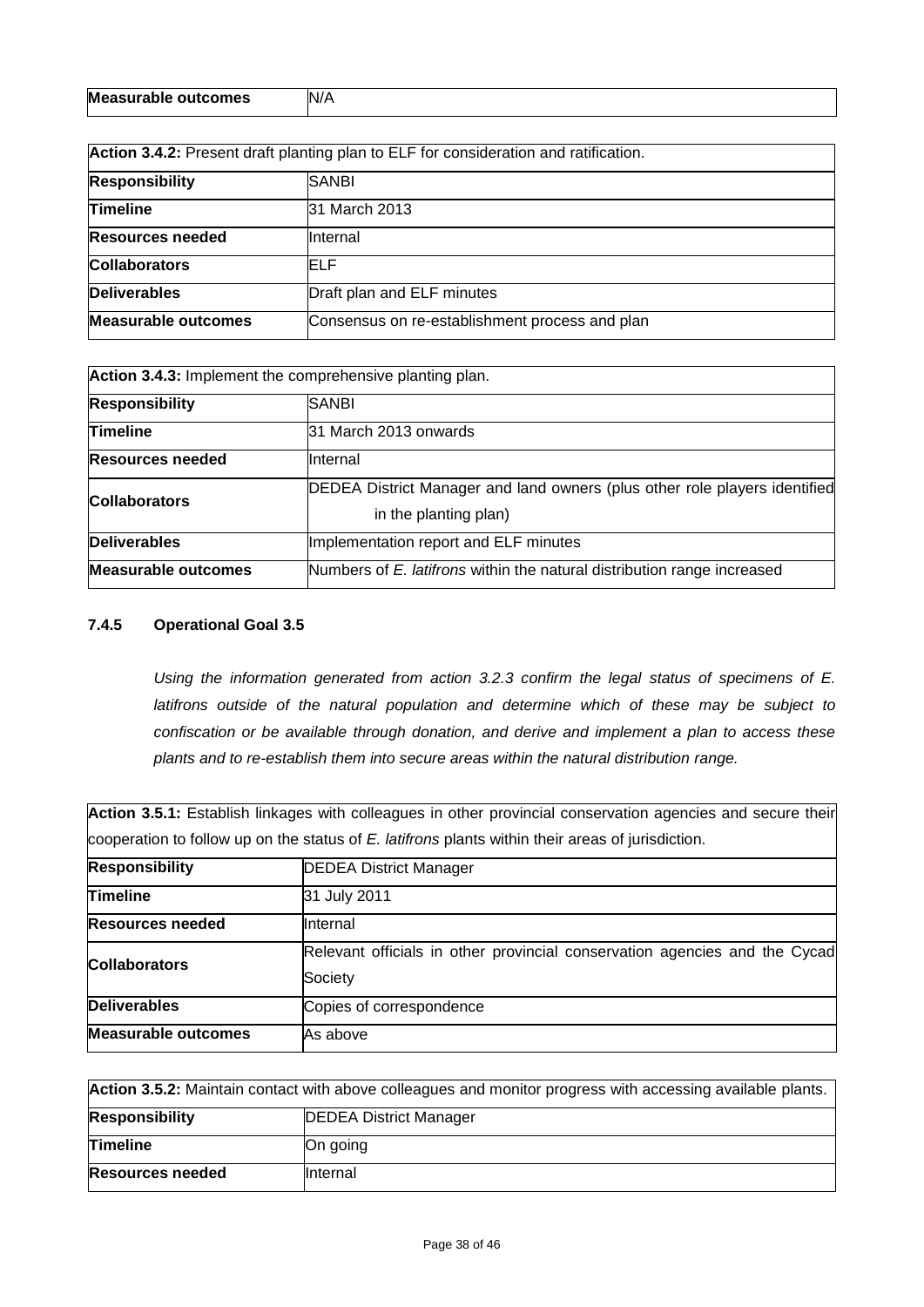|                            | Relevant officials in other provincial conservation agencies and the Cycad |
|----------------------------|----------------------------------------------------------------------------|
| <b>Collaborators</b>       | Society                                                                    |
| <b>Deliverables</b>        | Copies of correspondence                                                   |
| <b>Measurable outcomes</b> | As above                                                                   |

| Action 3.5.3: Establish availability of mature E. latifrons in the Eastern Cape. |                                                                            |
|----------------------------------------------------------------------------------|----------------------------------------------------------------------------|
| <b>Responsibility</b>                                                            | <b>DEDEA District Manager</b>                                              |
| <b>Timeline</b>                                                                  | 31 July 2011                                                               |
| <b>Resources needed</b>                                                          | Internal                                                                   |
| <b>Collaborators</b>                                                             | Relevant colleagues in other regions in the province and the Cycad Society |
| <b>Deliverables</b>                                                              | Copies of correspondence                                                   |
| <b>Measurable outcomes</b>                                                       | As above                                                                   |

**Action 3.5.4:** Based on information generated from preceding actions derive a plan to access the available plants and to re-establish them into the natural distribution range.

| <b>Responsibility</b>      | <b>DEDEA District Manager</b>                                                           |
|----------------------------|-----------------------------------------------------------------------------------------|
| <b>Timeline</b>            | 31 July 2011                                                                            |
| <b>Resources needed</b>    | Internal                                                                                |
| <b>Collaborators</b>       | Relevant officials in other provincial conservation agencies, Cycad Society<br>land ELF |
| <b>Deliverables</b>        | Plan for the re-establishment of mature E. latifrons plants                             |
| <b>Measurable outcomes</b> | As above                                                                                |

| Action 3.5.5: Implement the re-establishment plan. |                                                                                  |
|----------------------------------------------------|----------------------------------------------------------------------------------|
| <b>Responsibility</b>                              | <b>DEDEA District Manager</b>                                                    |
| <b>Timeline</b>                                    | As per re-establishment plan                                                     |
| <b>Resources needed</b>                            | Internal                                                                         |
| <b>Collaborators</b>                               | As determined by the plan                                                        |
| <b>Deliverables</b>                                | Progress reports and ELF minutes                                                 |
| <b>Measurable outcomes</b>                         | Increased number of mature E. latifrons plants within their natural distribution |
|                                                    | range                                                                            |

### **7.5 Objective 4**

*Create and maintain an enabling environment for the land owners, on whose properties the majority of plants occur, to carry out all appropriate management actions required to ensure necessary ecological processes are In place and to provide the level of security necessary to prevent further poaching of mature plants.*

**7.5.1 Operational Goal 4.1**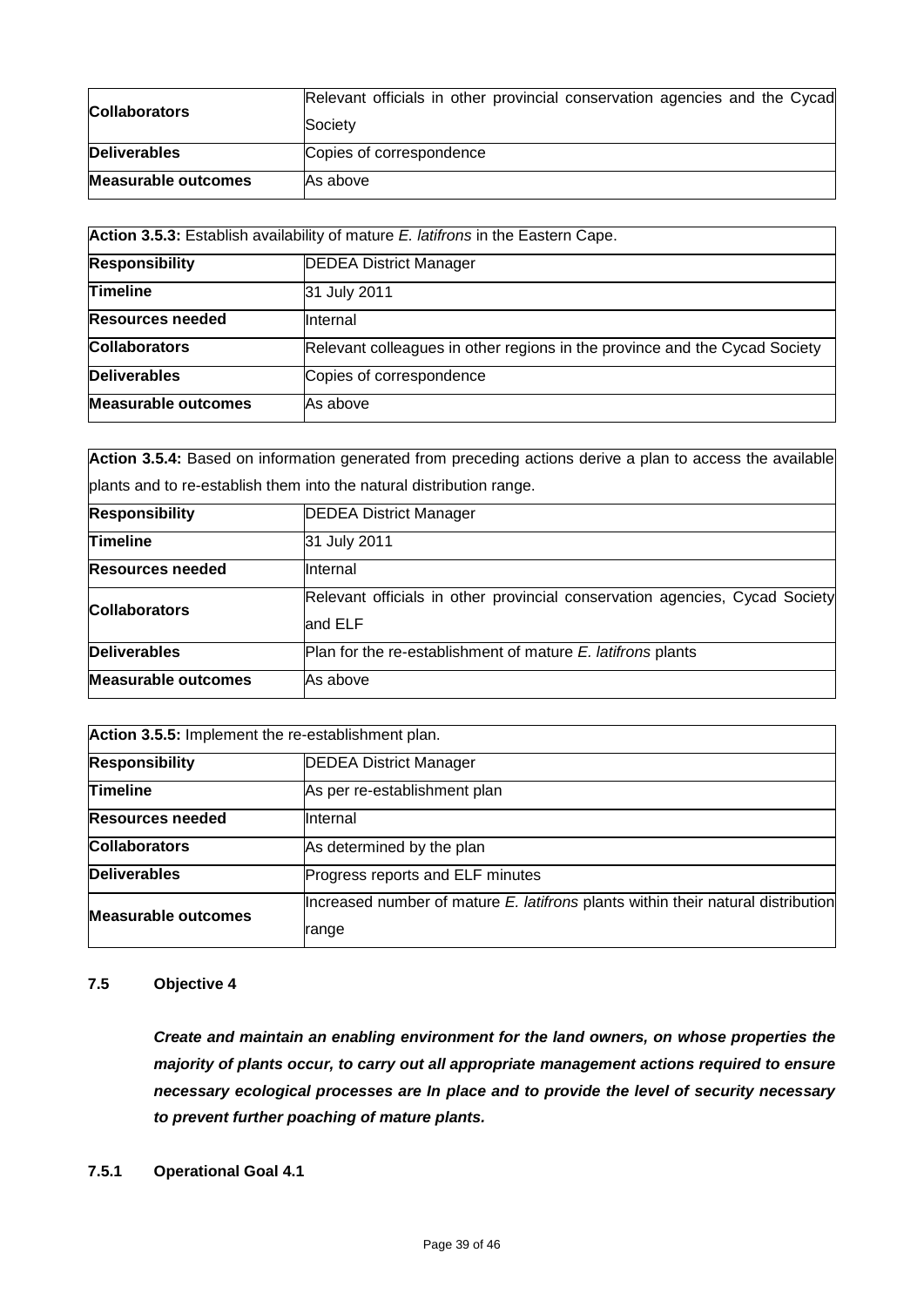*Undertake an assessment of habitat conditions and ecological management requirements on each of the properties hosting portions of the natural population of E. latifrons and derive ecologically based habitat management recommendations by 31 March 2011.*

|                                                  | Action 4.1.1: Liaise with land owners and managers and collate information pertaining to the habitat |
|--------------------------------------------------|------------------------------------------------------------------------------------------------------|
| conditions and approaches to habitat management. |                                                                                                      |
| <b>Responsibility</b>                            | <b>DEDEA Regional Manager</b>                                                                        |
| <b>Timeline</b>                                  | 31 December 2011                                                                                     |
| <b>Resources needed</b>                          | Internal                                                                                             |
| <b>Collaborators</b>                             | Land owners, ECP and municipal officials                                                             |
| <b>Deliverables</b>                              | Record of correspondence and collated information                                                    |
| <b>Measurable outcomes</b>                       | As above                                                                                             |

| Action 4.1.2: Obtain critical review of current management approach and relevant recommendations. |                                                         |
|---------------------------------------------------------------------------------------------------|---------------------------------------------------------|
| <b>Responsibility</b>                                                                             | <b>DEDEA District Manager</b>                           |
| <b>Timeline</b>                                                                                   | 31 December 2011                                        |
| <b>Resources needed</b>                                                                           | Internal                                                |
| <b>Collaborators</b>                                                                              | Rhodes University, DEDEA and ECP ecologists             |
| <b>Deliverables</b>                                                                               | Record of correspondence and management recommendations |
| <b>Measurable outcomes</b>                                                                        | As above                                                |

**Action 4.1.3:** Present and discuss management recommendations at ELF meeting and obtain buy-in from land owners and managers.

| <b>Responsibility</b>   | <b>DEDEA District Manager</b>                             |
|-------------------------|-----------------------------------------------------------|
| Timeline                | 31 December 2011                                          |
| <b>Resources needed</b> | <b>Internal</b>                                           |
| <b>Collaborators</b>    | ELF                                                       |
| <b>Deliverables</b>     | <b>Minutes</b>                                            |
| Measurable outcomes     | Enhanced understanding of habitat management requirements |

**Action 4.1.4:** Provide advice and assistance to land owners and managers to integrate habitat management requirements into their respective land use management regimes.

| <b>Responsibility</b>      | <b>DEDEA District Manager</b> |
|----------------------------|-------------------------------|
| <b>Timeline</b>            | 31 July onwards               |
| <b>Resources needed</b>    | Internal                      |
| <b>Collaborators</b>       | <b>DEDEA</b>                  |
| Deliverables               | Progress reports              |
| <b>Measurable outcomes</b> | Improved habitat conditions   |

### **7.5.2 Operational Goal 4.2**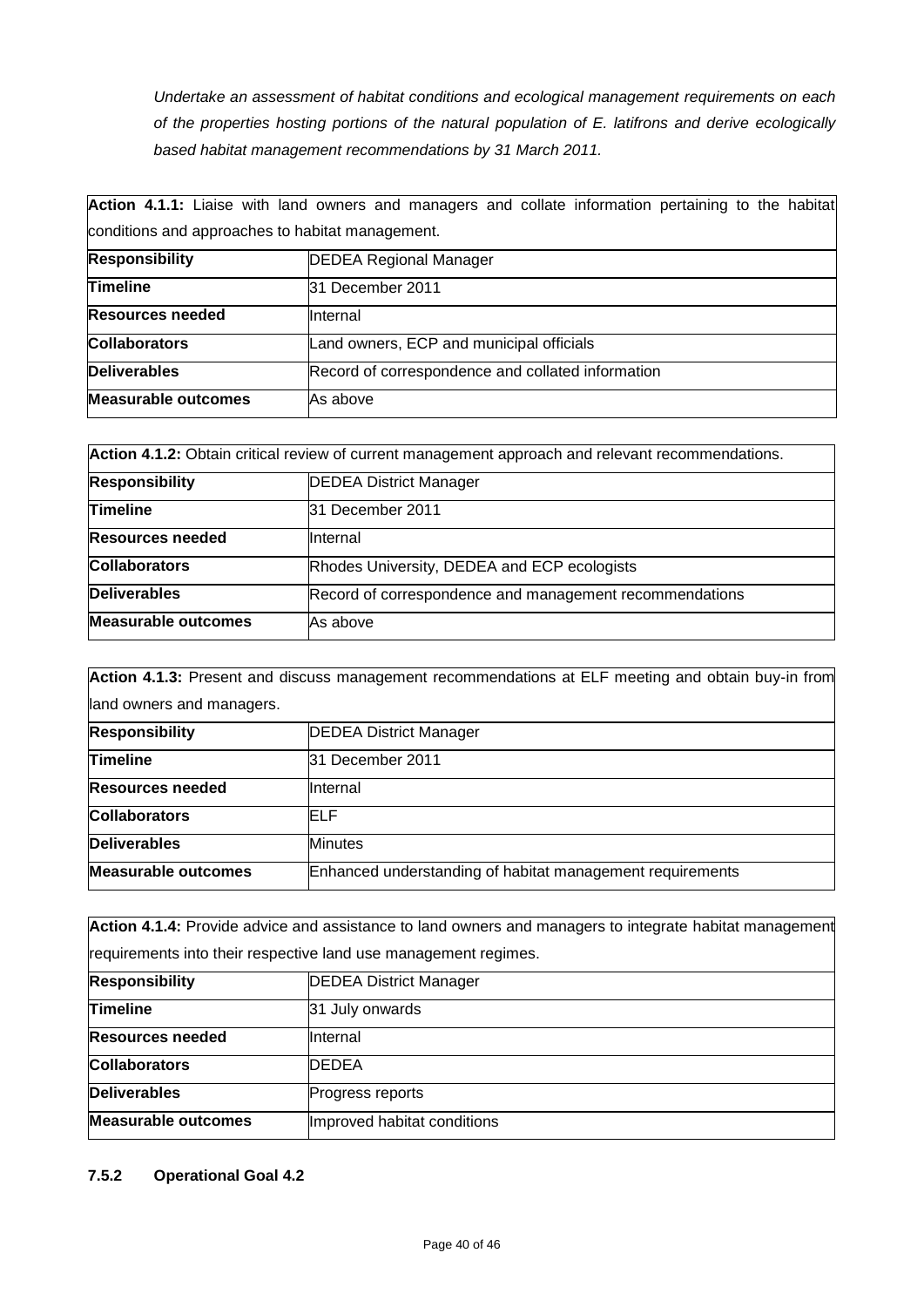*Monitor the condition of the habitat in relation to the management recommendations derived from Operational Goal 4.1 as part of the annual population census, discuss deviations from the recommendations at the ELF and negotiate compliance and adaptations where relevant*

|                                                     | <u>restert treet train alliant alliant babalantin agricula anno talaith in thoman linguand that all alliation all</u> |
|-----------------------------------------------------|-----------------------------------------------------------------------------------------------------------------------|
| identify areas of deviation and their implications. |                                                                                                                       |
| <b>Responsibility</b>                               | <b>DEDEA District Manager</b>                                                                                         |
| <b>Timeline</b>                                     | Annually within one month of completion of the population census                                                      |
| <b>Resources needed</b>                             | Internal                                                                                                              |
| <b>Collaborators</b>                                | DEDEA and ECP ecologists                                                                                              |
| <b>Deliverables</b>                                 | Report for presentation to ELF                                                                                        |
| <b>Measurable outcomes</b>                          | As above                                                                                                              |

Action 4.2.1: Review annual population census data relative to habitat management requirements and

**Action 4.2.2:** Present findings from 4.2.1 to the ELF and identify options for addressing the management deviations.

| <b>DEDEA District Manager</b>                                                                                                 |
|-------------------------------------------------------------------------------------------------------------------------------|
| Annually at first ELF meeting after completion of 4.2.1                                                                       |
| Internal                                                                                                                      |
| ELF                                                                                                                           |
| Minutes reflecting consensus on acceptable habitat management regimes                                                         |
| Enhanced understanding of role player capacity to implement habitat<br>management requirements and improved habitat condition |
|                                                                                                                               |

### **7.5.3 Operational Goal 4.3**

*Evaluate the benefits of stewardship agreements with relevant land owners by 30 June 2011.*

The concept of Stewardship Agreements emerged within the Western Cape, has been taken on by Ezemvelo KZN Wildlife and now the Mpumalanga Parks and Tourism Agency. It is also recognised by SANBI through their National Grasslands Programme as a means to enhance the conservation status of land under tenure other than state. It is essentially a progression from the original conservancy model that depended on voluntary involvement. The crux of the Stewardship approach is to take the voluntary commitment to the next level, namely formal contracts between land owners and the relevant government department. It is possible that this could then be taken to another level with the agreement being written into the Title Deeds of the property. Negotiations with National Treasury have resulted in the realisation of tax incentives for land that is managed according to sound ecological principles, and it may well be possible for the full scope of the Stewardship concept to be realised within the natural distribution range of *E. latifrons*.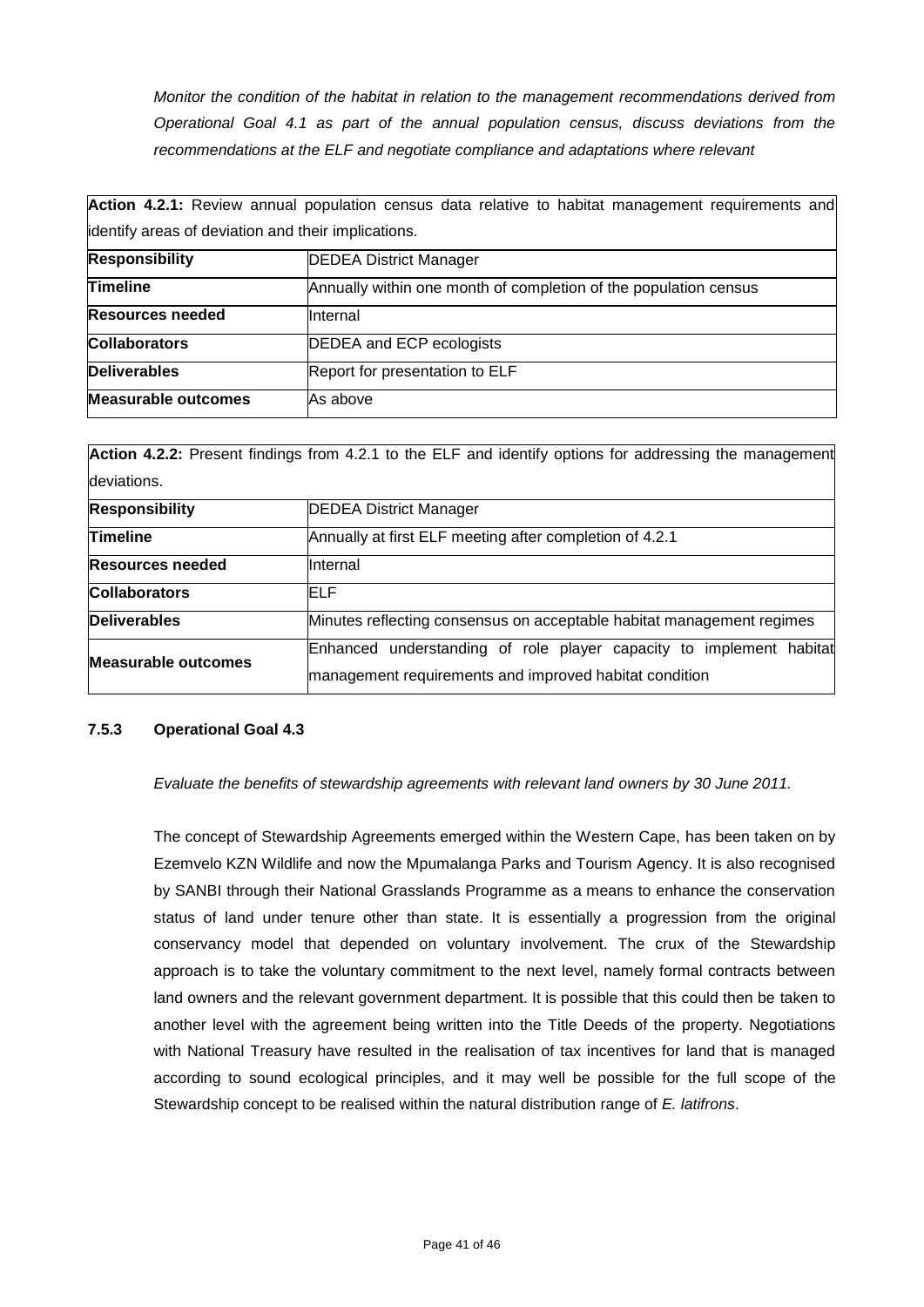**Action 4.3.1:** Research the concept of Stewardship Agreements as being implemented in the Western Cape and KwaZulu Natal and assess applicability for application within the E. *latifrons* distribution range.

| <b>Responsibility</b>      | <b>DEDEA District Manager</b>                      |
|----------------------------|----------------------------------------------------|
| <b>Timeline</b>            | 31 December 2011                                   |
| <b>Resources needed</b>    | <b>Internal</b>                                    |
| <b>Collaborators</b>       | <b>DEDEA Deputy Director: Biodiversity</b>         |
| <b>Deliverables</b>        | Assessment report                                  |
| <b>Measurable outcomes</b> | Enhanced understanding of Stewardship requirements |

**Action 4.3.2:** Obtain internal DEDEA support for implementation of the concept within the context of this BMP-S.

| <b>Responsibility</b>      | <b>DEDEA Director - Biodiversity and Coastal Zone Management</b> |
|----------------------------|------------------------------------------------------------------|
| <b>Timeline</b>            | 31 July 2011                                                     |
| <b>Resources needed</b>    | Internal                                                         |
| <b>Collaborators</b>       | <b>DEDEA Deputy Director: Biodiversity</b>                       |
| <b>Deliverables</b>        | Departmental correspondence                                      |
| <b>Measurable outcomes</b> | Provincial governmental support for stewardship                  |

| Action 4.3.3: Present the concept to the land owners and initiate negotiations towards the establishment of |                                              |
|-------------------------------------------------------------------------------------------------------------|----------------------------------------------|
| Stewardship Agreements between them and DEDEA.                                                              |                                              |
| <b>Responsibility</b>                                                                                       | <b>DEDEA District Manager</b>                |
| <b>Timeline</b>                                                                                             | 31 July 2011                                 |
| <b>Resources needed</b>                                                                                     | Internal                                     |
| <b>Collaborators</b>                                                                                        | Land owners                                  |
| <b>Deliverables</b>                                                                                         | Record of negotiations and agreements        |
| <b>Measurable outcomes</b>                                                                                  | Enhanced conservation status of private land |

**Action 4.3.4:** Monitor implementation of the conditions of the agreements and maintain open communication links with the land owners.

| <b>Responsibility</b>   | <b>DEDEA District Manager</b>                       |
|-------------------------|-----------------------------------------------------|
| <b>Timeline</b>         | Annually as part of population census               |
| <b>Resources needed</b> | Internal                                            |
| <b>Collaborators</b>    | Landowners                                          |
| Deliverables            | Population data capture forms                       |
| Measurable outcomes     | As above and tax incentives received by land owners |

# **7.5.4 Operational Goal 4.4**

*Establish and implement a security plan including pro-active and reactive measures by 31 March 2011.*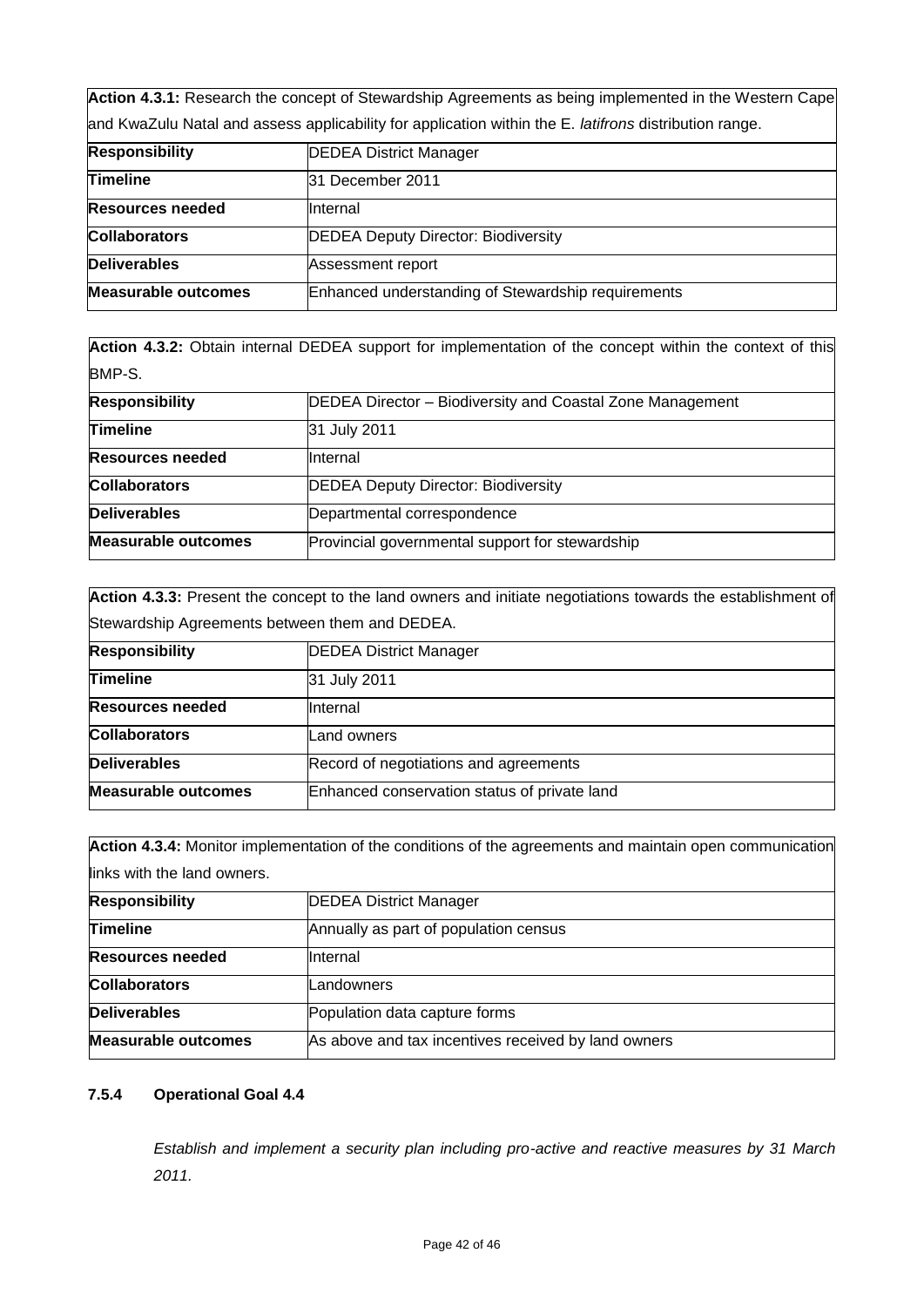**Action 4.4.1:** Review all available information from initial assessment of population data from 2.1.4 in relation to security information available within DEDEA.

| <b>Responsibility</b>      | <b>DEDEA Director: Enforcement and Compliance</b> |
|----------------------------|---------------------------------------------------|
| <b>Timeline</b>            | 30 December 2011                                  |
| <b>Resources needed</b>    | <b>Internal</b>                                   |
| <b>Collaborators</b>       | <b>DEDEA District Manager</b>                     |
| <b>Deliverables</b>        | Interim report                                    |
| <b>Measurable outcomes</b> | As above                                          |

| Action 4.4.2: Derive security plan based on outcome of 4.4.1. |                                                   |
|---------------------------------------------------------------|---------------------------------------------------|
| <b>Responsibility</b>                                         | <b>DEDEA Director: Enforcement and Compliance</b> |
| <b>Timeline</b>                                               | 30 December 2011                                  |
| <b>Resources needed</b>                                       | <b>Internal</b>                                   |
| <b>Collaborators</b>                                          | <b>DEDEA District Manager and land owners</b>     |
| <b>Deliverables</b>                                           | Security plan                                     |
| <b>Measurable outcomes</b>                                    | As above                                          |

| Action 4.4.3: Implement, monitor and adapt security plan. |                                                   |
|-----------------------------------------------------------|---------------------------------------------------|
| <b>Responsibility</b>                                     | <b>DEDEA Director: Enforcement and Compliance</b> |
| <b>Timeline</b>                                           | From 31 July 2011 and on-going                    |
| <b>Resources needed</b>                                   | Internal                                          |
| <b>Collaborators</b>                                      | ELF.                                              |
| <b>Deliverables</b>                                       | Progress reports and ELF minutes                  |
| <b>Measurable outcomes</b>                                | Decreased incidence of poaching                   |

# **8 MONITORING**

The actions captured in section 7 above clearly indicate applicable and measurable outcomes where relevant. From these it will be possible to derive an overall understanding of performance as will be determined by the ELF who is responsible for implementation and monitoring of this BMP-S. The DEDEA officials delegated with the responsibility of serving on the ELF will keep their respective supervisors informed of progress and through these internal reporting mechanisms it will be possible for the Director: Biodiversity of the DEDEA to produce an annual report reflecting the progress made within the following over-arching outcomes:

- 1. Enhanced and sustained cooperation between role players through the ELF.
- 2. Comprehensive and up to date population census and habitat condition data.
- 3. Enhanced conservation status of the land within the natural distribution range.
- 4. Increased availability of material for planting back into the natural distribution range.
- 5. Enhanced habitat management and conditions.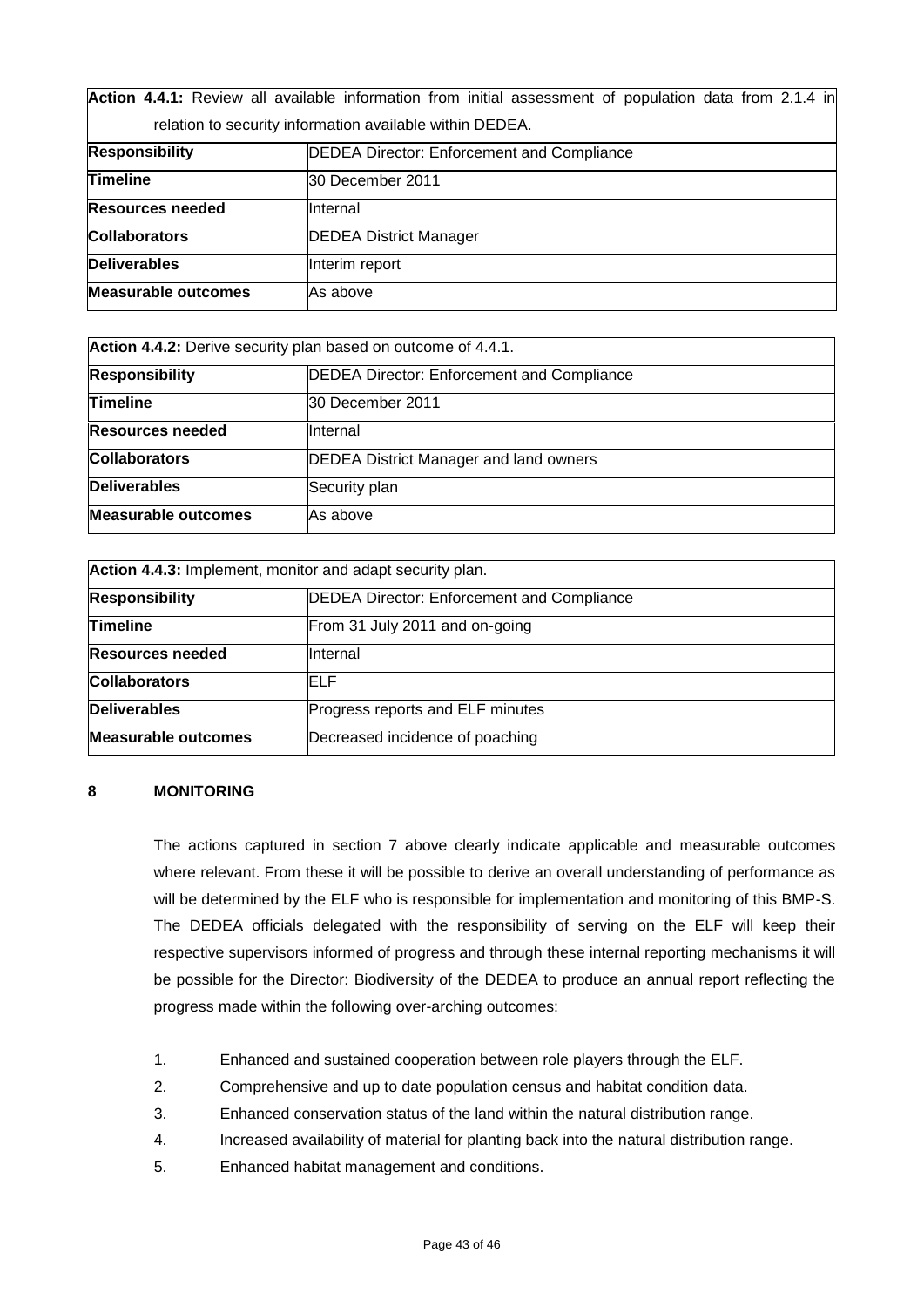6. Increased viability of natural population through successful augmentation plantings and decreased poaching incidents through improved security measures.

On the basis of this annual progress report, relevant officials from DEDEA, DEA and SANBI must facilitate the review of the BMP-S in collaboration with the ELF and make recommendations to amend and adapt it where necessary.

# **9 LEGAL PROVISIONS**

This Biodiversity Management Plan makes provision for the issuing of permits for the following restricted activities with respect to *Encephalartos latifrons*

- 9.1. Restricted activities involving wild specimens of *Encephalartos latifrons* for which permits may be issued,
	- i) Harvesting of pollen and seeds as part of propagation and breeding programmes under the auspices of the *Encephalartos latifrons* forum
	- ii) Artificial pollination of female cones as part of propagation and breeding programmes under the auspices of the *Encephalartos latifrons* forum
	- iii) Removal and translocation of stems or plants to create viable subpopulations as determined by the *Encephalartos latifrons* forum
	- iv) transport of specimens as part of approved breeding or translocation programmes outlined in (i) and (iii) above.
- 9.2. Restricted activities involving trade in artificially propagated specimens of *Encephalartos latifrons* for which permits may be issued
	- i) trade in artificially propagated *Encephalartos latifrons* seeds and seedlings with a stem diameter not exceeding 15 cm, including specimens that meet the CITES definition of artificially propagated (CITES resolution Conf 11.11 (rev CoP 13))
	- ii) donation of *Encephalartos latifrons* plants to registered centres participating in the approved breeding programme for this species
	- iii) Propagation of seedlings from cultivated parental stock

### **10 REFERENCES**

Chamberlain, C. J. 1919. The Living Cycads. University of Chicago Press, Illinois.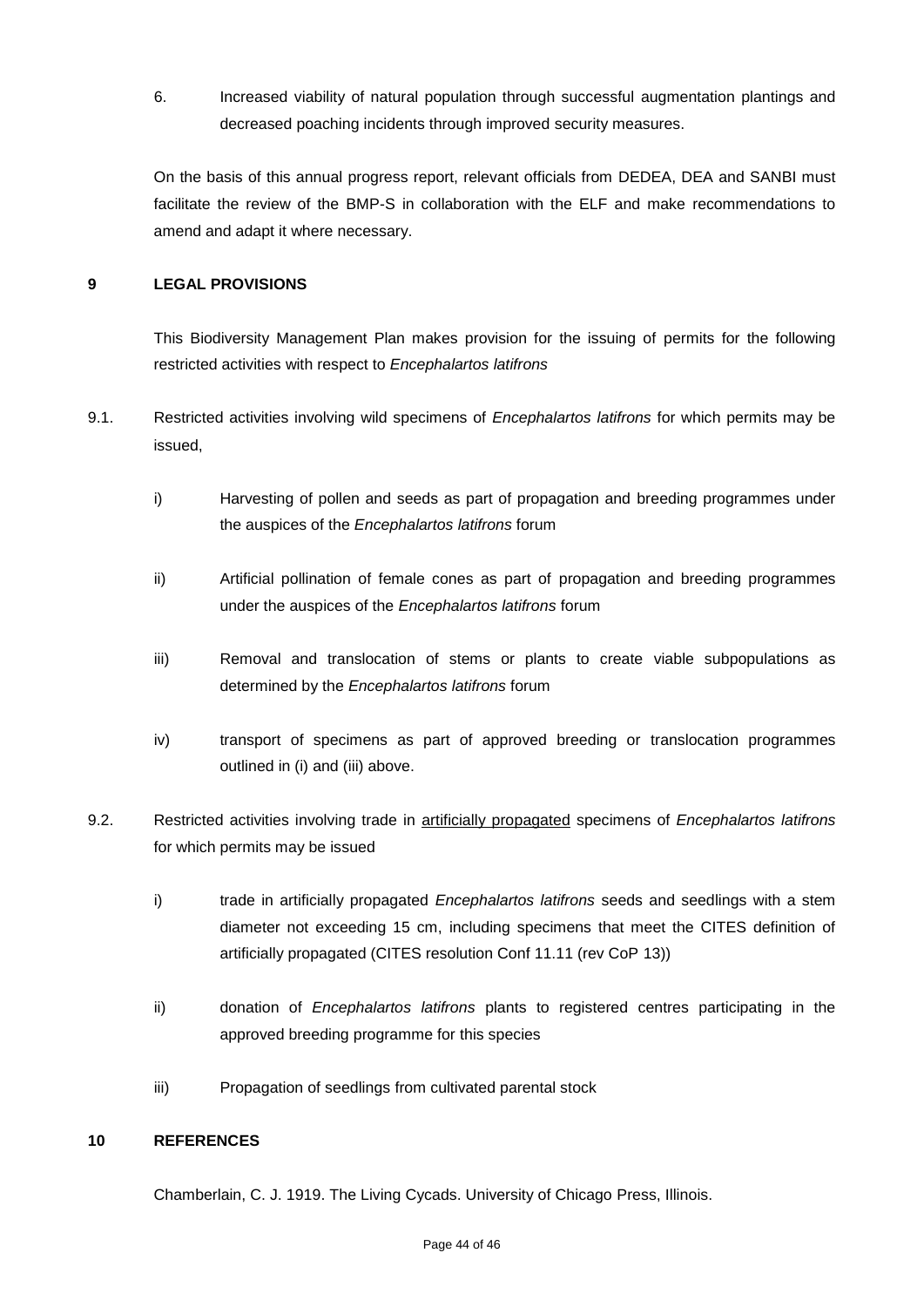Coats Palgrave, K. 1981. Tress of Southern Africa. C. Struik Publishers, Cape Town, South Africa.

da Silva J.M, Reeves G, Donaldson J.S., and Hedderson TA. 2006. Improved management and regulation of Critically Endangered cycads using AFLP technology: a case study of *Encephalartos latifrons*. MS.

da Silva J.M. 2005. DNA fingerprinting of the critically endangered cycad, *Encephalartos latifrons*, using AFLP markers. MSc Thesis. University of Cape Town, Whitelock, L. M. 2002. The Cycads. Timber Press, Oregon, U.S.A.

Donaldson, J.S. 1993. Insect predation of ovules in the South African species of *Encephalartos* (Cycadales; Zamiaceae). In: D.W. Stevenson and K.J. Norstog (eds) Proceedings of Cycad 90, the Second International Conference on Cycad Biology. Palm and Cycad Societies of Australia, Milton, **Queensland** 

Donaldson, J. S. 1995. Understanding cycad life histories: an essential basis for successful conservation pp 8-13. In: J. S. Donaldson, editor. Cycad conservation in South Africa: issues, priorities, and actions. Cycad Society of South Africa, Stellenbosch, South Africa.

Donaldson, J.S., Nanni, I. and Bosenberg, J. d. W. 1995. The role of insects in the pollination of the African cycad *Encephalartos cycadifolius*. Pages 423-434 in P. Vorster, editor. Proceedings of the Third International Conference on Cycad Biology. Cycad Society of South Africa, Stellenbosch, South Africa.

Donaldson, J.S. 1997. Is there a floral parasite mutualism in cycad pollination? The pollination biology of *Encephalartos villosus* (Zamiaceae). American Journal of Botany 84:1398-1406.

Donaldson, J. S., and Bosenberg, J.D. 1999. Changes in the abundance of South African cycads during the 20th century: preliminary data from the study of matched photographs pp 240-247. In: C-J. Chen, editor. Proceedings of the Fourth International Conference on Cycad Biology, May 1996, Panzhihua, China. Academic Publishers, Beijing, China.

Donaldson, J.S. (ed.) 2003. Cycads: status survey and conservation action plan. IUCN / SSC Cycad Specialist Group. IUCN, Gland, Switzerland and Cambridge, UK.

Donaldson, J.S. 2007. Population and Habitat Viability Assessment for the Albany Cycad (*Encephalartos latifrons*) - Workshop Report. South African National Biodiversity Institute.

Kemp, M. 1986. Focus on *Encephalartos latifrons*. *Encephalartos* 8:8-15.